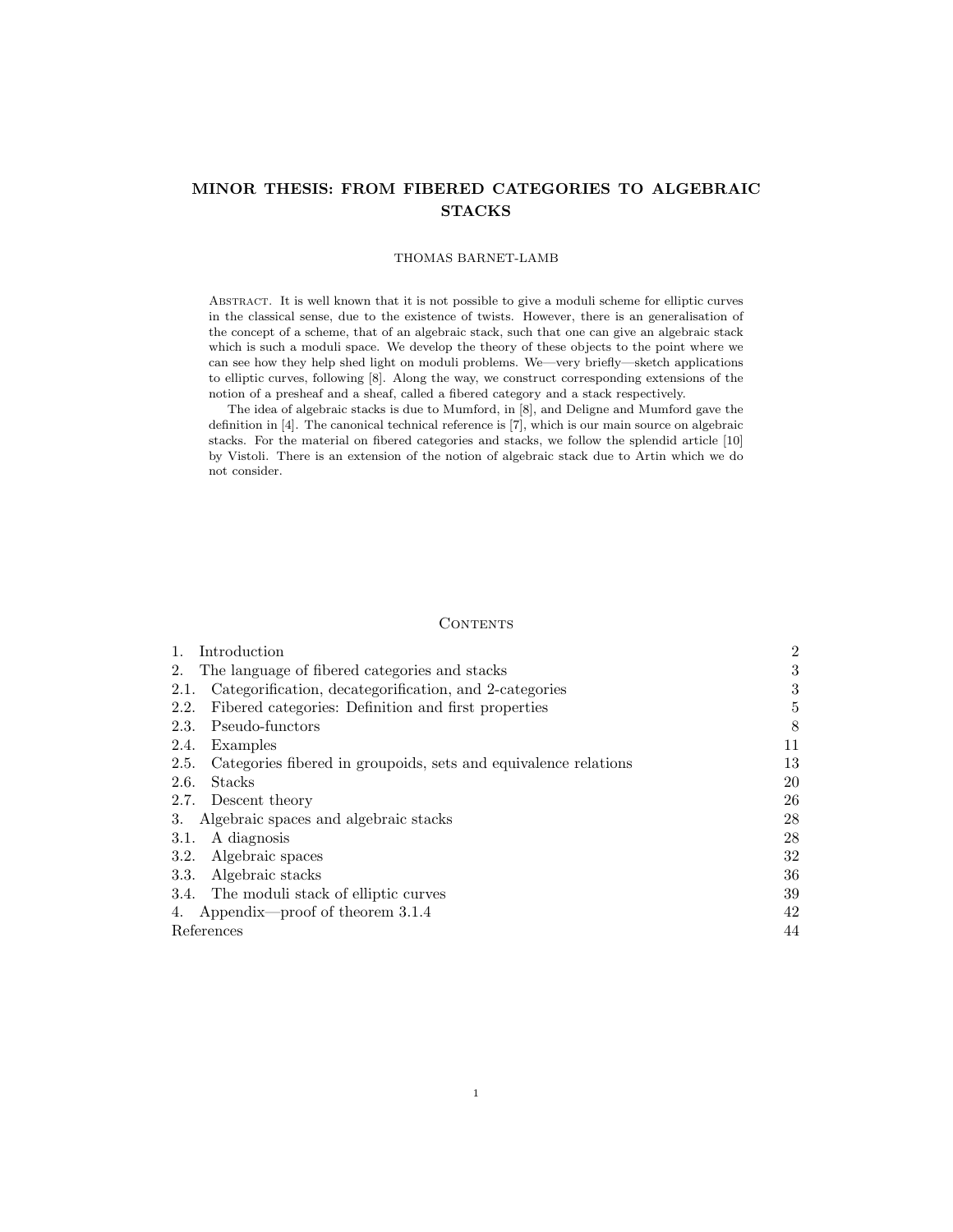### 2 THOMAS BARNET-LAMB

#### 1. INTRODUCTION

Classically, a moduli problem on the category Sch of schemes is a functor  $F : \mathbf{Sch}^{op} \rightarrow \mathbf{Set}$ , and to *solve* the moduli problem is to represent this functor. Explicitly, this means to give a scheme X and a 'universal' element  $\phi$  in  $F(X)$ , such that for all other schemes T, the map:

{morphisms 
$$
f: T \to S
$$
}  $\to F(T)$   
 $f \mapsto (Ff)(\phi)$ 

is a bijection. Since we think of morphisms  $T \rightarrow S$  as 'T valued points of S', this says that the T valued points of S correspond naturally to the elements of  $F(T)$ , or that to give an element of  $F(T)$  is simply to give a T valued point of S. We can similarly think about moduli problems on  $\mathbf{Sch}/S$  for any scheme S.

One moduli problem of considerable algebraic and number theoretic interest is  $F_e$ :  $(\mathbf{Sch}/\mathbb{Q})^{op} \rightarrow \mathbf{Set}$ given on objects  $T \in \mathbf{Sch}/S$  by

 $T \mapsto \{$ elliptic curves over T modulo isomorphism $\}$ 

and on morphisms  $\phi : T \rightarrow T'$  by

 $(F_e \phi)$ : {elliptic curves over T mod iso} $\rightarrow$ {elliptic curves over T mod iso}

 $(\mathcal{E}{\rightarrow} T)\mapsto$  the pullback of  $\mathcal{E}{\rightarrow} T$  along  $\phi$  to  $T'$ 

(One verifies that the isomorphism class of the pullback is unaffected by the choice of the representative  $\mathcal{E} \rightarrow T$  of the isomorphism class on the LHS.)

Unfortunately, this moduli problem is not solvable. To see this, consider the following elliptic curves /Q

$$
{x3 - x = 2y2}
$$
 and 
$$
{x3 - x = y2}
$$

One easily verifies these are not isomorphic. However, after base change to  $\mathbb Q$ , they are isomorphic, via  $(x, y) \mapsto (x, \sqrt{2}y)$ . We conclude that the map  $F_e(\mathbb{Q}) \to F_e(\mathbb{Q})$  is not injective. On the other hand, for any scheme X, the map  $X(\mathbb{Q}) \to X(\mathbb{Q})$  from  $\mathbb Q$  valued points of X to  $\mathbb Q$  valued points is injective. If X represents  $F_e$  we would have a naturality diagram

$$
F_e(\mathbb{Q}) \longrightarrow F(\bar{\mathbb{Q}})
$$

$$
\downarrow \cong \qquad \qquad \downarrow \cong
$$

$$
X(\mathbb{Q}) \longrightarrow X(\bar{\mathbb{Q}})
$$

telling us that  $F_e(\mathbb{Q}) \to F_e(\bar{\mathbb{Q}})$  is injective, a contradiction.

This is a shame, as we would really like for the moduli problem to be soluable. There are two classical workarounds to this problem, which are in some sense dual to each other. An example of the first approach is to replace the functor  $F_e$  with the functor which attaches to each T not just the set of elliptic curves over T modulo isomorphism, but the set of elliptic curves with a distinguished torsion point of degree N, for some fixed  $N \geq 4$ . This functor is representable, and obviously quite closely related to the original functor: one might hope that in many applications, one can use it instead.

The other is to define a so-called *coarse moduli space*, which is an object  $X$  which 'comes as close as possible to representing  $F_e$ , in the sense that there is a natural transformation  $\alpha : F_e \to h_X$  such that a) for any other space T and natural transformation  $\beta : F_e \to h_Y$  we have a factorisation of  $\beta$  as  $F_e \rightarrow h_X \rightarrow h_T$  for some map  $h_X \rightarrow h_T$  and b) the component of  $\alpha$  at each algebriaically closed field is a bijection.

Unfortunately, each of these approaches lose information, and even in combination they are not ideal. Luckily, there is another way forward. The point is that moduli problems do not really live in a category (the category of functors  $\mathbf{Sch}^{op} \rightarrow \mathbf{Set}$ ), but rather in a 2-category of fibered categories over **Sch**. When we understand the situation in terms of fibered categories, we gain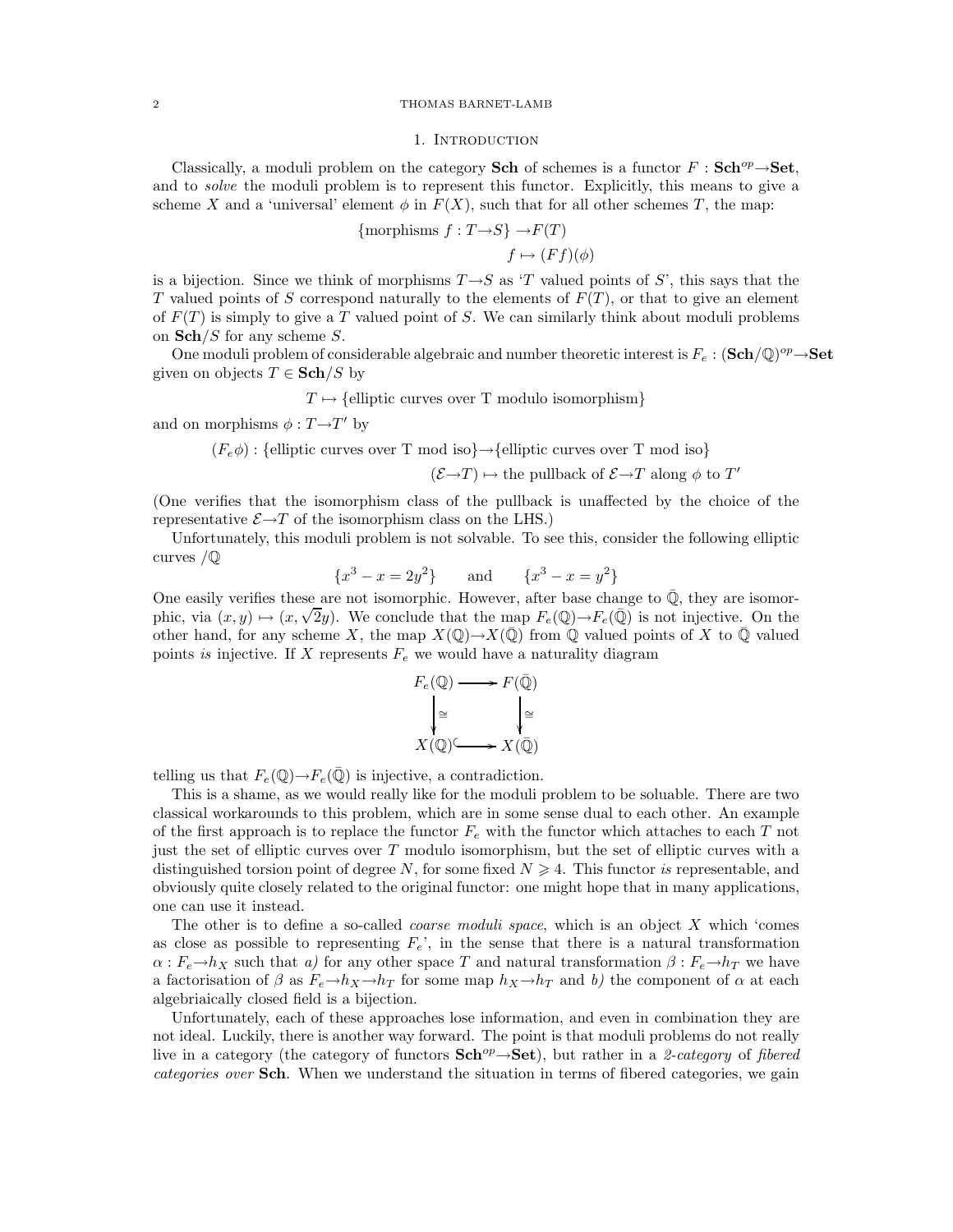both a clear perspective on the problem, and an elegant solution; it turns out that most of the problems in dealing with these moduli problems have arisen from our shoehorning the problem from the world of 2-categories into the world of categories. (Of course, this is a natural enough thing to attempt, since categories are a familiar language, whereas 2-categories are less familiar.) While we cannot find a scheme which represents the functor, there is a natural generalisation of the concept of scheme, that of an algebraic stack; and there are algebraic stacks which 'represent' the functor.

To get to the point where we can see all this, we will need to work to reformulate various familiar concepts into this new language of fibered categories. Here is a basic 'dictionary' between analogous concepts in the two languages:

| Old                                                          | <b>New</b>                       |
|--------------------------------------------------------------|----------------------------------|
| functor $\overline{\mathcal{C}^{op}\rightarrow\textbf{Set}}$ | either fibered category over Sch |
| $=$ presheaf                                                 | or category fibered in groupoids |
| separated presheaf                                           | prestack                         |
| sheaf                                                        | stack                            |
| scheme                                                       | algebraic stack                  |

It is worth pointing out here that the terminology is quite misleading. Despite the fact that 'stacks' and 'algebraic stacks' sound very similar, they are in fact quite distinct notions, playing very different roles in the theory: as different as the roles sheaves and schemes play.

In the next section, we will introduce fibered categories, and translate into this new language all the sheaf theory we need. We will also see that descent theory, in all its many forms, can be very naturally expressed in this language. We will be following the third and fourth chapters of [10]. In the subsequent section, we will move on to use the clarity that this language brings to diagnose what was going wrong in trying to represent  $F<sub>e</sub>$ . We will develop the concepts of algebraic spaces and algebraic stacks, successive generalisations of the concept of a scheme. We will then proceed to see that there is a moduli algebraic stack  $M$  of elliptic curves, thus solving the problem we started with.

We assume familiarity with elementary algebraic geometry (e.g. Hartshorne's book), Grothendieck topologies (including the ´etale, fppf and fpqc topologies, and the fact that a representable functor on  $\mathbf{Sch}/S$  is an fpqc sheaf), and basic category theory.

### 2. The language of fibered categories and stacks

2.1. Categorification, decategorification, and 2-categories. We will begin by considering the process of decategorification, which is a process which passes from a category to a set. Much of what will be said is obvious, but it is worth considering because a category is to a set as a 2-category is to a category, and the corresponding process of de-2-categorification, which passes from a 2-category to a category, is more mysterious and of considerable importance for thinking about moduli problems. It will therefore pay briefly to consider its little brother.

As has been said, decategorification is a process that turns a category into a set. In particular, we get the set whose elements are the isomorphism classes of objects in the category. This is a common and very useful process in mathematics (although the name is much less common). For instance, if we decategorify the category of finite sets, we get the set of natural numbers. Often extra operations on the category we start with will descend to give extra structure on the decategorified set: for instance, the operations of cartesian product and disjoint union on the category of finite sets descend to give addition and multiplication on N, turning it into a ring.

The process of decategorification is very useful. First, it is very tiresome keeping track of explicit isomorphisms. Second, the decategorification of a set can often be significantly simpler in structure than the set you start with, which makes calculations easier. (For instance, elements of N are easily written decimally for calculation.) Third, once we have decategorified, we can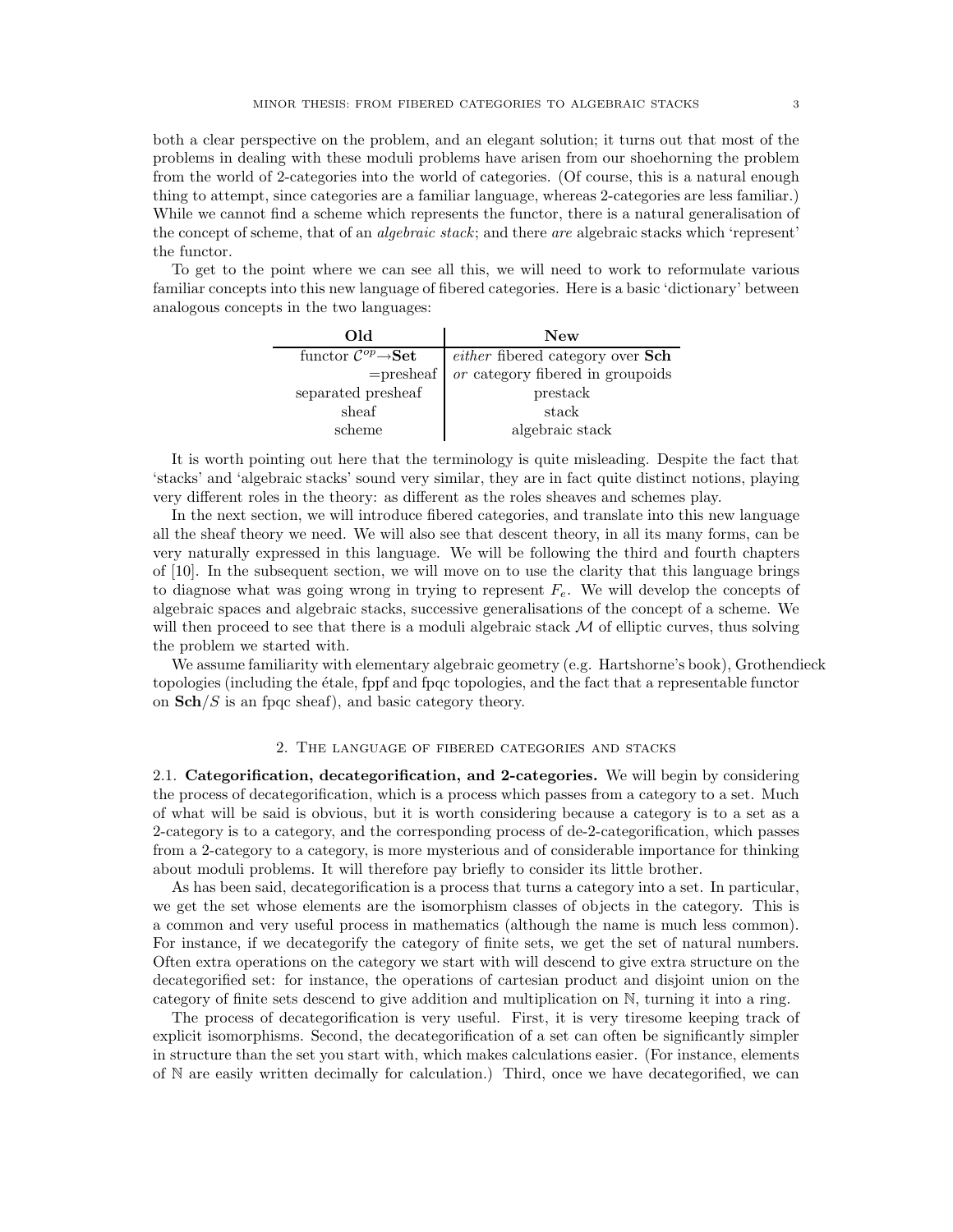### 4 THOMAS BARNET-LAMB

apply some processes which can be very useful, such as adjoining formal additive or multiplicative inverses, which it is hard to make sense of without decategorifying.

Many objects of great interest are decategorifications (like N) or decategorifications with inverses adjoined (like  $\mathbb{Z}$ ). For example, if we take the fundamental groupoid of a topological space (whose objects are points of the space and morphisms are homotopy classes of maps), we get the set of its path components. If we decategorify the theory of line bundles on a curve, we get the Picard group. If we decategorify the category of representations of a finite group  $G$ , and adjoin additive inverses, we get  $G$ 's representation ring. If we decategorify the theory of vector bundles on a fixed topological space, and adjoin additive inverses, we get the K-theory. As a final example, we remark that topologists, who spend a lot of their time dealing with isomorphism classes in the category TopHtpy of topological spaces with homotopy classes of maps between them, often work in more-or-less decategorified terms, saying 'X is an  $S<sup>2</sup>$ ' to express the homotopy equivalence between X and  $S^2$ , and trying to suppress explicit mention of the maps inducing homotopy equivalences where possible.

Nevertheless, information is lost when we decategorify, and sometimes working with the original categorical formulation can provide more insight. Combinatorialists, having proved two sets have the same size by decategorified means, will often look for a so-called bijective proof of the result—an explicit isomorphism of sets between the two sides—for precisely this reason. When working with K-theory, we know we must sometimes 'get our hands dirty' and think of actual (stable classes of) vector bundles.

We will now turn to the more tricky matter of de-2-categorification.<sup>1</sup>

There are several equivalent ways of thinking about 2-categories. Morally, a 2 category  $\mathcal C$  is like a category, except as well as objects and morphisms (which we now call 1-morphisms), we also have 2-morphisms; that is morphisms between morphisms. Thus given objects  $A$  and  $B$ , rather than a Hom set  $Hom(A, B)$ , we have a Hom *category* (which has objects the 1-morphisms from  $A$  to  $B$  and arrows the 2-morphisms between the 1-morphisms), and the assosciativity and identity rules are replaced by functorial analogues. Formally,

**Definition 2.1.1.** A (strict<sup>2</sup>) 2-category consists of a set O of objects, equipped with categories  $HOM(A, B)$  for each  $A, B \in O$ . For each  $A \in O$ ,  $HOM(A, A)$  has a distinguished *identity* object id<sub>A</sub>, and for all  $A, B, C$  we have a composition functor

$$
F_{A,B,C} : \mathcal{HOM}(A,B) \times \mathcal{HOM}(B,C) \to \mathcal{HOM}(A,C)
$$

satisfying:

• For all  $A, B, C, D$  we have

$$
F_{A,C,D} \circ (F_{A,B,C} \times id_{\mathcal{HOM}(C,D)}) = F_{A,B,D} \circ (id_{\mathcal{HOM}(A,B)} \times F_{B,C,D})
$$

• We have

$$
F_{A,A,B}(\mathrm{id}_A, x) = x = F_{A,B,B}(x, \mathrm{id}_B)
$$

for all  $x \in \text{Ob } H\mathcal{OM}(A, B)$ , and

$$
F_{A,A,B}(\mathrm{id}_{\mathrm{id}_A}, f) = f = F_{A,B,B}(f, \mathrm{id}_{\mathrm{id}_B})
$$

for all  $f \in \text{Mor } \mathcal{H} \mathcal{O} \mathcal{M}(A, B)$ .

<sup>1</sup>By the way, the reader interested in decategorification might wish to read [2], where the authors argue that many results, even in theories that are not in any obvious way a decategorification of something, can have light shed on them by *finding* some category which decategorifies to give the theory in question, then finding a result which decategorifies to give the result under study. The paper sketches, with varying degrees of completeness, this process for  $\mathbb{Q}, \mathbb{Z}$ , before moving on to Quantum field theory and Feynmann diagrams...

<sup>2</sup>All 2-categories considered in this essay will be strict, apart from a few remarks where we explicitly say otherwise.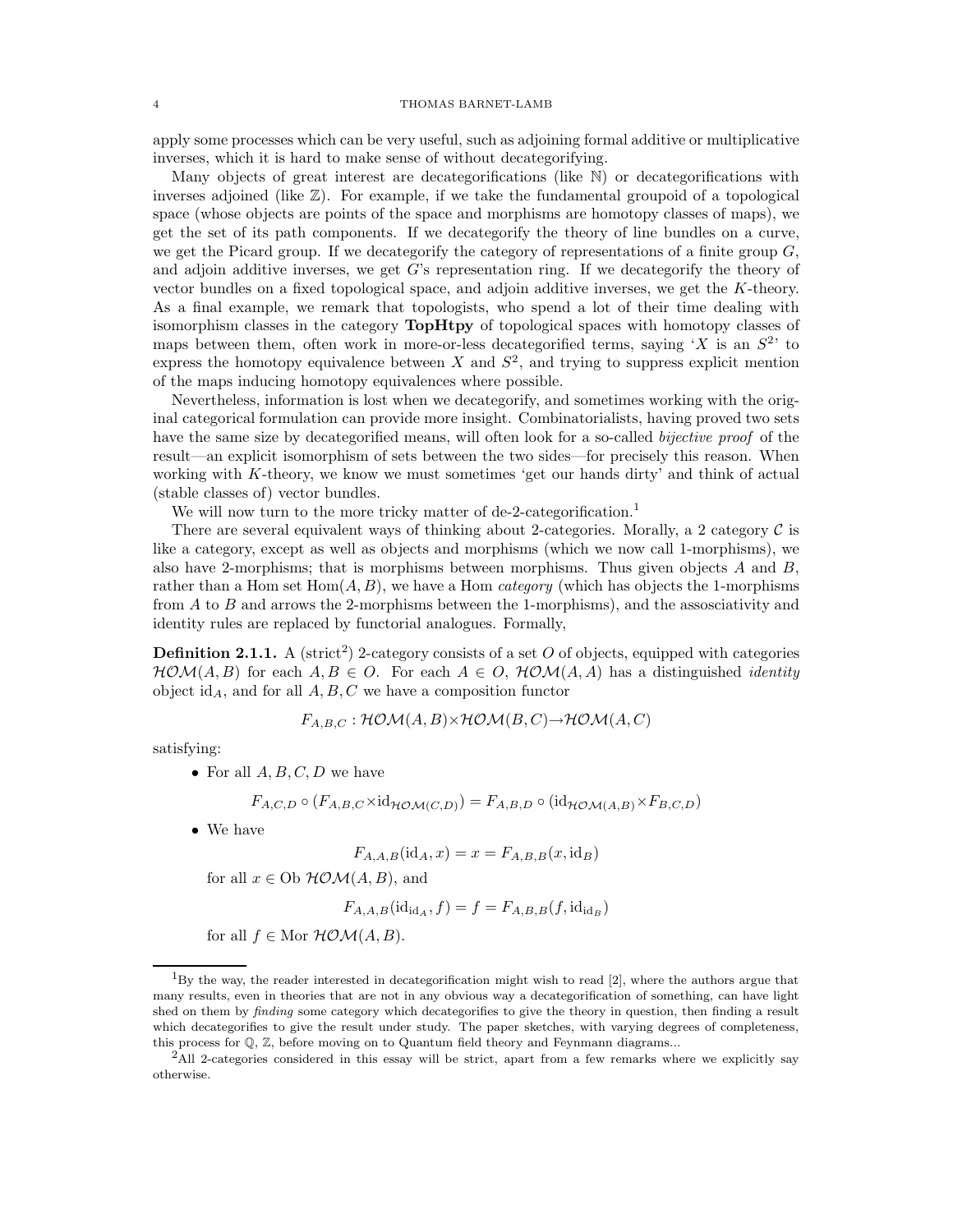Finally, we require the middle 4 interchange condition; if  $A, B, C \in O$  and we have arrows  $f: X \rightarrow Y, g: Y \rightarrow Z$  of  $HOM(A, B)$  and arrows  $w: Q \rightarrow R, v: R \rightarrow S$  of  $HOM(A, B)$  (so  $A, B, C$ are objects,  $X, Y, Z, Q, R, S$  are 1-morphisms, and  $f, g, w, v$  are 2-morphisms), then we have

$$
F_{A,B,C}(f\circ g,v\circ w)=F_{A,B,C}(f,v)\circ F_{A,B,C}(g,w)
$$

The canonical example of a 2-category is the 2-category Cat of categories. Here the objects are categories, the 1-morphisms are functors, and the 2-morphisms are natural transformations. Another example would be the 2-category  $\text{Top}_2$  whose objects are topological spaces, whose 1-morphisms are maps between them, and whose 2-morphisms are homotopies between these maps, modulo reparametrisation.

There is a process of de-2-categorification analogous to the decategorification process we have already considered. Here, we take in a 2-category  $\mathcal{C}$ , and the result is an ordinary category C'. This category C' has the same objects as the original 2-category C, but we replace C's category of morphisms  $HOM(A, B)$  with a set of morphisms  $Hom(A, B)$  got by decategorifying  $HOM(A, B)$ . It is easy to see that we get a bona fide category (in particular, that the composition functor from  $\mathcal C$  descends to give a composition map as we decategorify).

It is easy to see that, in fact, the category **TopHtpy** mentioned above as being of interest to topologists is in fact none other than the de-2-categorification of  $\text{Top}_2$ .

Remark 2.1.2. We can also *almost* see the fundamental groupoid of a space in these terms. If we try to form a 2-category with objects points of the space, 1-morphisms paths between points, and 2-morphisms endpoint preserving homotopies between paths, we don't form a strict 2-category. The problem is that composition of 1-morphisms is not assosciative in the sense we demand (that  $a(bc) = (ab)c$ ) but rather in the weaker sense that there is a 2-isomorphism between  $a(bc)$  and  $(ab)c$ —similar remarks hold for identities. There is, in fact, a generalisation of the notion of a strict 2-category to a notion of a weak 2-category or bicategory, of which this is an example. We do not give the rather technical and at-first counterintuitive details, but remark that the de-2-categorification of this weak 2 category is indeed the fundamental groupoid.

Just as with decategorification, de-2-categorification is a mixed blessing, and sometimes getting a proper insight on a problem will require looking at the original 2-category. But there is a difference. When considering a question about a set  $F$  that is the decategorification of some category  $\mathcal F$ , the idea that we should be considering  $\mathcal F$  instead (to get a better idea of what is going on) is natural and easy, since  $\mathcal F$  is a category, and categories are relatively familiar and friendly. But when considering a question about a category  $\mathcal F$  which is the de-2-categorification of a 2-category  $\mathcal{F}',$  it feels like rather a big step to decide to consider  $\mathcal{F}'$  instead, since 2-categories are unfamiliar and seem difficult to work with. Thus while the advice 'sometimes, it's better not to decategorify', while true, is normally superfluous (because in the cases where the advice applies, it's quite a natural thing to think of doing anyway), the advice 'sometimes, it's better not to de-2-categorify' is genuinely useful, because the idea of thinking in 2-categorical terms is not the first thing one would think of doing.

This is essentially the situation with moduli problems. We will see that the truly natural setting to think of moduli problems is in the 2-category of categories fibered over Sch (or Sch/S). By considering them as functors Sch<sup>op</sup>→Set, we have de-2-categorified, losing valuable information, which is the key to unravelling our difficulties. Our first step, then, is to investigate this 2-category of fibered categories, and see how moduli problems naturally live there.

2.2. Fibered categories: Definition and first properties. Let us fix a base category  $\mathcal C$ (this will usually be **Sch** or  $Sch/S$ , but for now we can work in generality. By a *category over* C, we mean a category F equipped with a functor  $p : \mathcal{F} \to \mathcal{C}$ . (This is precisely analogous to a scheme over S being a scheme T with a map  $T\rightarrow S$ .) A convenient notation for dealing with this kind of situation is to use diagrams where we mix objects from  $\mathcal C$  and  $\mathcal F$ . Arrows between objects in C will simply refer to arrows in C. Similarly for arrows between objects of  $\mathcal{F}$ . The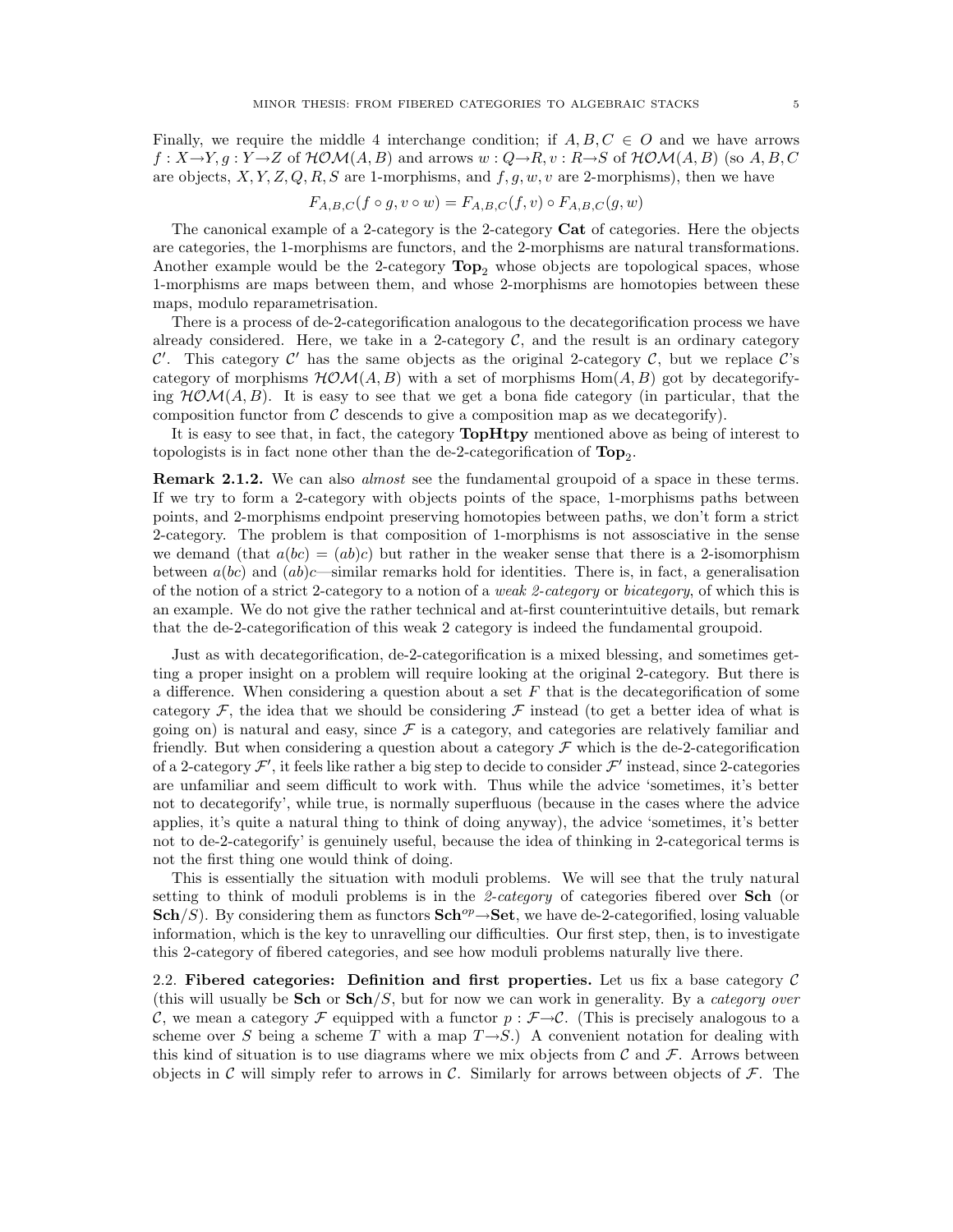only other arrows will be arrows  $\xi \mapsto U$  from an object  $\xi$  of  $\mathcal F$  to an object U of C; this means  $p\xi = u$ . (Such arrows will be written using the  $\mapsto$  style to distinguish them from ordinary C or  $F$  arrows.) Moreover, if we say



commutes, we mean that  $p\phi = f$ .

**Definition 2.2.1.** Let F be a category over C. An arrow  $\phi : \xi \rightarrow \eta$  of F is cartesian if for any arrow  $\phi : \zeta \to \eta$  in F and any arrow  $h : p\zeta \to p\xi$  in C with  $p(\phi) \circ h = p(\psi)$ , there exists a unique arrow  $\theta : \zeta \to \xi$  with  $p(\theta) = h$  and  $\phi \circ \theta = \psi$ , as in the diagram:



We say that  $\xi$  is a pullback of  $\eta$  along  $p(\phi)$ .

Remark 2.2.2. This is the definition used in [10], where it is pointed out that this is more restrictive than the definition given in SGA1. Nevertheless, the notions of fibered category for the two definitions coincide. (Some authors have called arrows satisfying our condition strongly cartesian)

Remark 2.2.3. It is possible to 'take literally' the notation of our diagrams mixing objects of  $\mathcal C$  and  $\mathcal F$ , and consider a category with objects the disjoint union of the objects of  $\mathcal C$  and  $\mathcal F$ , and morphisms freely generated by a) the morphisms of  $\mathcal C$ , b) the morphisms of  $\mathcal F$ , and c) morphisms  $p_{\xi} : \xi \to U$  where  $p(\xi) = U$ , quotiented by the relation that if  $\phi : \xi \to \eta$  and  $f : U \to V$ have  $p(\phi) = f$ ,  $f \circ p_{\xi} = p_{\eta} \circ \phi$ . (In other words, if the 'mixed' diagram



is one of the ones we have called 'commutative', we decree that the diagram

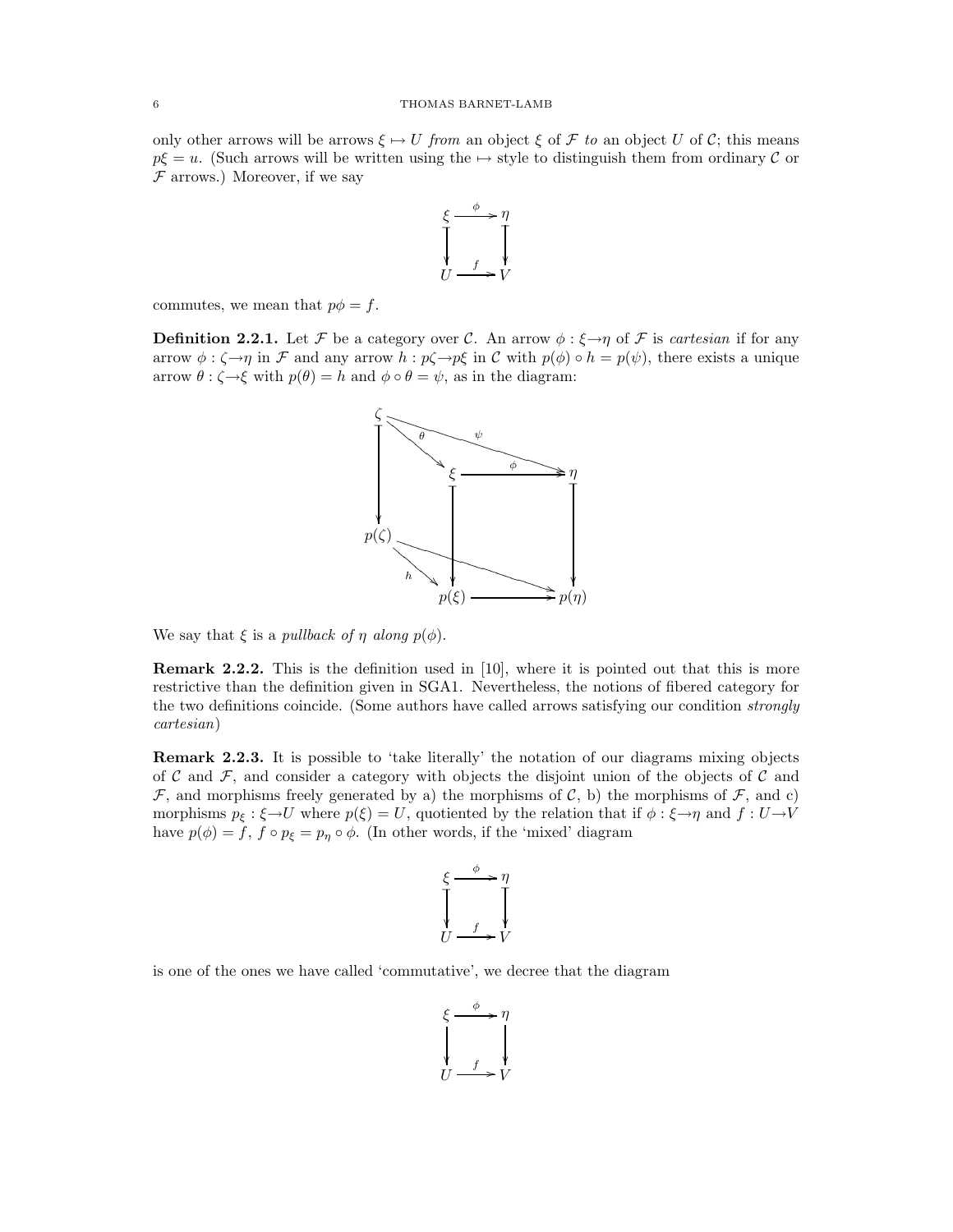in our new category should commute.) It should be easy to see that for  $\phi : \xi \rightarrow \eta$  to be cartesian is for us to have a cartesian square



in this 'disjoint-ish union' category.

The previous remark immediately suggests that cartesian arrows should satisfy analogs of the properties of cartesian (or 'pull-back') squares in general categories. Indeed, we have the following facts, whose proofs are all trivial analogs of the proofs in general categories, and are left to the reader.

Proposition 2.2.4. We have that:

- Suppose  $\phi : \xi \rightarrow \eta$  and  $\tilde{\phi} : \tilde{\xi} \rightarrow \eta$  are cartesian arrows with the same target, which map under p to the same arrow. Then there is a unique isomorphism  $i : \xi \rightarrow \tilde{\xi}$  such that  $i\phi = \phi$ . In other words, a pullback is unique up to unique isomorphism.
- The composite of cartesian arrows is cartesian.
- An arrow in  $\mathcal F$  whose image is an isomorphism is cartesian iff it is itself an isomorphism.
- If  $\xi \rightarrow \eta$  and  $\eta \rightarrow \zeta$  are arrows in F and  $\eta \rightarrow \zeta$  and the composite  $\xi \rightarrow \zeta$  are cartesian, then  $\xi \rightarrow \eta$  is cartesian.

It is also easy to show

we can complete to a square

**Proposition 2.2.5.** If F is a category over C and G a category over F, and we have a morphism  $\phi$  in G which is cartesian over its image in F, the image in F in turn being cartesian over its image in C, then if we consider G as a fibered category over C using the functor composite  $\mathcal{G}\rightarrow\mathcal{F}\rightarrow\mathcal{C}$ , then  $\phi$  is cartesian.

**Definition 2.2.6.** A *fibered category over*  $\mathcal C$  is a category  $\mathcal F$  over  $\mathcal C$  such that given:

$$
U \xrightarrow{f} V
$$
\n
$$
\xi \xrightarrow{\phi} \eta
$$
\n
$$
\xi \xrightarrow{f} \gamma
$$
\n
$$
U \xrightarrow{f} V
$$

with  $\phi$  cartesian. (In other words, every object has a pullback along every morphism that it could.)

**Definition 2.2.7.** Let F and G be fibered categories C. A  $(1-)morphism$  of fibered categories  $\mathcal{F}\rightarrow\mathcal{G}$  is a functor  $\mathcal{F}\rightarrow\mathcal{G}$  which is base preserving  $(p_{\mathcal{F}} = p_{\mathcal{G}} \circ F)$  and sends cartesian arrows to cartesian arrows. A 2-morphism of fibered categories is a natural transformation  $a$  of functors  $F, G : \mathcal{F} \to \mathcal{G}$ , such that for each object  $\xi$  of  $\mathcal{F}$ , the component  $a_{\xi}$  is in  $\mathcal{G}(p\xi)$ . Thus fibered categories form a 2-category, as promised.

(We note that we need an actual equality of functors  $p_{\mathcal{F}} = p_{\mathcal{G}} \circ F$ ; a natural isomorphism is not enough.)

**Proposition 2.2.8.** If G is a fibered category over F and F is a fibered category over C, then G is a fibered category over C.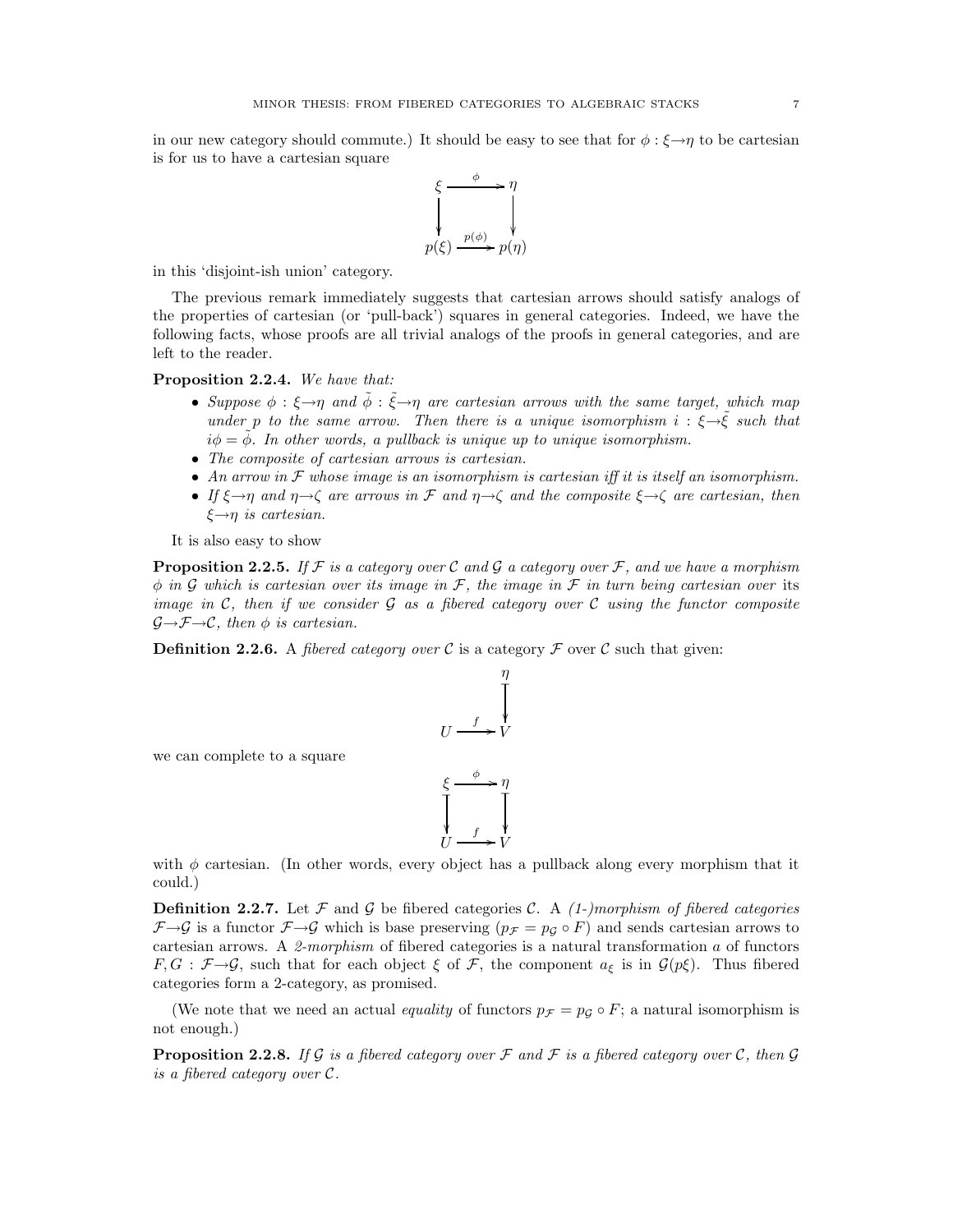*Proof.* This follows from prop 2.2.5.

2.3. Pseudo-functors. We have seen that fibered categories form a two-category. But they are meant to correspond, under our grand analogy between 2-categorical and 1-categorical things, to functors  $\mathcal{C}^{op}\rightarrow$  **Set**; it is less clear how they do this. We now turn to the task of understanding this.

**Definition 2.3.1.** Let  $\mathcal F$  be a fibered category over  $\mathcal C$ , and  $U$  be an object of  $\mathcal C$ . Then the fiber  $\mathcal{F}(U)$  of F over U is the subcategory of F determined by the objects that p maps to U and the morphisms which p maps to  $\mathrm{id}_U$ . (Note well the restriction on the morphisms: this is not the full subcategory 'lying over' U.)

It is easy to see that given a morphism  $F : \mathcal{F} \to \mathcal{G}$  of fibered categories over C and a  $U \in \mathcal{C}$ sends  $\mathcal{F}(U)$  to  $\mathcal{G}(U)$ ; thus we get a restriction functor  $F_U : \mathcal{F}(U) \rightarrow \mathcal{G}(U)$ .

Note that the same definition of the fiber over  $U$  could be given for any category over  $\mathcal{C}$ , and not just for a fibered category. However, the resulting notion is not well behaved; for instance, isomorphic objects in  $\mathcal C$  could have unrelated fibers, in the strong sense that we could arrange for the fiber over one to be anything we like, and the fiber over the other to be anything else. Let us see how the fibered category axiom rules out this kind of pathology.

Suppose  $\mathcal{F}\rightarrow\mathcal{C}$  is a fibered category, and  $f:U\rightarrow V$  an arrow in C. What does the condition that  $\mathcal{F}\rightarrow\mathcal{C}$  is fibered give us? Well, for each  $\xi\in\mathcal{F}(V)$ , we know there exists a pullback along f to an element in  $\mathcal{F}(U)$ . Let us choose a pullback  $f^*\eta$  for each  $\eta \in \mathcal{F}(V)$ . Then

Claim 2.3.2. We can extend the map  $f^* : \text{Ob } \mathcal{F}(V) \to \text{Ob } \mathcal{F}(U)$  to a functor in a natural way.

We achieve this by sending a morphism  $\beta : \eta \rightarrow \eta'$  into the unique arrow  $f^*\beta$  making



commute. (It is easy to see this is indeed a functor.) Thus we get from  $f: U \rightarrow V$  in C a functor  $f^*: \mathcal{F}(V) \to \mathcal{F}(U)$ , but only once we choose pullbacks of each object in  $\mathcal{F}(V)$ . A choice of these pullbacks for all morphisms  $f$  in  $\mathcal C$  is called a *cleavage*.

**Definition 2.3.3.** A *cleavage* of a fibered category  $\mathcal{F} \rightarrow \mathcal{C}$  consists of a class K of cartesian arrows in  $\mathcal F$  such that for each diagram

$$
U \xrightarrow{f} V
$$

there is a unique completion to a square

$$
\xi \xrightarrow{f} \eta
$$
\n
$$
\downarrow \qquad \qquad \downarrow
$$
\n
$$
U \xrightarrow{f} V
$$

with  $\phi$  in K.

Thus a cleavage gives a functor  $f^* : \mathcal{F}(V) \to \mathcal{F}(U)$  for each  $f : U \to V$ . It would be tempting to think that the assignation  $U \mapsto \mathcal{F}(U), f \mapsto f^*$  gives us a functor from  $\mathcal{C}^{op}$  to the category Cat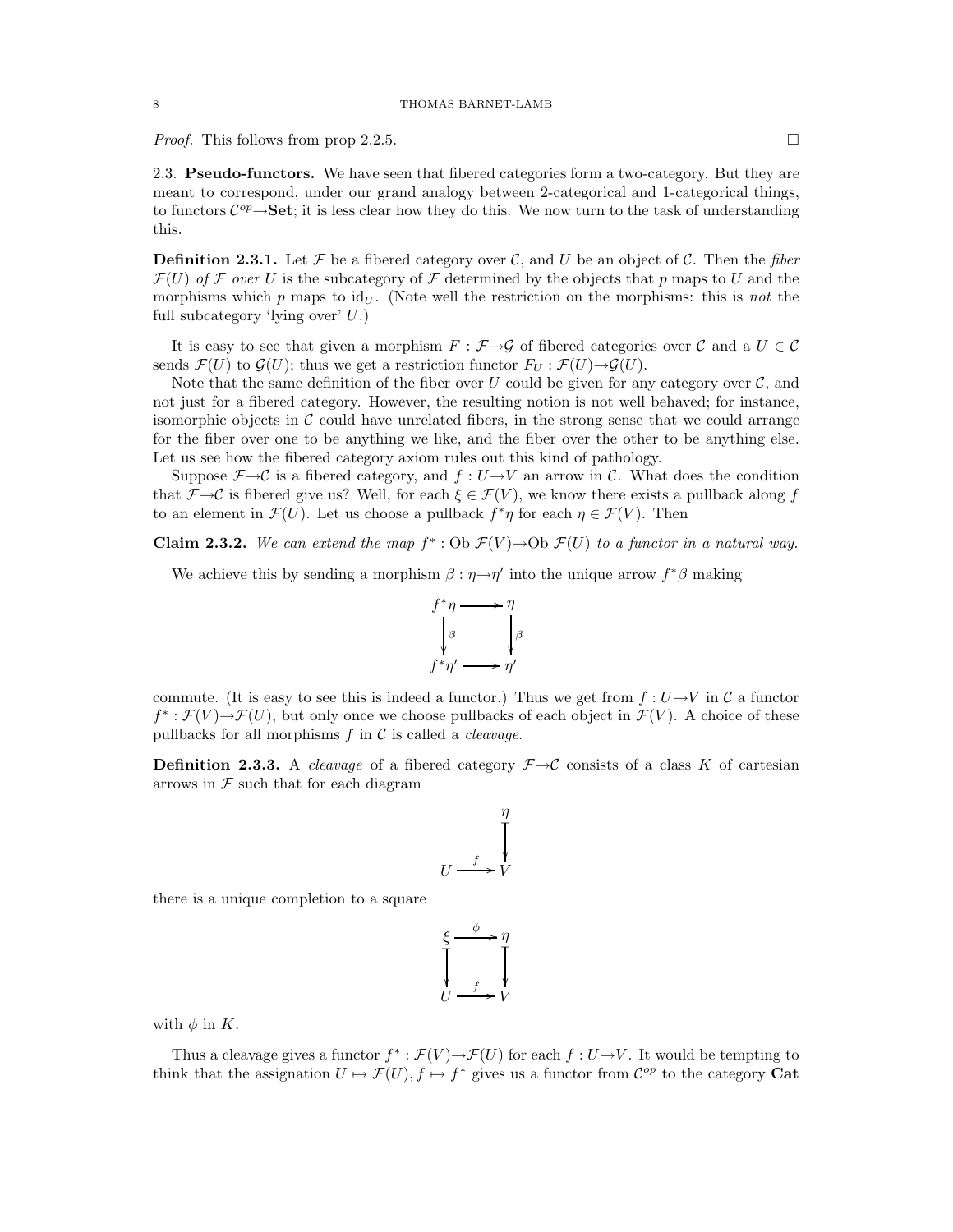of categories<sup>3</sup>, but it would be wrong. Suppose, for instance, that we have morphisms  $f: U \rightarrow V$ and  $g: V \to W$  in C, and suppose  $\xi$  is an object of F over W. Then  $f^*g^*\xi$  is a pullback of  $\xi$ to  $U$ ; but pullbacks are not unique, and there is no reason that it should be the *same* pullback that we chose for  $\xi$  along gf. In other words  $f^*g^*$  need not equal  $(gf)^*$ . Similarly, the identity on U need not give the identity functor on  $\mathcal{F}(U)$ .

We might think that we were somewhat lax in choosing pullbacks arbitrarily: maybe, we might think, a more cunning choice would give us a functor. Unfortunately, this is not always possible. It is easy to see that a cleavage gives rise to a true functor iff it is closed under composition and contains all the identities (where we think of the cleavage as simply being a class of arrows). (In this case, we say it is a splitting.) Here is an example showing we cannot always choose our cleavage to be a splitting. We may consider a group  $G$  as a one-object category, and a homomorphism of groups  $G \rightarrow H$  gives a functor  $G \rightarrow H$  of the corresponding categories. Arrows of G are always cartesian, so this exhibits G as a fibered category as long as  $G$  surjects on  $H$ .

Then, a cleavage is a subset of G mapping bijectively onto  $H$ ; it is a splitting iff it is a subgroup. Thus the fibered category G over H admits a splitting iff our surjection  $G \mapsto H$  has a splitting in the usual sense (i.e. a subgroup of G such that our surjection restricts to give an isomorphism between the subgroup and  $H$ ). It is well known such a splitting need not exist.

We might now be tempted to give up; but all is not lost. We recall that **Cat** is a 2-category, not merely a category, in which it makes sense to say that two 1-arrows are isomorphic even if not equal, and we might try to ask not for identities  $f^*g^* = (gf)^*$ , but isomorphisms  $\alpha_{f,g}$ :  $f^*g^* \cong (gf)^*$ . Similarly, rather than asking that  $\mathrm{id}_U^* = \mathrm{id}_{\mathcal{F}(U)}$  we ask for an isomorphism  $\epsilon_U : \mathrm{id}_U^* \cong \mathrm{id}_{\mathcal{F}(U)}$ .

The mere existence of such isomorphisms turns out to be not quite enough, for the following reason. Suppose we have  $f: U \to V, g: V \to W, h: W \to T$  and  $\theta \in \mathcal{F}(T)$ . Then, of course, we'd like  $f^*g^*h^*\theta \cong (hgf)^*\theta$ . Fortunately, what we have already asked for guarantees the existence of such an isomorphism. Unfortunately, what we already have actually furnishes us with two such isomorphisms. Since we would like a *canonical* isomorphism  $f^*g^*h^*\theta \cong (hgf)^*\theta$ , we should insist these isomorphisms are the same<sup>4</sup>. We can impose similar conditions to ensure we get a canonical isomorphism  $f^*id^* \cong f^* \cong id^*f^*.$ 

This is the last condition we must impose. Having done so, we have no further work to do. These constraints now ensure that for any pair of things that we can manufacture an isomorphism between using the isomorphisms we have been given, all the different ways of constructing the isomorphism give the same answer.

(Readers familiar with the process of defining a weak 2-category, or a weak monoidal category, or a weak symmetry on a strict monoidal category, will notice the similarity. In each of these cases, we take the definition of some object, and generalise by replacing the requirement that some identities hold with a stipulation that for each there is a prescribed isomorphism between the two sides of the would-have-been identity. Then, just as above, one must impose so-called coherence constraints. These ensure that for every pair of things that we can manufacture an isomorphism between, all possible ways of manufacturing the isomorphism give the same answer.)

Let us now introduce some formal language for the above ideas.

**Definition 2.3.4.** A *pseudo-functor* or *lax 2-functor*  $\Phi$  from a category C to a 2-category D consists of the following data:

• For each object U of C, an object  $\Phi U$ .

<sup>&</sup>lt;sup>3</sup>We will not consider size issues in this essay—the interested reader is welcome to formalize our argument using any of the many standard approaches

<sup>&</sup>lt;sup>4</sup>Carried away by the spirit of the moment, we might think to ask that the isomorphisms were *isomorphic* rather than equal might be a better idea. Luckily, such confusions are not needed, and in fact don't make sense. Since Cat is a 2-category, not a 3-category, there is no notion of natural transformations being isomorphic, as opposed to equal.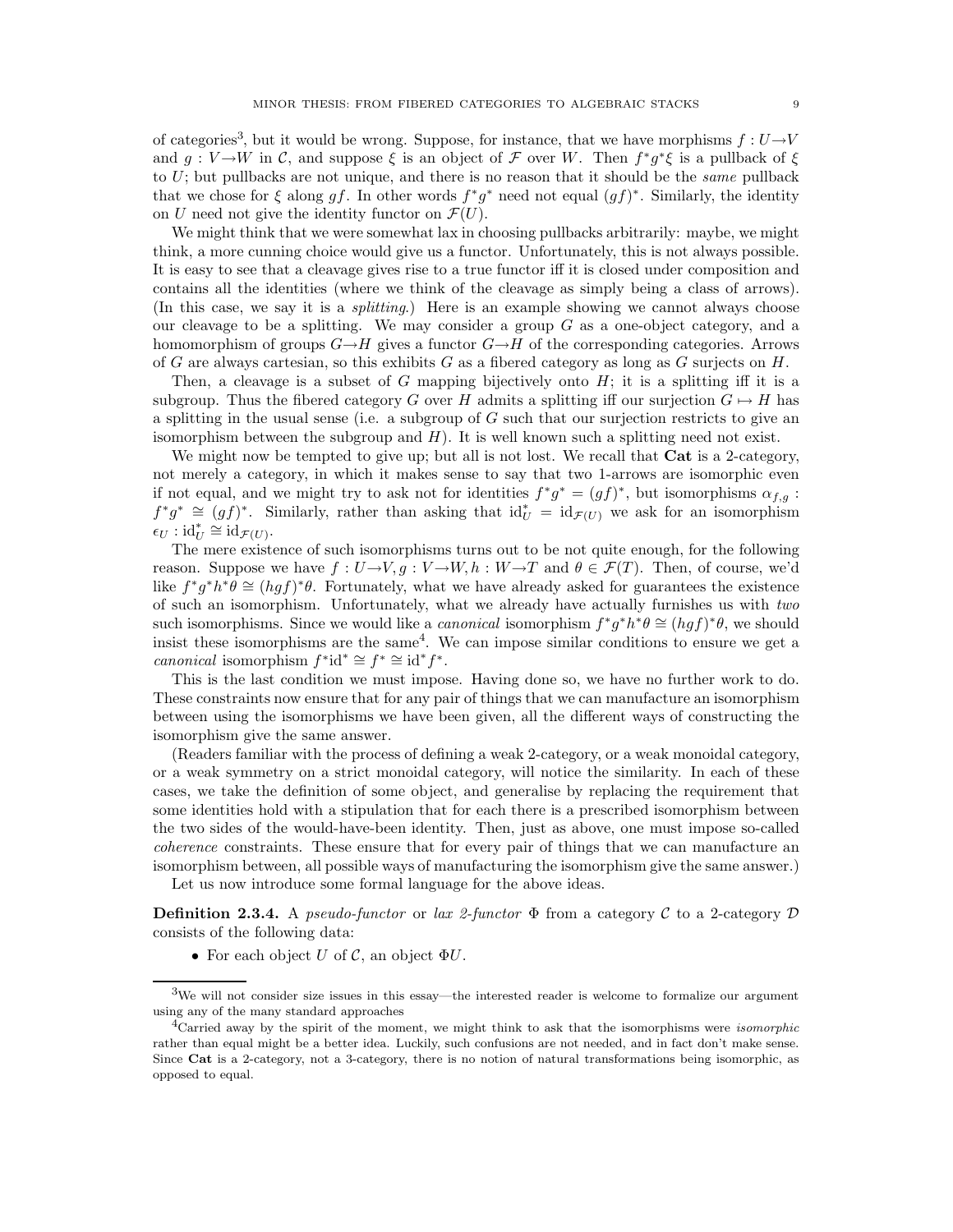### 10 THOMAS BARNET-LAMB

- For each arrow  $f: U \to V$  of C, a 1-morphism  $\Phi f: \Phi U \to \Phi V$ .
- For each object U of C, a 2-isomorphism  $\epsilon_U : \Phi(\mathrm{id}_U) \cong \mathrm{id}_{\Phi U}$  of 1-morphisms  $\Phi U \to \Phi U$ . (A 2-isomorphism is a 2-morphism with an inverse).
- For each pair of arrows  $f: U \rightarrow V, g: V \rightarrow W$  of C, a 2-isomorphism

$$
\alpha_{g,f} : \Phi(g)\Phi(f) \cong \Phi(gf)
$$

of 1-morphisms  $\Phi U {\rightarrow} \Phi W.$ 

Satisfying the conditions

(1) If  $f: U \rightarrow V$  is an arrow of C, we have equalities of 2-morphisms:

$$
\alpha_{f,\mathrm{id}_U} = \epsilon_U \Phi(f)
$$
 and  $\alpha_{\mathrm{id}_V,f} = \Phi(f) \epsilon_U$ 

 $(\epsilon_U \Phi(f)$  is the conventional notation for what is more properly written  $\epsilon_U \mathrm{id}_{\Phi(f)}$ .

(2) Whenever we have arrows  $f: U \to V, g: V \to W, h: W \to T$ , we have the following commutative diagram in  $HOM(\Phi U, \Phi T)$ :

$$
\Phi(h)\Phi(g)\Phi(f)^{\alpha_{h,g}\Phi(f)} \Phi(hg)\Phi(f)
$$
\n
$$
\downarrow \Phi(h)\alpha_{g,f}
$$
\n
$$
\Phi(h)\Phi(gf) \xrightarrow{\alpha_{h,gf}} \Phi(hgf)
$$

Note that a functor may always be thought of as a pseudo-functor, where all the  $\alpha s$  and  $\epsilon s$  are identities. Our discussion amounts to saying that even though  $f \mapsto f^*$  might not be a functor into **Cat**, we might hope it is a pseudo-functor  $C^{op} \rightarrow$  **Cat**, which it is.

**Theorem 2.3.5.** A fibered category with a cleavage defines a pseudo-functor  $C^{op} \rightarrow$ **Cat**.

*Proof.* First we construct the isomorphisms  $\alpha_{f,g}$ . Given  $f: U \to V$  and  $g: V \to W$  and  $\zeta$  above W, we know that both  $f^*g^*\zeta$  and  $(gf)^*\zeta$  are pullbacks of  $\zeta$  to W, since the composition of cartesian morphisms is cartesian. Thus they are canonically isomorphic. It is easy to see these isomorphisms piece together to give an isomorphism of functors  $\alpha_{f,g}$ . Similarly, given  $\zeta \in \mathcal{F}(W)$ , both  $\mathrm{id}_W^*$  and  $\zeta$  are pullbacks of  $\zeta$  along  $\mathrm{id}_U$ ; we get isomorphisms which piece together to give the isomorphism of functors we need.

Now we need the compatibility conditions. We'll show this for a), as b) is similar. Given  $f: U \to V, g: V \to W, h: W \to T$  and  $\zeta$  above T, then since  $f^*g^*h^*\zeta$  and  $(hgf)^*\zeta$  are pullbacks of  $\zeta$ , so they is a *unique* ismorphism between them in  $\mathcal{F}(U)$ . But clearly both  $\alpha_{gh,f} \circ \alpha_{f,g}(h^*\zeta)$ and  $\alpha_{g,hf} \circ (f^* \alpha_{h,f}(\zeta))$  are such isomorphisms. Thus they are equal, and since they are equal for all  $\zeta$ 

$$
\alpha_{gh,f} \circ (\alpha_{f,g} h^*) = \alpha_{g,hf} \circ (f^* \alpha_{h,f})
$$

which is as required.  $\Box$ 

In the sequel, we shall always use 'pseudo-functor on  $\mathcal{C}'$  to refer to a contravariant pseudofunctor from  $\mathcal C$  to **Cat**; that is, a pseudo-functor  $\mathcal C^{op}\to \mathbf{Cat}$ .

In particular, if U and V are isomorphic objects (via, say,  $\iota: U \rightarrow V$ ) in the underlying category C, then the fact that we have a pseudo-functor  $\mathcal{C}^{op}\to\mathbf{Cat}$  tells us that the functor  $u^*: \mathcal{F}(V) \to \mathcal{F}(U)$  induced by our isomorphism is an equivalence of categories. Thus, in a fibered category, the fibers above isomorphic objects are related in a very satisfactory way.

Having seen a way of constructing a pseudo-functor from a fibered category with a cleavage, it is natural to ask whether one can go the other way. The answer is 'yes', but the details are rather fiddly. We shall give the construction, and leave the details of verifying the result is a fibered category for the reader to check. (Some—but not all—can be found in [10]; and in any case, it's one of those things that it is easier to work through oneself.)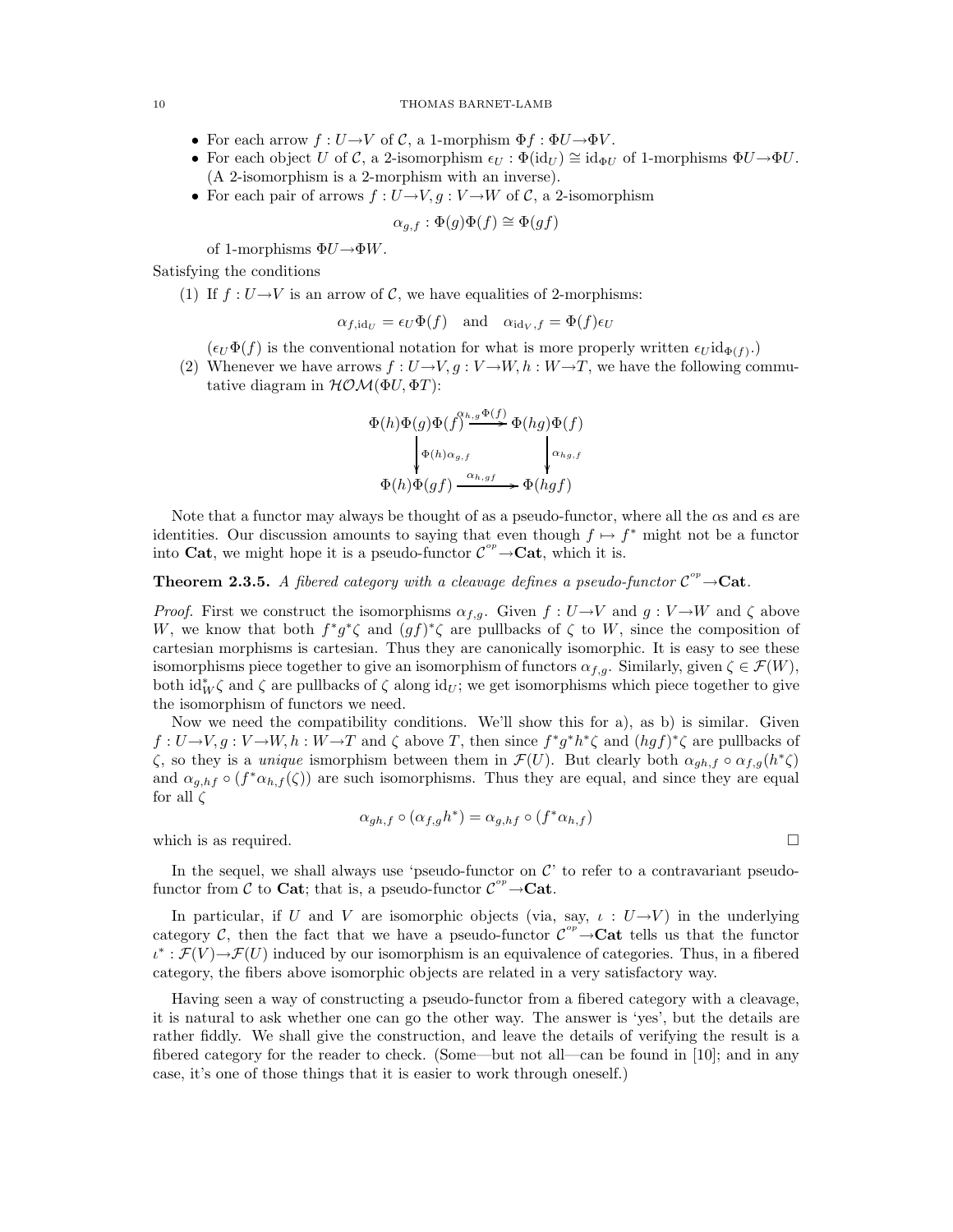Consider a pseudo-functor  $\Phi$  on C. We wish to define a fibered category  $\mathcal F$  over C which corresponds to  $\Phi$ . We take as objects pairs  $(\xi, U)$ , where U is an object of C, and  $\xi$  is an object of  $\Phi(U)$ . An arrow  $(a, f) : (\xi, U) \to (\eta, V)$  will be a pair consisting of an arrow  $f : U \to V$  in C together with an arrow  $a : \xi \to \Phi(f)(\eta)$  in  $\Phi(U)$ . Given two arrows  $(a, f) : (\xi, U) \to (\eta, V)$ and  $(b, g) : (\eta, V) \rightarrow (\zeta, W)$ , their composite is defined to be  $(\alpha_{f,g}(\zeta) \circ \Phi(b) \circ a, gf)$ ; note that  $\alpha_{f,g}(\zeta) \circ \Phi(b) \circ a$  is indeed an arrow from  $\xi$  to  $\Phi(gf)(\zeta)$  in  $\Phi(U)$ , since we have

$$
\xi \longrightarrow^a \Phi(f)\zeta \longrightarrow^{\Phi(f)b} \Phi(f)\Phi(g)\zeta \longrightarrow^{\alpha_{f,g}} \Phi(gf)\zeta
$$

We can now make explicit how the notion of a fibered category is related to the notion of a presheaf, and in some sense its 2-categorical analog. Starting with the notion of a presheaf (a functor  $F: \mathcal{C}^{op} \rightarrow$  Set) we replace Set in this construction with Cat (and thus go 'one stage more categorical'). We also replace the notion of a functor (which is the 'right' notion when going to a category but not when going to a 2-category) with a pseudo-functor. We get the notion of a pseudofunctor  $\mathcal{C}^{\circ p} \to \mathbf{Cat}$ , which we have seen is morally the same as a fibered category. (Morally, in the sense that the only difference is a choice of cleavage, and these are equivalent in some sense.) And since a pseudofunctor has this rather arbitrary cleavage attached, whereas the fibered category doesn't, the fibered category is the more natural object to work with. So we see fibered categories really are a natural 2-categorical analog of presheaves.

Moreover, just as the structure of **Set** as a category gives a structure turning the set  $[\mathcal{C}^{op}, \mathbf{Set}]$ of functors to **Set** form  $\mathcal{C}^{op}$  into a category (this just natural transformations!), so the structure of Cat as a 2-category makes the set of pseudo-functors into a 2-category. The details are rather fiddly, and never used in this essay, so we will not give them<sup>5</sup>; but the reader should be able to work them out, and see that this gives the same 2-categorical structure as the structure we have put on the 2-category of fibered categories.

2.4. Examples. Having seen a lot or rather abstract definitions, it is useful to see some examples to get a feel for the definitions.

Example 2.4.1. Maybe the clearest example of a fibered category is the category of vector spaces with attached vector bundles. Indeed, [5] goes as far as to motivate the definition of a fibered category as 'something that pulls back like bundles'. So let  $\mathcal{C} = \textbf{Top}$ , and let  $\mathcal{F}$  be the category whose objects are vector bundles  $V \rightarrow B$  (that is, maps equipped with linear structures on the fibers and local trivialisations), and whose morphisms are commutative squares

$$
V_1 \longrightarrow V_2
$$
  
\n
$$
\downarrow \phi \qquad \qquad \downarrow g
$$
  
\n
$$
B_1 \longrightarrow B_2
$$

with the map

$$
\phi|_{V_1 \times_{B_1} \{b\}} : V_1 \times_{B_1} \{b\} \to V_2 \times_{B_2} \{f(b)\}\
$$

linear for each  $b \in B_1$ . This is a category over **Top** by forgetting about the vector bundles; it is clear that the cartesian morphisms in this category are the cartesian squares.

<sup>&</sup>lt;sup>5</sup>Roughly, a 1-morphisms of pseudo-functors is a 1-morphism of **Cat** for each object of  $C^{op}$ , satisfying a naturality condition; rather than insisting that the analogs of naturality squares commute, we only ask for each square that there is a prescribed isomorphism  $\iota$  between the maps going round the square the two possible ways. We then need a compatibility criterion for these isomorphisms, which says that given composable morphisms  $f, g$ the prescribed isomorphisms for the naturality squares for f, g and fg are related properly with the  $\alpha_{f,g}$  for the pseudofunctor, and a similar condition for identities.

A 2-morphism of pseudo-functors is a 2-morphism of Cat for each object of  $C$ , which together satisfiy a naturality condition coming from the prescribed isomorphisms  $\iota_f$  from the domain and the codomain.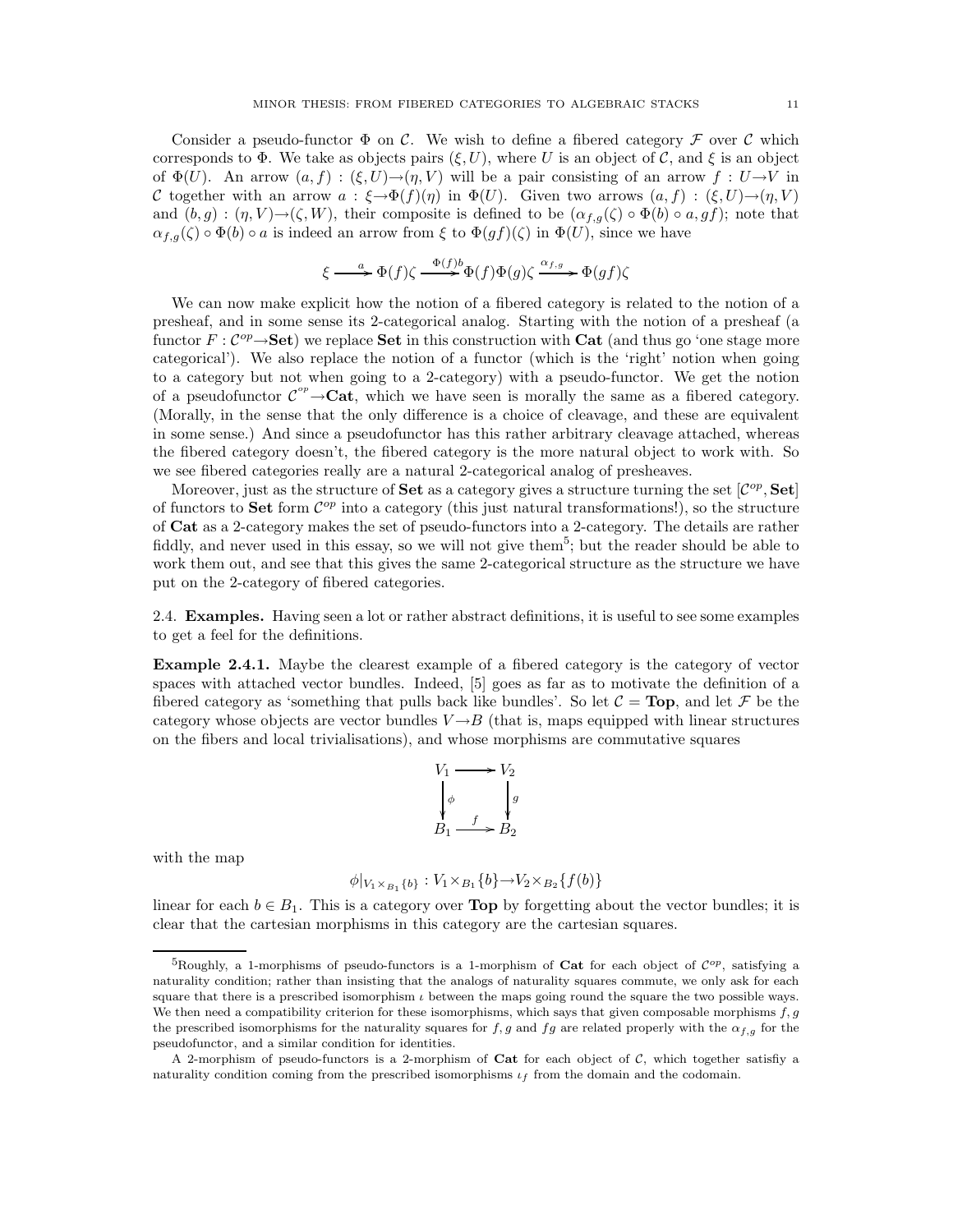Now, we know that given a bundle  $V \rightarrow B$  and a map of spaces  $A \rightarrow B$ , we can form a *pullback* bundle  $V' \rightarrow A$ , unique up to unique isomorphism, which makes



cartesian. (Essentially, we take a fibered product of  $V$  and  $A$  and show it's possible to put a nice linear structure on it.) One can easily see this is exactly what we need to make the category a fibered category.

Note that this example is particularly instructive in that there is no canonical cleavage. While we know we always can construct pullback bundles, there are different concrete ways of doing it, which result in different pullbacks (all canonically isomorphic, of course), which is why we talk of 'a' pullback, not 'the' pullback.

**Example 2.4.2.** The simplest example of a fibered category is probably as follows. Let  $\mathcal{C}$  be a category with fibered products. Then we can consider the category  $Arr \mathcal{C}$ , whose objects are the arrows of C, and where a morphism from an arrow f :  $X \rightarrow U$  to an arrow  $q : Y \rightarrow V$  is a commutative square



which we turn into a category over  $C$  by the functor sending each arrow to its target and each diagram to its bottom row. We see that the cartesian arrows are precisely those for which the square above is cartesian; thus we have enough to make  $Arr C$  into a fibered category, since C has fibered products. (Note also that picking some particular construction of fibered products gives this category a cleavage, but since there is no canonical construction for the fibered product, there is no canonical cleavage; and since  $A \times_B B \times_X C$  and  $A \times_X C$  are merely isomorphic, and not equal, the cleavage isn't a splitting.)

**Definition 2.4.3.** A class  $P$  of arrows n a category  $C$  is *stable* iff we have

- (1) If  $f : X \to U$  is in  $\mathcal P$  and we are given isomorphisms  $\phi : X \cong X'$  and  $\psi : Y \cong Y'$ , then  $\psi \circ f \circ \phi$  is in  $\mathcal{P}$ .
- (2) Given an arrow  $Y \rightarrow V$  in  $P$ , and any other arrow  $U \rightarrow V$ , then we can form the fibered product  $U \times_V Y$ , and the projection  $U \times_V Y$  is in P. (So it's always possible to base change a  $\mathcal{P}$ -morphism by any other morphism, and being-in- $\mathcal{P}$  is stable under basechange.)

**Example 2.4.4.** We can extend the previous example as follows. Let  $P$  be a stable class of arrows in  $\mathcal{C}$ . Then we can form a fibered category over  $\mathcal{C}$  with objects the arrows of  $\mathcal{P}$ , and morphisms commutative squares as in the previous example. We use the same functor to  $\mathcal C$  as in the previous example; then it is clear we have a fibered category, with cartesian morphisms again being cartesian squares.

Example 2.4.5. Consider the forgetful functor  $U : Top \rightarrow Set$ . Let Y be a topological space, and suppose we are given a set X and a map of sets  $X \rightarrow UY$ . We can give X the (analyst's) weak topology; that is, the coarsest topology s.t. the map to Y is continuous; then a function  $T\rightarrow X$ is continuous iff the map  $T \rightarrow X \rightarrow Y$  is; this ensures that the map  $X \rightarrow Y$  of spaces is cartesian. (The fiber over a particular set is equivalent to the category with objects topologies on the set, and morphisms given by the usual partial order on the topologies.) In this example, there is a canonical splitting.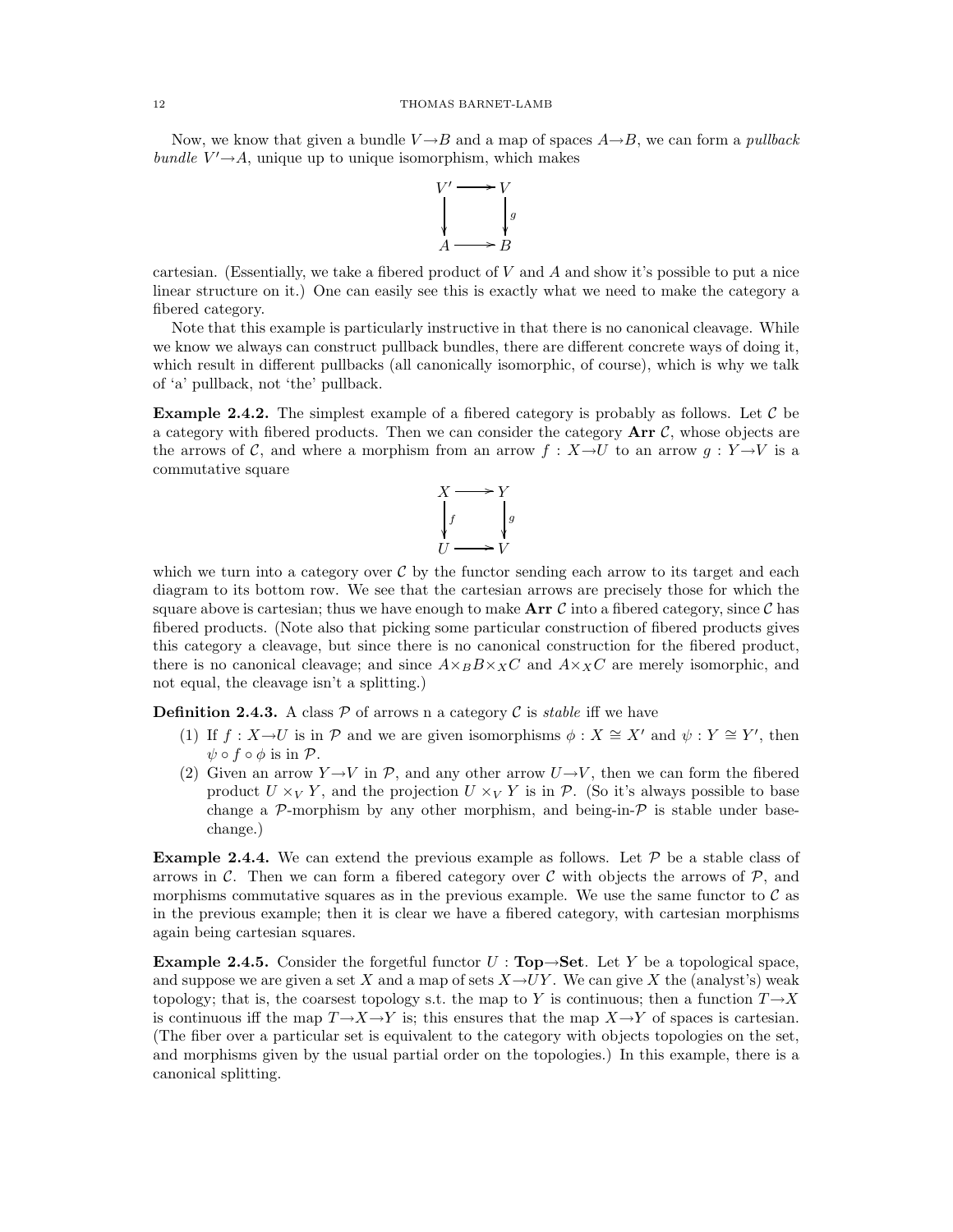Having constructed some examples directly as fibered categories, let us construct a few via the point of view of pseudo-functors.

**Example 2.4.6.** We consider a site C. As is normal, for X an object in C, a 'sheaf on X' shall mean a sheaf on  $\mathcal{C}/X$ . Let us write Sh X for the category of sheaves on X. Thus Sh – assosciates to each element of C a category. I claim that Sh – extends to a strict functor from C to Cat. Since strict functors are a particular kind of pseudo-functors, and pseudo-functors give rise to fibered categories, this will define a fibered category.

To a morphism  $f: X \to Y$  of C we must associate a functor  $f^*$  from Sh Y to Sh X. An object of Sh Y is a functor G from  $\mathcal{C}/Y$  to **Set**.

To give  $f^*$  on objects, we want to define the functor  $f^*G: \mathcal{C}/X \rightarrow$  Set. Let  $f^*G$  on an object  $U\rightarrow X$  be  $G(U\rightarrow Y)$ , where  $U\rightarrow Y$  is the composite of  $U\rightarrow X$  with f. A morphism  $\phi: U\rightarrow V$  from  $U\rightarrow X$  to  $V\rightarrow X$  defines a morphism from  $U\rightarrow X\rightarrow Y$  to  $V\rightarrow X\rightarrow Y$ , to which G assosciates a map of sets from  $G(U \to Y)$  to  $G(V \to Y)$ ; that is to say, a map from  $f^*G(U \to X)$  to  $f^*G(V \to X)$ . We define  $f^*G(\phi)$  to be this morphism. Functoriality is obvious. It is then easy to see that  $f^*G$ satisfies the sheaf condition.

Given a natural transformation of sheaves  $\alpha$ :  $G \rightarrow G'$ , there is an obvious induced natural transformation from  $f^*G \to f^*G'$  (essentially, the restriction of  $\alpha$ ). This makes  $f^*$  into a functor, as may easily be verified.

It is easy to check that  $\mathrm{id}_X^*$  is the identity functor and that  $f^*g^* = (gf)^*$ , so we have indeed defined a functor from  $\mathcal C$  to Cat.

The previous example has a splitting; as a final example, we define a fibered category via a pseudo-functor which is a 'genuinely pseudo'; that is, not a strict functor.

**Example 2.4.7.** We work over the category  $\text{Sch}/S$ , for S our favourite base scheme. For each scheme  $X/S$ , we have the category  $\mathbf{QCoh}(X)$  of quasi-coherent sheaves on X; moreover, morphisms  $X \to Y$  of base schemes do indeed give us pullback functors  $f^* : \mathbf{QCoh}(Y) \to \mathbf{QCoh}(Y)$ . But this definitely does not give us a functor from  $\mathbf{Sch}/S$  to  $\mathbf{Cat}$ , since  $f^*g^* \neq (gf)^*$ ; rather, there is a canonical isomorphism of functors between the two.

This probably leads one to suspect that **QCoh** is a pseudofunctor, and this is indeed the case. Checking the axioms (1) and (2) is rather unenlightening—see [10],  $pp57-59.6$ 

2.5. Categories fibered in groupoids, sets and equivalence relations. We saw in §2.3 that fibered categories are equivalent (modulo choice of cleavage) to pseudo-functors  $\mathcal{C}^{op}\rightarrow \mathbf{Cat}$ , and thus closely related to presheaves (functors  $\mathcal{C}^{op}\rightarrow \mathbf{Set}$ ). But we also know that we can view sets as categories if we like, by equipping each element with an identity morphism (and having

 $\Theta_f(\mathrm{id}_V^*\mathcal{N},-)\circ \Theta_{\mathrm{id}_V}(\mathcal{N},f_*-) \circ \Theta_f(\mathcal{N},-)^{-1}$ 

and that associated with  $f^* \epsilon_V(N)$  is  $-\mapsto -\circ f^* \epsilon_V(N)$ ; so we want to know



 $6$ Vistoli's exposition is almost always exemplary, but at this point I found there were moments in the proof where I required a little head-scratching before I could see what had been done. In particular, at the end of the proof, he says 'similar arguments work for the second part of the first condition and for the second condition'. Each of these cases requires the use of a manipulation which the first case didn't. We just outline how the second part of the first condition goes, since the second condition is then more of the same...

We need to show that  $f^* \epsilon_V(\mathcal{N}) \cong \alpha_{f,\mathrm{id}_V}(\mathcal{N})$ , where  $f: U \to V$  is a map of schemes and  $\mathcal N$  a sheaf on V. By definition, the natural transformation associated with  $\alpha_{f,\mathrm{id}_{V}}(\mathcal{N})$  is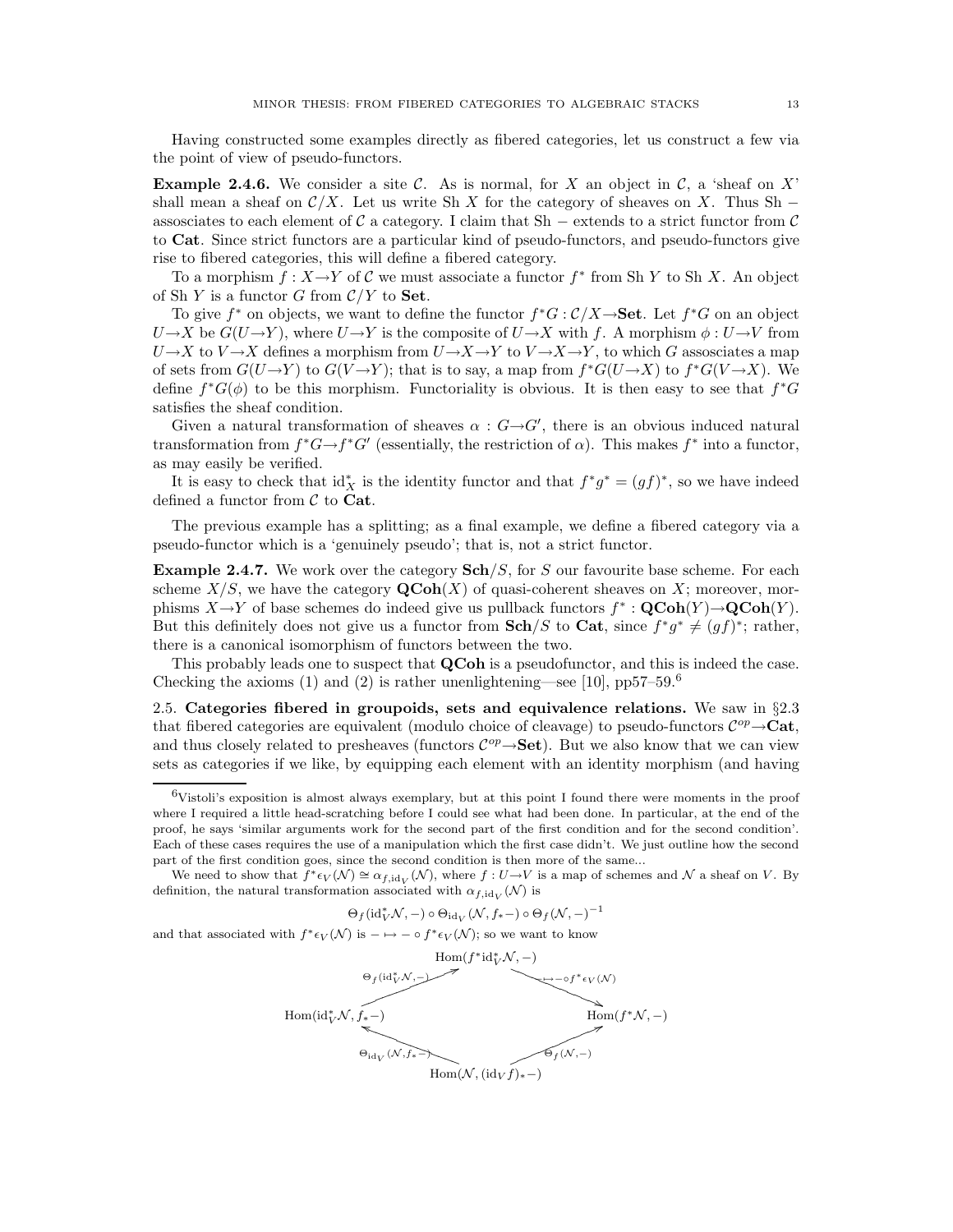### 14 THOMAS BARNET-LAMB

no other morphisms). This suggests that we might be able to consider functors  $\mathcal{C}^{op} \rightarrow$  Set as pseudo-functors  $\mathcal{C}^{op} \rightarrow \mathbf{Cat}$ , all of whose image categories have only identity morphisms; that is, view presheaves as fibered categories all of whose fibers have only identity morphisms.

This also suggests thinking that the real difference between fibered categories and presheaves is the possibility of having morphisms in the fibers  $\mathcal{F}(U)$  other than just the identity morphisms. We might hope that the cases where one has no such nonidentity morphisms (we call these categories fibered in sets) correspond exactly to presheaves. This is indeed the case, as we will see in this section.

Insofar as work with moduli problems is concerned, the only morphisms in the fibers which we are interested in are the isomorphisms. This suggests that we might as well discard all the non-isomorphisms, to simplify the situation. This is indeed possible; the resulting kind of fibered category, where all morphisms in the fibers are isomorphisms, is called a *category fibered* in groupoids, and we shall study them in this section also.

We have said that we can view a set as a category with only the identity morphisms. Let us make a definition:

Definition 2.5.1. A category is a set if all morphisms are identity morphisms (this is sometimes called being a discrete category).

We can also see how a function gives rise to a functor on the corresponding category, so we have an inclusion of categories  $Set \rightarrow Cat$ . In fact, this is an inclusion of 2-categories, as long as we consider Set as a trivial 2-category, with the only 2-morphisms the identity morphisms. Thus we have a strict map of 2-categories  $\textbf{Set} \rightarrow \textbf{Cat}$  (by strict, we mean that all the things like  $F f F g = F(f g)$  are equalities, rather than isomorphisms), and any strict functor whose image objects are all discrete categories factors through this inclusion (this is because, trivially, the only functors between discrete categories are those that come form functions on their underlying sets).

This notion of a category which is a set is somewhat unsatisfactory since 'being a set' is not preserved under equivalence of categories. Natural properties of categories should normally be preserved in this way, which suggests we might also want to investigate the related property of 'being equivalent to a set', which is preserved. Luckily, there is a nice characterization of such categories.

**Definition 2.5.2.** A category C is an *equivalence relation* iff for any  $x, y \in Ob \mathcal{C}$ , there is at most one morphism from  $x$  to  $y$ , and all morphisms are invertible.

It is easy to see where the terminology comes from: the morphisms of the category determine the structure of an equivalence relation on the objects (two objects are equivalent iff there is a map from the first to the second). Given an equivalence relation on some objects, there is obviously a unique way of making them into a category of the above kind giving rise to that equivalence relation. We leave the details for the reader to check.

commutes. But then it suffices to show



commutes. Which it does; the top diamond is an example of the square which we see is commutative at the top of Vistoli's page 58, while for the bottom diamond manifestly commutes, since  $-\mapsto -\circ \epsilon_V(\mathcal{N})$  is, by definition, the same as  $\Theta_{\text{id}_V}(\mathcal{N}, f_*-)$ .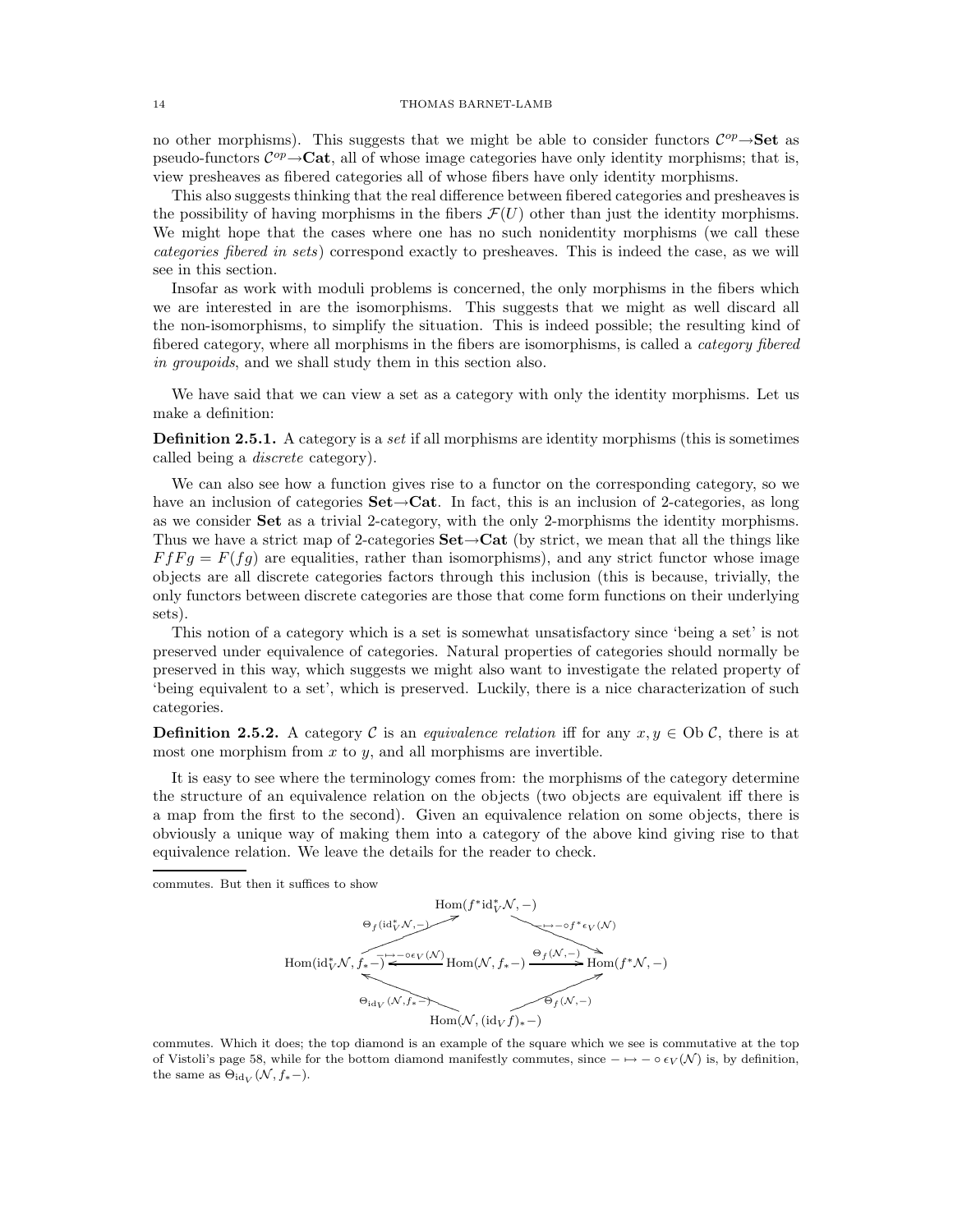**Proposition 2.5.3.** A category  $\mathcal C$  is equivalent to a set iff it is an equivalence relation.

*Proof.* Suppose C is an equivalence relation. Let S be the set of connected components of C; we consider it a category with only identity morphisms. Pick a representative  $O_s \in Ob \mathcal{C}$  for each  $s \in S$ . Define a functor  $F : S \rightarrow C$  as follows: send each  $s \in S$  to  $O_s$ , and send the identity on s to  $\mathrm{id}_{O_s}$ . (Since S only has identities, that's all the morphisms.) This is clearly faithful. We claim it is also full. Given a, b in S, we have two cases. Case 1 is that  $a \neq b$ , in which case  $O_a$  and  $O_b$  are in different connected components, and so there is no morphism from a to b, so  $\mathcal{C}(Fa, Fb) = \mathcal{C}(O_a, O_b) = \emptyset$ , so we definitely and trivially surject  $S(a, b) \rightarrow \mathcal{C}(Fa, Fb)$ . Case 2 is that  $a = b$ ; then  $C(Fa, Fb) = C(Fa, Fa) = C(O_a, O_a)$ . Now  $C(O_a, O_a)$  certainly contains  $id_{O_a}$ , which we hit (from  $id_a$ ); then since there is at most one morphism from  $O_a$  to  $O_a$  (by definition of equivalence relation), this is the only element of  $\mathcal{C}(O_a, O_a)$ , so we hit every element, as required.

We claim it is also essentially surjective. Given  $X \in Ob \mathcal{C}$ , we know X lies in some connected component s. Then  $O_s$  and X lie in the same connected component; thus (since all morphisms are invertible, and a trivial induction) there is an isomorphism form X to  $O_s$ ; but  $O_s$  is in the image of  $F$ , so we are done.

Definition 2.5.4. A category is a *groupoid* if every morphism is invertible.

**Definition 2.5.5.** A *category fibered in sets* is a fibered category  $\mathcal{F}(U)$  all of whose fibers  $\mathcal{F}(U)$ are sets. A *category fibered in equivalence relations* is a fibered category  $\mathcal{F}(U)$  all of whose fibers  $\mathcal{F}(U)$  are sets. A *category fibered in groupoids* is a fibered category  $\mathcal{F}(U)$  all of whose fibers  $\mathcal{F}(U)$  are groupoids.

Now, given a presheaf  $F: \mathcal{C}^{op} \rightarrow \mathbf{Set}$ , we may map it through the inclusion  $\iota : \mathbf{Set} \rightarrow \mathbf{Cat}$ , and we get a strict functor  $F' = \iota F : C^{op} \to \textbf{Cat}$ . All strict functors may be considered to be pseudo-functors, so we have a pseudo-functor  $F': \mathcal{C}^{op} \to \mathbf{Cat}$ , which gives us a fibered category F. The fiber  $\mathcal{F}(U)$  is  $F'(U) = \iota(F(U))$ , so lies in the image of  $\iota$ , so is a set. Thus every presheaf is a category fibered in sets. Can we go backwards?

Given a category fibered in sets, we have a pseudo-functor  $\mathcal{C}^{op} \rightarrow \mathbf{Cat}$  whose image lies in  $\mathbf{Set} \subset \mathbf{Cat}$ . Then we have

### Claim 2.5.6. A pseudo-functor  $\Phi$  whose image lies in Set  $\subset$  Cat is a strict functor.

*Proof.* We need to show that the 2-isomorphisms  $\alpha_{q,f}$  and  $\epsilon_U$  are identities. (Seeing as we work in Cat, '2-isomorphism' means the same as 'natural isomorphism'.) But  $\alpha$  is a natural transformation between functors  $\Phi f$  and  $\Phi q$  in the image of  $\Phi$ ; in particular, this means that their common codomain S lies in Set  $\subset$  Cat; i.e. it is a discrete category. Since every component of  $\alpha_{q,f}$  must be a morphism in S, which has only identity morphisms,  $\alpha_{f,q}$  has all components the identity. So  $\alpha_{q,f}$  is indeed the identity.

A similar argument shows the  $\epsilon_U$  are identities.

So this is in fact a strict functor mapping to Set  $\subset$  Cat; this then factors through the inclusion *t* to give a presheaf  $C^{op} \rightarrow$  **Set**. It is easy to see these operations are equivalent. Thus we have a chain of equivalent objects

category fibered in sets  $\sim$  fibered category with every  $\mathcal{F}(U)$  a set  $\sim$  pseudo-functor  $\mathcal{C}^{op} \rightarrow$ **Cat** whose image lies in **Set** ⊂ **Cat**  $\sim$  strict functor  $\mathcal{C}^{op} \rightarrow$ **Cat** whose image lies in **Set** ⊂ **Cat**  $\sim$  strict functor  $\mathcal{C}^{op} \rightarrow \mathbf{Set}$ 

∼ presheaf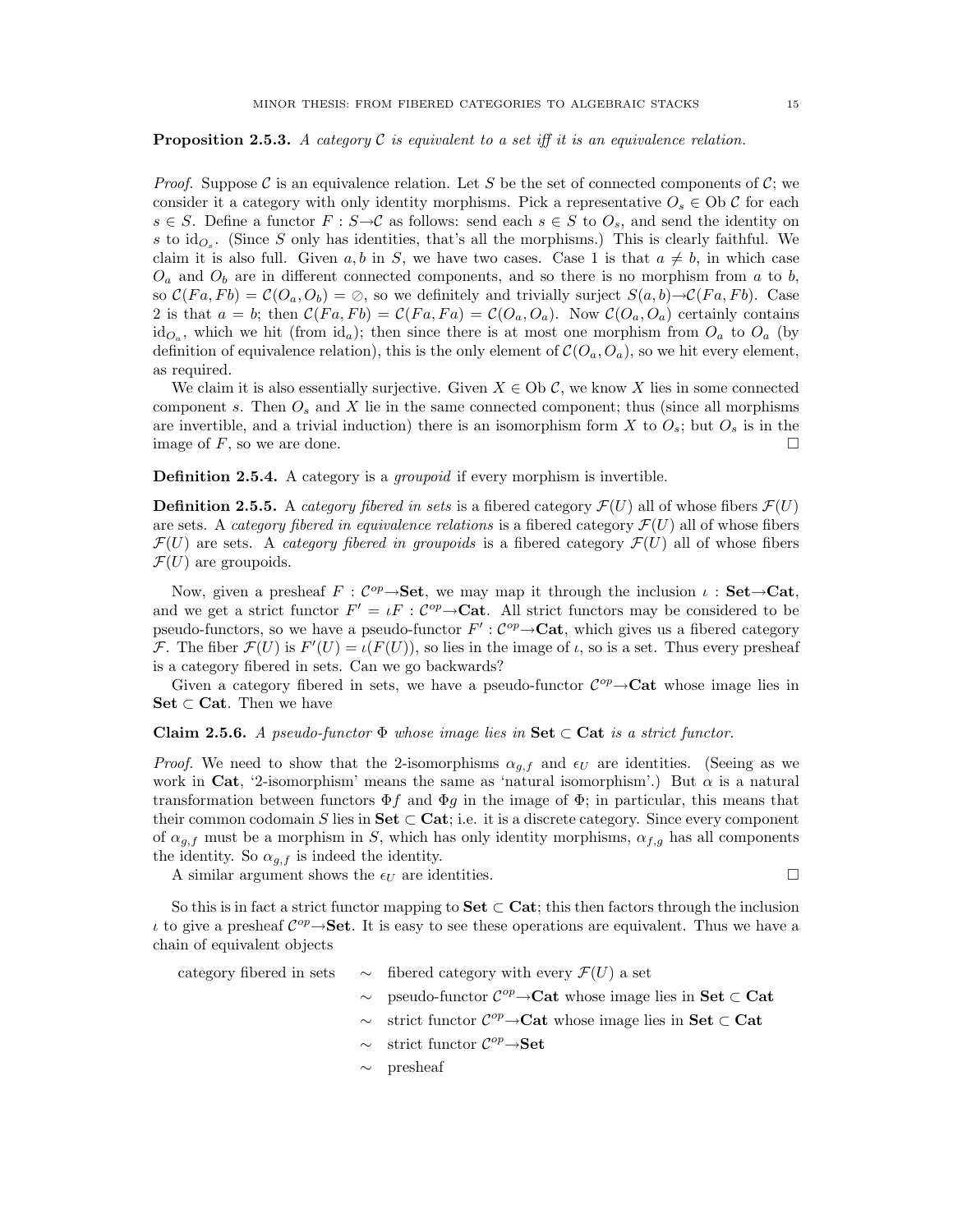(It is worth remarking that, as one can easily see, especially given the equivalent definition of a category fibered in sets that we give below, that there is only one cleavage in a category fibered in sets. Thus there are no issues here with choice of a cleavage.)

What of categories fibered in equivalence relations? Since fibered categories live in a 2 category, there is a notion of equivalence of fibered categories<sup>7</sup>. We would hope that just as the categories which are equivalent to sets are precisely the equivalence relations, the fibered categories equivalent (as fibered categories) to categories fibered in sets are the categories fibered in equivalence relations. This is indeed the case; before we can prove it, though, we need a useful criterion for when two fibered categories are equivalent.

**Lemma 2.5.7.** Let  $F : \mathcal{F} \rightarrow \mathcal{G}$  be a morphism of fibered categories. Then F is an equivalence if and only if the restriction  $F_U : \mathcal{F}(U) \to \mathcal{G}(U)$  is an equivalence for each object U of C.

*Proof.* We shall first show that F is full and faithful. Let  $\xi', \eta'$  be two objects of F, lying over U and V respectively; we wish to show that F gives a bijection between arrows  $\xi' \rightarrow \eta'$  and arrows  $F\xi'\rightarrow F\eta'$ . We shall do this by showing separately for each  $f: U\rightarrow V$  that F induces a bijection between the arrows  $\xi' \to \eta'$  over f and the arrows  $F\xi' \to F\eta'$  over f; since every map  $\xi' \to \eta'$  or  $F\xi' \rightarrow F\eta'$  must be over some such f, this will suffice.

Pick a pullback  $\phi' : \eta'_1 \to \eta'$  of  $\eta'$  along f. Then let  $\xi = F\xi', \eta = F\eta'$  and  $\phi = F\phi'$ . Note that  $\phi$  is also cartesian. By the cartesian property, each map  $\psi : \xi \to \eta$  factors uniquely as  $\psi_1 \circ \phi$  for some map  $\psi_1$  over id<sub>U</sub>. Analogously, each map  $\psi': \xi' \rightarrow \eta'$  factors uniquely as  $\psi'_1 \circ \phi'$  for some  $\psi'_1$  over id<sub>U</sub>. Thus since each map over id<sub>U</sub> in G comes from a unique map over id<sub>U</sub> in G, we're done. Thus the map is full and faithful.

Now, for each object of G, pick an object  $G\xi$  of  $\mathcal{F}(U)$ , where  $U = p\xi$ , whose F-image in  $\mathcal{G}(U)$ is isomorphic in  $\mathcal{G}(U)$  to  $\xi$ ; we can do this since  $F_U$  is essentially surjective. Let  $\alpha_{\xi}: \xi \cong F(G\xi)$ be an isomorphism between them. Now, for every arrow  $\phi : \xi \rightarrow \eta$  in G, there is, since F is full and faithful, a unique arrow  $G\phi$ :  $G\xi \to G\eta$  such that  $F(G\phi)$  is  $\alpha_{\eta} \circ \phi \circ \alpha_{\xi}^{-1}$ ; that is, making the following diagram commute:



It is easy to see that G is a functor  $\mathcal{G}\rightarrow\mathcal{F}$ ; and the commutativity of the above diagram means that the  $\alpha_{\xi}$  are the components of a natural transformation id $_{\mathcal{G}} \rightarrow F \circ G$ .

All that remains is to show  $G \circ F$  is isomorphic to the identity  $id_{\mathcal{F}}$ . For each object  $\xi'$  of  $\mathcal{F}$ , we have an isomorphism

$$
\alpha_{F\xi'}: F\xi' \to FGF\xi'
$$

which, since F is full and faithful, is  $F\beta_{\xi'}$  for a unique  $\beta_{\xi'}$ :  $\xi' \rightarrow GF\xi'$ . A trivial check using the naturality of  $\alpha$  and the fact F is full and faithful shows the  $\beta_{\xi'}$  to be the components of a natural transformation.  $\Box$ 

**Theorem 2.5.8.** A fibered category  $\mathcal F$  is fibered in equivalence relations if and only if it is equivalent to a category fibered in sets.

*Proof.* First suppose  $\mathcal F$  is equivalent to a category fibered in sets  $\mathcal F'$ ; let  $F : \mathcal F \rightarrow \mathcal F'$  be an equivalence. Let  $U \in Ob \mathcal{C}$ , we want to show  $\mathcal{F}(U)$  is an equivalence relation. Now, by the lemma,  $F_U$  gives an equivalence  $\mathcal{F}(U) \to \mathcal{F}'(U)$ ; and  $\mathcal{F}'(U)$  is a set, as  $\mathcal{F}'$  is fibered in sets. Thus,  $\mathcal{F}(U)$ , being equivalent to a set, is an equivalence relation.

<sup>&</sup>lt;sup>7</sup>This is the obvious thing; two fibered categories  $\mathcal{F}, \mathcal{G}$  are equivalent iff there are functors  $a : \mathcal{F} \rightarrow \mathcal{G}, b : \mathcal{G} \rightarrow \mathcal{F}$ such that both ab and ba are 2-isomorphic to the identity.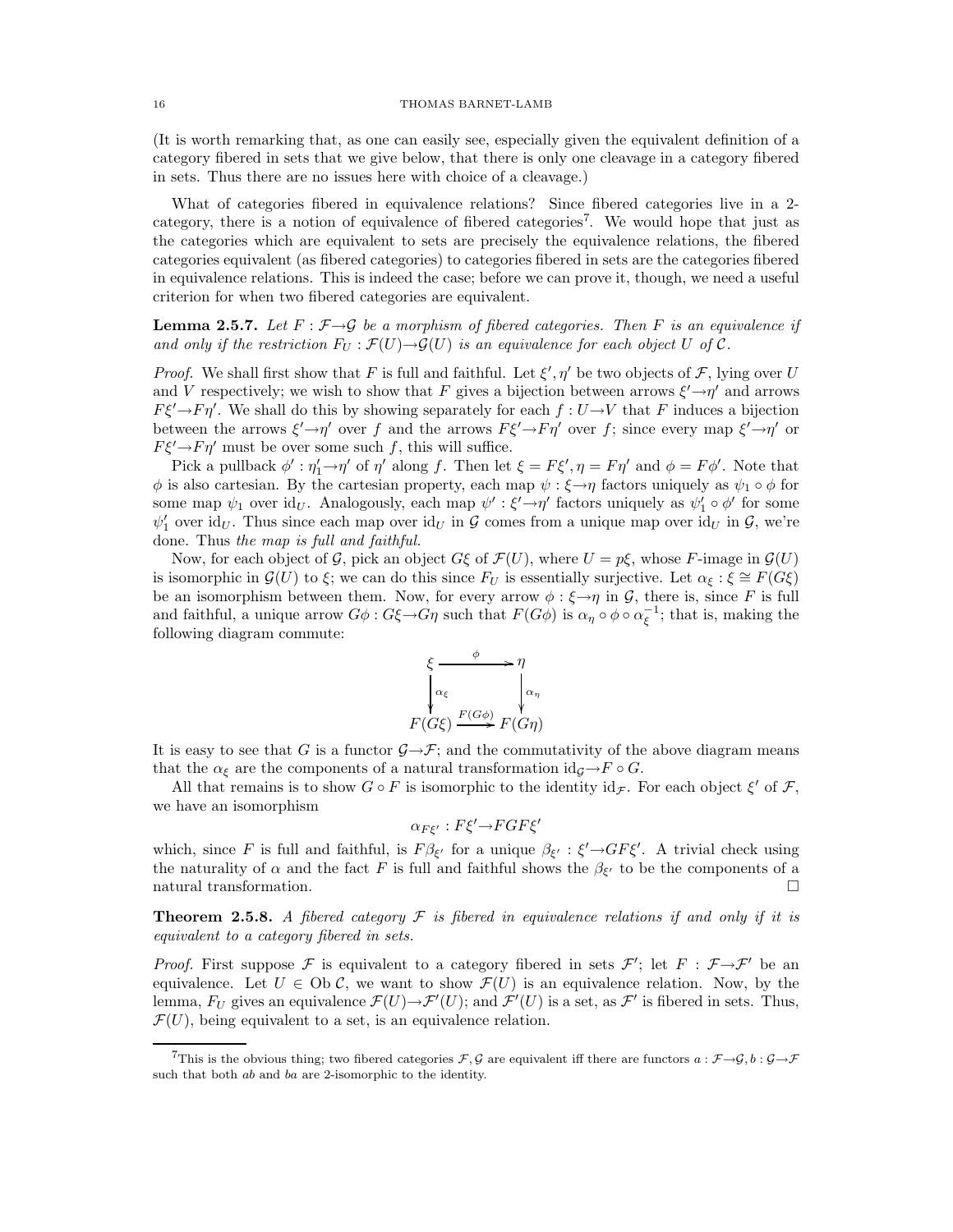Conversely, suppose that F is fibered in equivalence relations. For each object of U, let  $\Phi U$ be the set of equivalence classes in  $\mathcal{F}(U)$ . Given an arrow  $F: U \rightarrow V$  in C, can construct a function Ob  $\mathcal{F}(V) \rightarrow \Phi U$  sending an object to the isomorphism class of a pullback to U; since pullbacks are isomorphic, this is well defined. In fact, isomorphic objects of  $\mathcal{F}(V)$  pull back to give isomorphic objects in  $\mathcal{F}(U)$ , so we get a function  $\Phi f : \Phi V \to \Phi U$ ; it is easy to see  $\Phi$  is a functor. If we consider the associated category fibered in sets, we clearly have a morphism  $cF \rightarrow \Phi$ , which is an equivalence on each fiber (it's the map going the other way to the map we constructed in prop 2.5). So  $\mathcal F$  is equivalent to a category fibered in sets. constructed in prop 2.5). So  $\mathcal F$  is equivalent to a category fibered in sets.

There are equivalent definitions for categories fibered in sets, groupoids and equivalence relations in common use in the literature:

**Proposition 2.5.9.** Let  $\mathcal F$  be a category over  $\mathcal C$ . Then

(1)  $F$  is a category fibered in sets if and only if for every diagram

$$
U \xrightarrow{f} V
$$

there is a unique completion to a square

$$
\begin{array}{ccc}\n\xi & \xrightarrow{\phi} & \eta \\
\hline\n\downarrow & & \downarrow \\
U & \xrightarrow{f} & V\n\end{array}
$$

(2)  $\mathcal F$  is a category fibered in groupoids if and only if every arrow in  $\mathcal F$  is cartesian, and for every diagram

$$
U \xrightarrow{f} V
$$
\n
$$
U \xrightarrow{f} V
$$

there is a completion to a square

$$
\xi \xrightarrow{f} \eta
$$
\n
$$
\downarrow \qquad \qquad \downarrow
$$
\n
$$
U \xrightarrow{f} V
$$

(which need not be unique).

(3) F is a category fibered in equivalence relations if and only if for  $\xi, \eta$  objects of F, each arrow  $f : p\xi \rightarrow p\eta$  has at most one arrow  $\xi \rightarrow \eta$  over it and for every diagram

$$
U \xrightarrow{f} V
$$
\n
$$
U \xrightarrow{f} V
$$

there is a completion to a square

$$
\xi \xrightarrow{f} \eta
$$
\n
$$
\downarrow
$$
\n
$$
U \xrightarrow{f} V
$$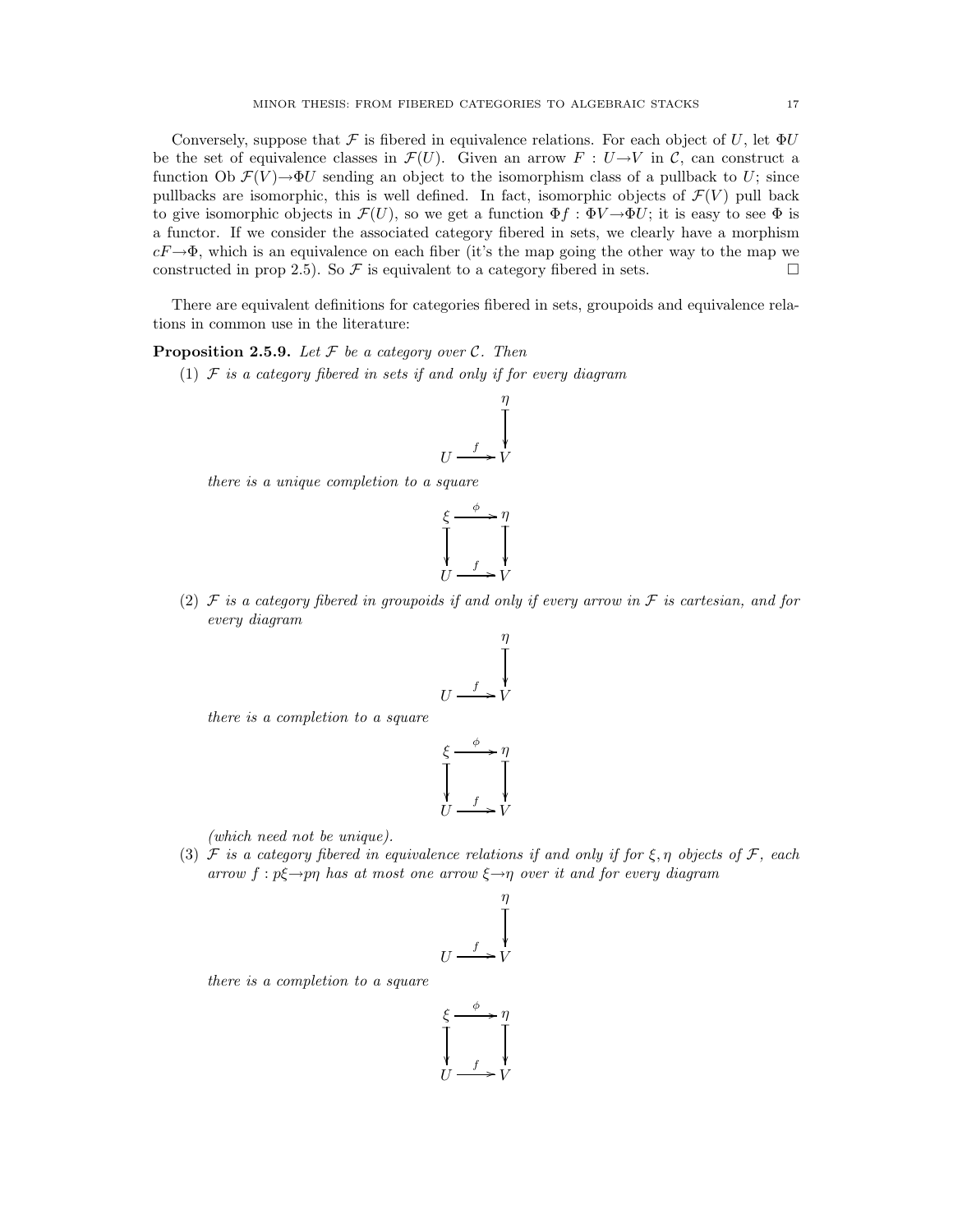(which need not be unique).

Proof. We take each part in turn

(1) First suppose we have the condition given. We claim the category is fibered. Given a diagram like the one on the left



we can find, via the existence part of the condition, a  $\phi$  as in the right-hand diagram. We just then need  $\phi$  cartesian. Given a diagram



the existence part of the condition tells us that we can find a  $\theta$  as marked, and the uniqueness tells us that  $\phi\theta = \psi$ , since they both lie above the same arrow and have the same target, so the diagram commutes. Thus  $\phi$  is cartesian.

Now let  $\xi \in \mathcal{F}(U)$ —then the condition tells us that there is a unique arrow above  $\mathrm{id}_U$ ending in  $\xi$ ; that is, a unique arrow in  $\mathcal{F}(U)$  ending in  $\xi$ , which must be the identity. Thus there are only identity arrows in the fiber  $\mathcal{F}(U)$ , and the category is fibered in sets.

Conversely, suppose  $\mathcal F$  is fibered in sets. Given the lefthand diagram below

$$
\begin{array}{ccc}\n & \eta & \xi \xrightarrow{\phi} \eta \\
 \downarrow & & \downarrow \qquad \searrow \\
 & U \xrightarrow{f} V & U \xrightarrow{f} V\n\end{array}
$$

we know we can find an arrow (indeed a cartesian arrow)  $\phi$  as in the righthand picture, via the fibered category condition. We just need to show this is unique. But any other arrow  $\phi' = \xi' \rightarrow \eta$  over f factors (using the cartesian condition) as the top line of

$$
\begin{array}{c}\n\xi' \xrightarrow{\psi} \xi \xrightarrow{\phi} \eta \\
\downarrow \qquad \qquad \downarrow \qquad \qquad \downarrow \qquad \downarrow \\
U \xrightarrow{\quad \qquad \downarrow} U \xrightarrow{\quad \qquad \downarrow} V\n\end{array}
$$

and the map  $\xi'$ , being in the fiber  $\mathcal{F}(U)$ , which is a set, must be an identity. Thus  $\phi' = \phi \psi = \phi \mathrm{id}_{\xi}$ , so we have uniqueness.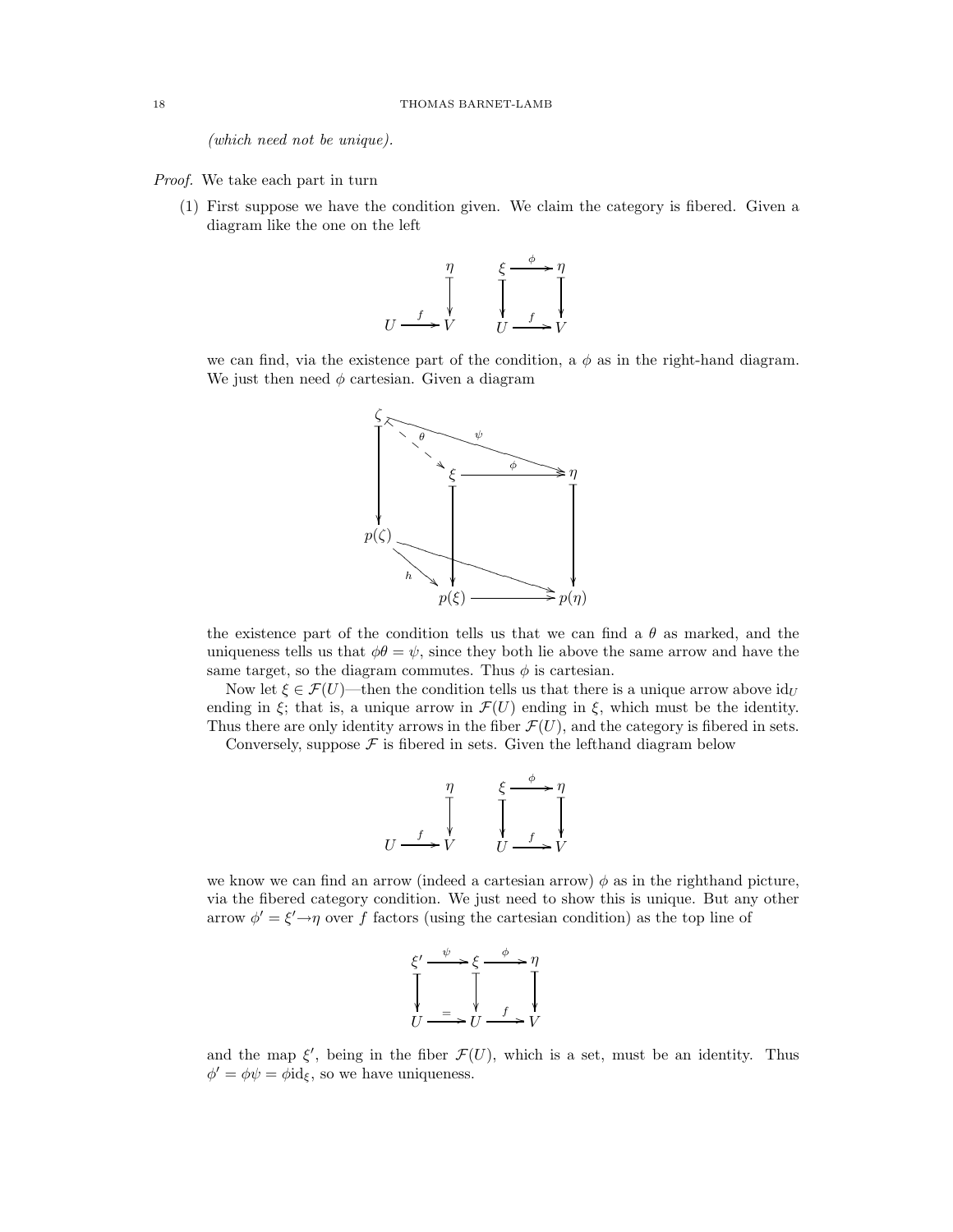(2) First suppose the condition holds. We first claim we have a fibered category. This is trivial; consider the diagrams:



given the lefthand diagram we need to complete to a square as in the righthand diagram, with  $\phi$  cartesian. But the second part of the condition tells us that we can find a  $\phi$  giving a square as in the righthand diagram; then the first part tells us this  $\phi$  is cartesian. Now, if  $\phi$ :  $\xi \rightarrow \eta$  is an arrow of  $\mathcal{F}(U)$ , then since it is cartesian, we can find an arrow  $\psi : \eta \rightarrow \xi$ over id<sub>U</sub> s.t.  $\phi\psi = id_{\eta}$ . Doing the same thing to  $\psi$ , there is a  $\phi' : \xi \rightarrow \eta$  s.t.  $\psi\phi' = id_{\xi}$ . Then  $\phi = \phi \psi \phi' = \phi'$ , and  $\phi$  is an inverse to  $\psi$  in  $\mathcal{F}(U)$ 

Conversely, suppose  $\mathcal F$  is fibered in groupoids. Since  $\mathcal F$  is fibered, the second part of the condition is clear. For the first part, let  $\phi : \xi \rightarrow \eta$  be an arrow in F, mapping to  $f: U \to V$  in C. Choose a pullback  $\eta'$  of  $\eta$  along f, with map  $\alpha: \eta' \to \eta$ . Then we have a map  $\iota : \xi \to \eta$  in  $\mathcal{F}(U)$  s.t.  $\iota \alpha = \phi$ . Now  $\iota$  is an isomorphism, so  $\phi$ , being isomorphic to a pullback of  $\eta$ , is a pullback of  $\eta$ , ensuring that  $\phi$  is cartesian.

(3) First suppose the condition holds. We have that the category is fibered using almost precisely the same argument as the first part (just change 'the same target' to 'the same source and target'). It is also clear that the fibers are equivalence relations.

Now suppose that  $\mathcal F$  is fibered in equivalence relations. Since  $\mathcal F$  is fibered, the second part of the condition is clear. For the first part, suppose we have two morphisms  $\phi, \phi'$ :  $\xi \rightarrow \eta$  lying over the same arrow  $f: U \rightarrow V$ . Since our category is fibered in equivalence relations, it is in particular fibered in groupoids, so every arrow is cartesian, so  $\phi$  is, so  $\phi'$  factors as the top line of



Now,  $\iota$  and lies in  $\mathcal{F}(U)$ , where is an equivalence relation, so there is at most one morphism between any two objects. But  $id_{\xi}$  is also in  $\mathcal{F}(U)$  and maps from and to the same objects as iota, so  $\iota = id_{\xi}$ . Then we have that  $\phi' = \phi \iota = \phi$  id  $= \phi$ , which was as required.

 $\Box$ 

We have said that it is possible to take a fibered category  $\mathcal F$  and carry out an operation which removes all the non-isomorphisms form the fibers  $\mathcal{F}(U)$ , but leaves all the isomorphisms, which is useful since only the isomorphisms are of relevance to moduli problems, and the resulting category is much simpler.

**Definition 2.5.10.** Let  $\mathcal F$  be a category fibered over C; then the associated category fibered in *groupoids*  $\mathcal F$  is the category obtained by discarding all morphisms in  $\mathcal F$  which are not cartesian. (We know that the composite of cartesian morphisms is cartesian; and identities are cartesian since they are isomorphisms and they map down to identities, which are are isomorphisms—and a map over an isomorphism is cartesian iff an isomorphism).

It is clear (using the second and fourth parts of 2.2.4) that every morphism of  $\mathcal{F}'$  is cartesian, so  $\mathcal{F}'$  is a fibered category over C—indeed, using prop 2.5.9, we can see  $\mathcal{F}'$  is fibered in groupoids. There is an obvious map of categories fibered over  $C$  from  $\mathcal{F}'$  to  $\mathcal{F}$ . Moreover, it is clear that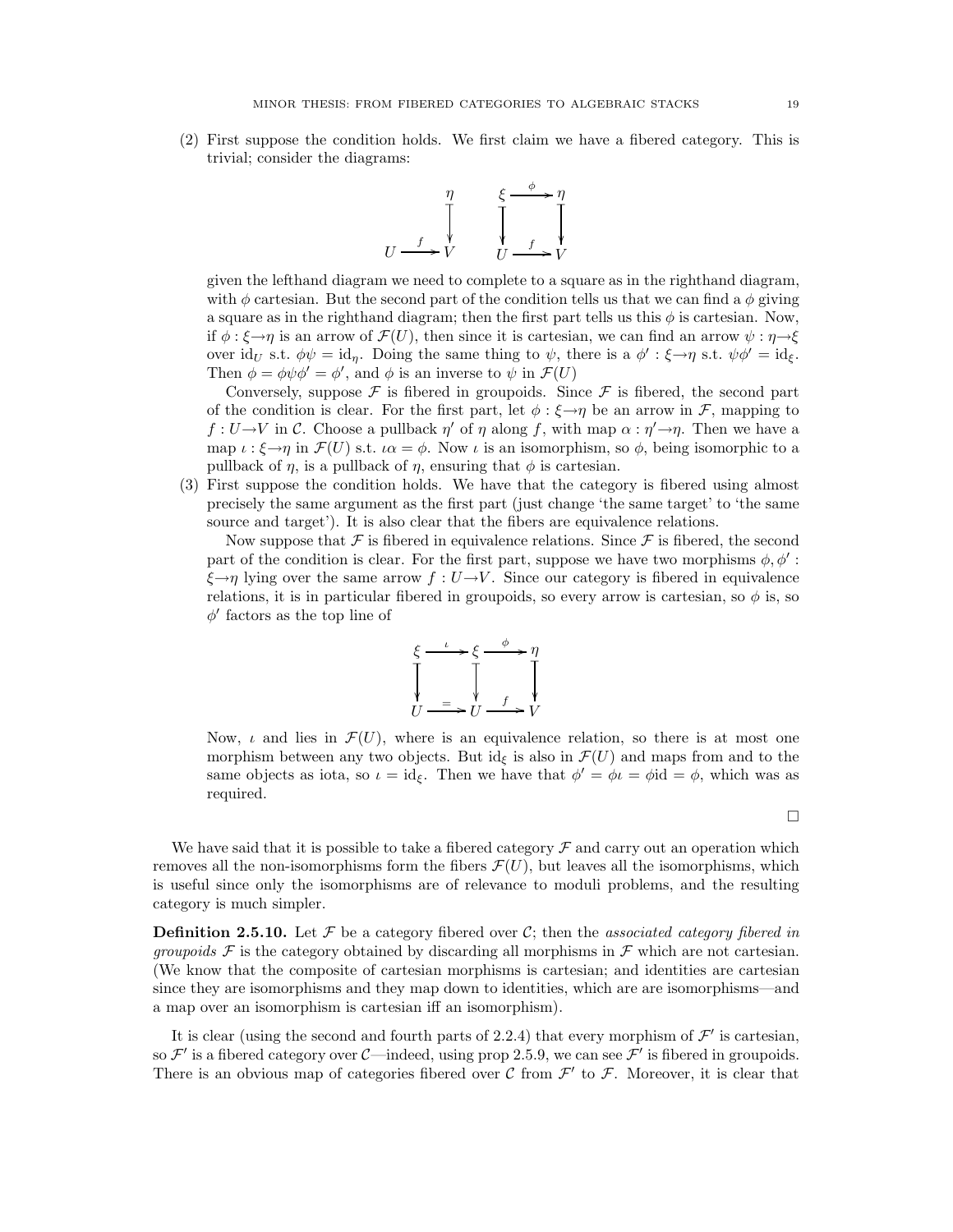every map from a category fibered in groupoids to  $\mathcal F$  factors through  $\mathcal F'$ . Also, since we know a map above an isomorphism is cartesian iff an isomorphism, and since the morphisms in the fibers  $\mathcal{F}(U)$  all lie above the identity of U, which is an isomorphism, we end up having discarded from the fiber precisely the maps which are not isomorphisms.

We know that the Yoneda lemma embeds  $\mathcal{C}$  in  $[\mathcal{C}^{op}, \mathbf{Set}]$ , and we have just embedded  $[\mathcal{C}^{op}, \mathbf{Set}]$ into the category of fibered categories over  $\mathcal{C}$ , as the categories fibered in sets. Thus we have an embedding of  $\mathcal C$  into the 2-category of fibered categories over  $\mathcal C$ , which we call the 2-Yoneda embedding. We might ask what fibered category an object  $X \in Ob \mathcal{C}$  maps to. A very brief reflection reveals that U maps to the slice category  $\mathcal{C}/X$ , which is clearly a fibered category over C. A morphism  $f : X \to Y$  goes to the morphism of fibered categories  $\mathcal{C}/f : (\mathcal{C}/X) \to (\mathcal{C}/Y)$ sending an object  $U\rightarrow X$  of  $\mathcal{C}/X$  to the composite  $U\rightarrow X\rightarrow$ , and does the corresponding thing on arrows. Now, the Yoneda embedding is full and faithful, and so is the embedding of presheaves in fibered categories (this is trivial to check); so

### Proposition 2.5.11. The 2-Yoneda embedding is full and faithful.

The usual way of proving that the Yoneda embedding is full and faithful is to prove the Yoneda lemma. We might ask if we could also have proved the previous proposition as a deduction from some kind of 2-Yoneda lemma. We can; it is easy to see that it follows from

Theorem 2.5.12. There is an equivalence of categories

$$
\mathcal{HOM}((\mathcal{C}/X), \mathcal{F}) {\rightarrow} \mathcal{F}(X)
$$

Proof. This is one of those almost-tautologies it is best to prove oneself. (See [10], p68, for slightly more explanation; but not much more!)

We say a fibered category is if it is equivalent to a comma category  $\mathcal{C}/X$ .

2.6. Stacks. We now need to proceed to construct an analogue for the sheaf condition for functors to Set in the world of fibered categories. Fibered categories which satisfy this analogous condition are stacks.

Before we proceed to put together a technical definition for being a stack, and seeing why this is a natural extension of the sheaf condition for functors  $\mathcal{C}^{op} \rightarrow$  Set, let us pause for a moment. We remember the machinery of sheaves can seem slightly formidable at first sight in all its abstract glory, but is much more naturally understood if one tempers the abstraction by having in mind at all times the canonical example of a sheaf: continuous functions from open subsets of a topological space X to some fixed space (say  $\mathbb{R}$ ). In many ways, it is easiest to understand the notion of a sheaf as a abstraction of the key properties of this situation (just as one might think of the notion of a ring as an abstraction of the key properties of  $\mathbb{Z}$ ).

In the same way, the abstraction inherent in the machinery of stacks is better tempered, I feel, by keeping in mind a motivating example; so before we move to the definitions, let us consider (following [5]) what is perhaps the canonical example of a stack, the category of vector bundles on a topological space, fibered over Top as in example 2.4.1.

The key point about the continuous functions, which means that they are a sheaf, is that given a covering  $U_i \rightarrow U$ , and functions on each of the  $U_i$ , we can glue the functions together to get a unique function on  $U$ , so long as they agree on the 'overlaps' (that is, the fibered products). It will be the corresponding gluing construction for vector bundles that makes them a stack. (And a stack is, in [5]'s words, therefore 'something which glues like bundles'.) So let us ask what the gluing property for vector bundles is.

Well, the basic story is the same: if we have vector bundles  $V_i \rightarrow U_i$ , where  $U_i \rightarrow U$  is a covering, and they agree on the overlaps, then we can glue them together to make a vector bundle on the whole space  $U$ . The subtlety comes when we try and be specific about what we mean by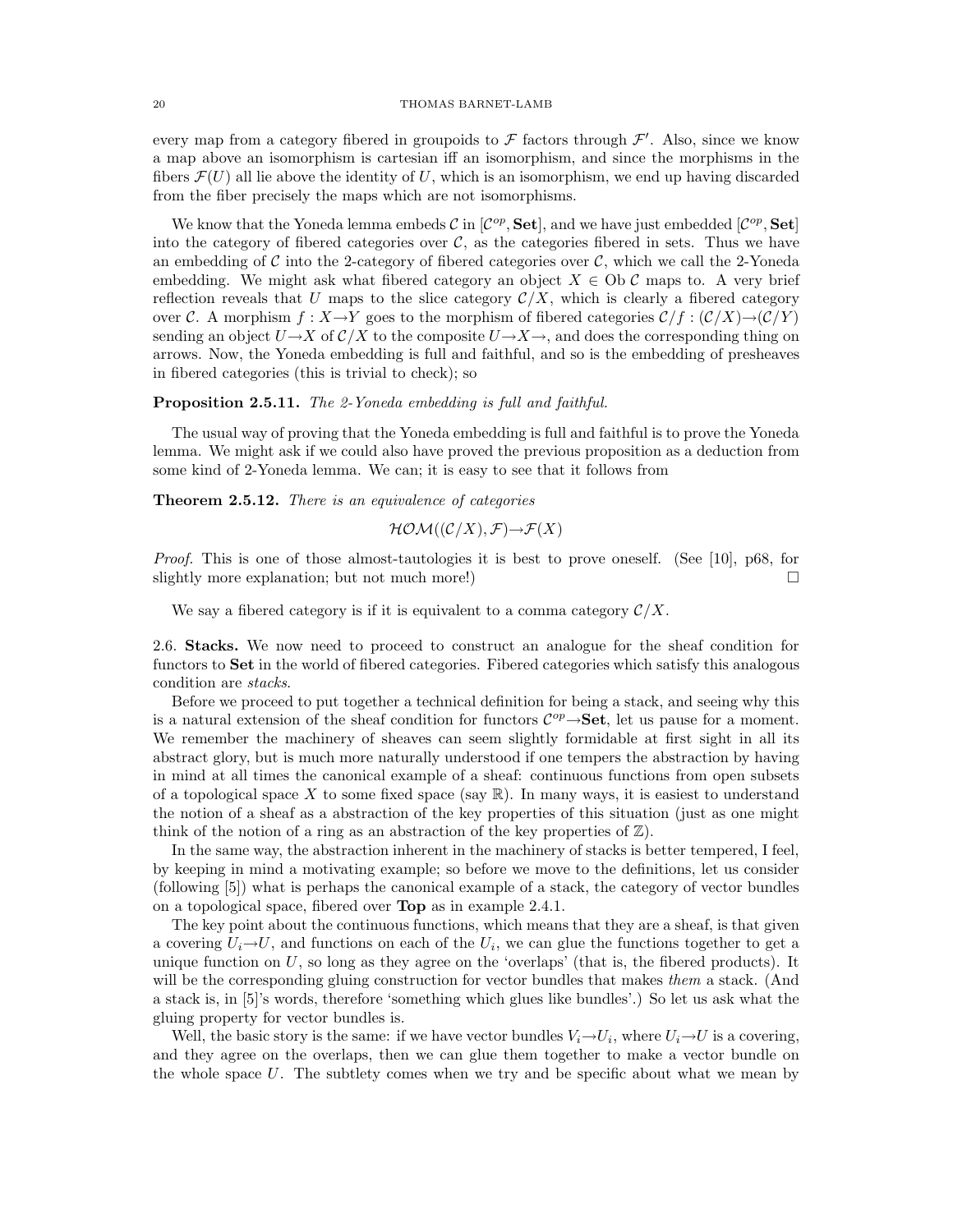'agreeing on the overlaps'. Suppose we have an overlap  $U_i \times_U U_j$ , with projections

$$
\text{pr}_1: U_i \times_U U_j \to U_i, \text{pr}_2: U_i \times_U U_j \to U_j
$$

we do not want to insist on the *equality* of the two pullbacks  $pr_1^*V_i$  and  $pr_2^*V_j$ ; vector bundles are (basically) never equal; the best one hopes for is isomorphism. But just asking for an isomorphism is too weak. Rather, we require that particular isomorphisms be specified

$$
\alpha_{ij}: \mathrm{pr}_1^*V_i \cong \mathrm{pr}_2^*V_j
$$

and we then require that these satisfy the *consistency condition*  $\alpha_{jk}\alpha_{ij} = \alpha_{ik}$  wherever this makes sense (i.e. on  $U_i \times_U U_j \times_U U_k$ ). This will then ensure that if we join the collections of trivialisations on the different parts using the isomorphisms  $\alpha_{ij}$ , the resulting collection of trivialisations will have changeover isomorphisms which are transitive on their overlaps, as is required for the definition of a vector bundle.

It should be clear, in some sense, how this is a 2-categorification, or at least how we made everything 'one level more categorical'; since bundles on  $U$  form a category (whereas functions on U form a set, which is 'one less categorical') we didn't want to insist on equality (which is the natural thing to ask for for elements of a set, but not for elements of a category) but rather prescribed isomorphisms  $\alpha_{ij}$ ; we then demand a consistency critereon<sup>8</sup>.

In the case of continuous functions, the other key thing was a uniqueness criterion: if we had two functions that agreed when restricted to every set on an open covering, they agree. What corresponds to this in the case of vector bundles? Well, we would like that if two vector bundles  $V_1, V_2$  on a common base B are 'the same', when pulled back to each space in an open covering of B, they are the same. In the spirit of what has gone before, we of course don't require the pullbacks to be the same in the sense of equality, but rather isomorphism; and then we should only ask for an isomorphism between  $V_1$  and  $V_2$ . Thus the uniqueness condition boils down to an ability to stitch together isomorphisms. In fact, it turns out to be slightly better to ask to be able to stitch together all morphisms, not just isomorphisms (but see the end of this section).

Now, let us turn to the task of putting together formal definitions. We will give two; the first uses the language of pseudofunctors, the second the language of fibered categories directly. Let us consider for a moment the sheaf condition on a functor  $F$ . It starts with a given space  $B \in \mathcal{C}$  and covering  $B_i \rightarrow B$ . We have a map  $FB \rightarrow FB_i$  for all i, giving a map  $f : FB \rightarrow \prod FB_i$ . We then ask that  $f$  is injective, and 'as surjective as possible'. In particular, we know that the image of this map lies in the subset where the two obvious maps  $\prod FB_i \rightarrow \prod F(B_i \times_B B_j)$  agree; we then require that  $f$  surjects onto that subset.

We can rephrase this as follows. We have maps  $\text{pr}_1 : B_i \times_B B_j \rightarrow B_i$ ,  $\text{pr}_2 : B_i \times_B B_j \rightarrow B_j$  Define a set

$$
F\{B_i \to B\} = \{x_i \in \prod_i FB_i | \text{pr}_1^* x_i = \text{pr}_2^* x_j \in F(B_i \times_B B_j)\}
$$

(We write  $f^*$  for  $Ff$ ). We then note that the natural map  $f : FB \rightarrow \prod FB_i$  factors through this subset, giving a natural map

$$
\bar{f}:FB{\rightarrow}F\{B_i{\rightarrow}B\}
$$

which we require to be bijective.

Now, to extend this to the case of pseudofunctors  $\mathcal{F}$ , we would expect everything to go 'one stage up' in categorification. Thus we should try and define a *category*  $\mathcal{F}{B_i \rightarrow B}$ , and a functor from  $\mathcal{F}(B)$  (which is definitely a category!) to  $\mathcal{F}{B_i \rightarrow B}$ . Instead of asking this to be a bijection, we should ask for the corresponding thing for categories: an equivalence. (We might for a moment think about asking for an isomorphism of categories; but this is almost never the right thing to look for...)

<sup>&</sup>lt;sup>8</sup>The reader should compare with the definition of a pseudo-functor; again, in response to going to **Cat** rather than Set, we no longer wanted an equality between  $f^*g^*$  and  $(gf)^*$ , but a prescribed isomorphism; these then needed to satisfy a consistency critereon.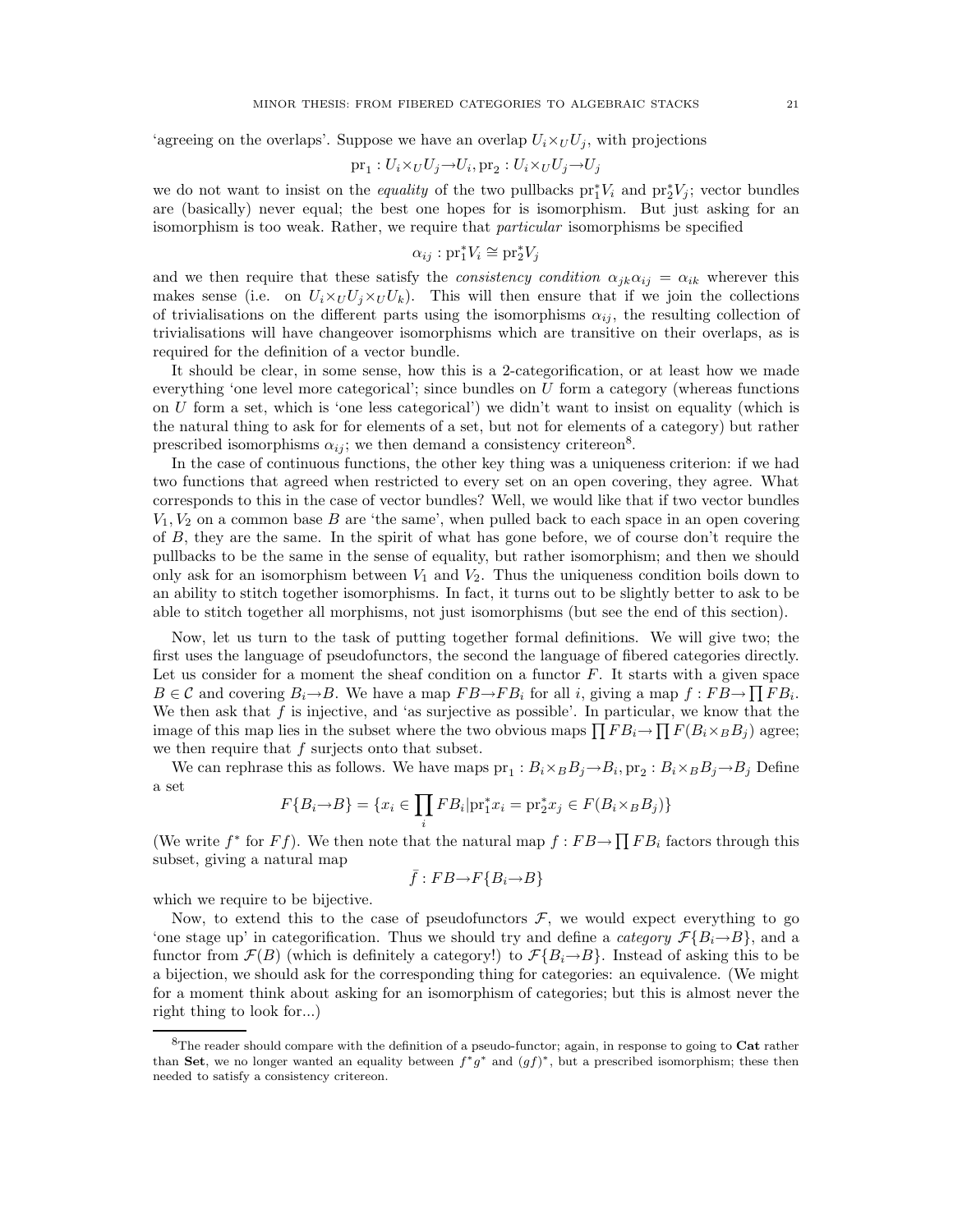### 22 THOMAS BARNET-LAMB

So what should the category  $\mathcal{F}\lbrace B_i\rightarrow B \rbrace$  (called the *category of objects with descent data*) be? Well, we'll want objects to be elements of  $\mathcal{F}(B_i)$  for each i, satisfying some 'consistency critereon' akin to 'pr<sup>\*</sup><sub>1</sub> $x_i = \text{pr}_2^* x_j \in F(B_i \times_B B_j)$ '. Guided by the vector bundle example, we know we don't want an equality, but rather a prescribed isomorphism, satisfying a compatibility condition. A little thought, and the following seems right

**Definition 2.6.1.** The objects of the category of objects with descent data  $\mathcal{F}{B_i \rightarrow B}$  are tuples  $x_i \in \prod \text{Ob } \mathcal{F}(B_i)$ , together with isomorphisms

$$
\alpha_{ij}: \mathrm{pr}_1^* x_i \cong \mathrm{pr}_2^* x_j \in \mathcal{F}(B_i \times_B B_j)
$$

which are required to be compatible in the sense that

$$
\mathrm{pr}_{23}^*\alpha_{jk}\circ\mathrm{pr}_{12}^*\alpha_{ij}=\mathrm{pr}_{13}^*\alpha_{ik}
$$

where  $pr_{12}$ :  $B_i\times_B B_j\times_B B_k \rightarrow B_i\times_B B_j$ ,  $pr_{13}$ :  $B_i\times_B B_j\times_B B_k \rightarrow B_i\times_B B_k$ , and  $pr_{23}$ :  $B_i\times_B B_j\times_B B_k \rightarrow B_j\times_B B_k$ 

Morphisms are then the only thing that makes sense; again, the reader can easily see that this corresponds nicely to our example of vector bundles.

**Definition 2.6.2.** The morphisms of the category of objects with descent data  $\mathcal{F}{B_i \rightarrow B}$  from an object  $(x_i)$  to an object  $(y_i)$  are tuples  $\phi_i \in \prod \text{Hom}_{\mathcal{F}(B_i)}(x_i, y_i)$ , such that the diagram

$$
\begin{aligned}\n &\text{pr}_1^* x_i \xrightarrow{\alpha_{ij}} \text{pr}_2^* x_j \\
 &\downarrow \text{pr}_1^* \phi_i \\
 &\text{pr}_1^* y_j \xrightarrow{\alpha_{ij}} \text{pr}_2^* y_j\n \end{aligned}
$$

commutes for all  $i, j$ . Morphisms compose in the obvious way.

Now, there is a natural functor  $\mathcal{F}(B) \to \mathcal{F}\{B_i \to B\}$ ; we send an object to the tuple of its pullbacks under the maps  $B_i \rightarrow B$ ; the isomorphisms  $\alpha_{ij}$  come from the  $\alpha$  maps of the pseudofunctor; and the compatibility is inherited from that of the  $\alpha$  for the pseudofunctor. Morphisms are similarly pulled back; the commutativity of the square in definition 2.6.2 comes from the naaturality of the  $\alpha$  for the pseudo-functor.

Then the condition that we have a stack is that this functor is an equivalence. It is easy to see this corresponds to what we expect in the vector bundle case. In fact we can say more; it is the essential surjectivity that corresponds to the statement 'we can glue bundles', and the full and faithful property corresponds to the 'uniquely'. In the case of sheaves, there is a name for a functor where we have the uniqueness even if we can't always glue (that is, when  $\bar{f}:FB \rightarrow F\{B_i \rightarrow B\}$  injects): a separated functor. Thus we correspondingly invent a term for a fibered category where the functor  $\mathcal{F}(B) \rightarrow \mathcal{F}\{B_i \rightarrow B\}$  is full and faithful (even if not essentially surjective): a  $prestack<sup>9</sup>$ .

Remark 2.6.3. The interested reader will have noticed the strong familiarity between these definitions and those of descent theory. In fact, finding a clean systematic framework for descent theory was one of the motivations for the invention of the language of stacks. We shall see how a few of the results of descent theory might be written out in this framework in the next section.

Given that stacks are meant to be an extension of the concept of sheaf, we should obviously prove a result like:

 $^{9}$ The terminology is due to Grothendeick, and is slightly odd, since a 'presheaf' is just a functor, so we'd expect a prestack to be simply a fibered category; and what we call a prestack should be called a separated prestack. But the old terminology is established, and anyhow there is a notion, in the theory of algebraic stacks, of a separated stack—as we shall see—so introducing a different notion of a separated prestack would be very confusing!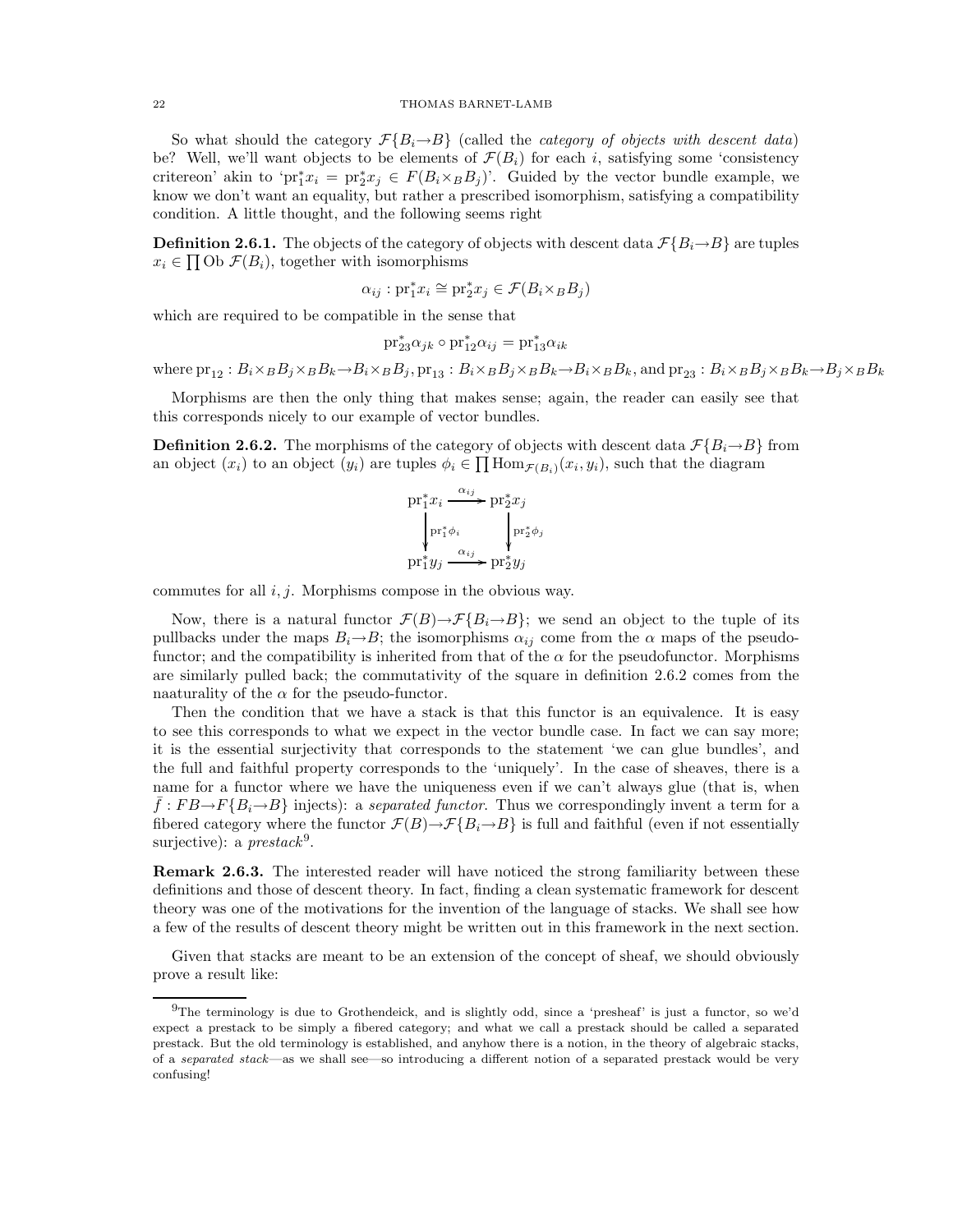**Theorem 2.6.4.** Let F be a presheaf; then F is a sheaf iff the corresponding fibered category  $\mathcal F$ is a stack. F is a separated functor iff  $\mathcal F$  is a prestack.

*Proof.* Let us take a covering  $U_i \rightarrow U$ . The fiber  $\mathcal{F}(U)$  is just the set  $F(U)$ , while  $\mathcal{F}\{U_i \rightarrow U\}$ is nothing more than the set  $F\{U_i \rightarrow U\}$ . (The morphisms in the category of objects with descent data are just isomorphisms in this case, so  $\mathcal{F}\{U_i \rightarrow U\}$  is a set. Also, since the only isomorphisms in the  $\mathcal{F}(V)$  are the identities, saying there exist specified isomorphisms  $\text{pr}_1^* x_i \cong$  $\text{pr}_2^* x_j \in \mathcal{F}(U_i \times_U U_j)$  actually guarantees  $\text{pr}_1^* x_i = \text{pr}_2^* x_j$  (and we are forced to specify the identity morphisms—which always satisfy the consistency critereon). Now, to say that a function, thought of as a functor between discrete categories, is full and faithful is just to say it injects; while to say it is an equivalence is to say it's a bijection.

$$
\mathcal{F} \text{ is a stack (resp prestack)} \iff \mathcal{F}(U) \to \mathcal{F}\{U_i \to U\} \text{ is an equivalence (resp full and faithful)}
$$
\n
$$
\forall U_i \to U
$$
\n
$$
\iff \quad F(U) \to F\{U_i \to U\} \text{ bijects (resp injects) } \forall U_i \to U
$$
\n
$$
\iff \quad F \text{ is a stack (resp separated functor)}
$$
\n
$$
\Box
$$

The above definition appeared to depend rather heavily on the choice of a cleavage, which we know to be somewhat unnatural. We sketch a definition which works without a choice of cleavage.

Let  $\{U_i \rightarrow U\}$  be a covering. We shall refer to  $U_i \times_U U_j$  as  $U_{ij}$ , and similarly define  $U_{ijk}$ . The projections  $pr_1, pr_2, pr_{12}, pr_{23}, pr_{13}$  will be as normal. By 'the  $ijk$  cube', we shall mean the commutative diagram



We define an object with descent data to be be a triple of collections

$$
(\{\xi_i\}_{i\in I}, \{\xi_{ij}\}_{i,j\in I}, \{\xi_{ijk}\}_{i,j,k\in I})
$$

where each  $\xi_{\alpha}$  is an object of  $\mathcal{F}(U_{\alpha})$ , together with, for each ijk, a commutative diagram of cartesian arrows in  $\mathcal{F}$ :

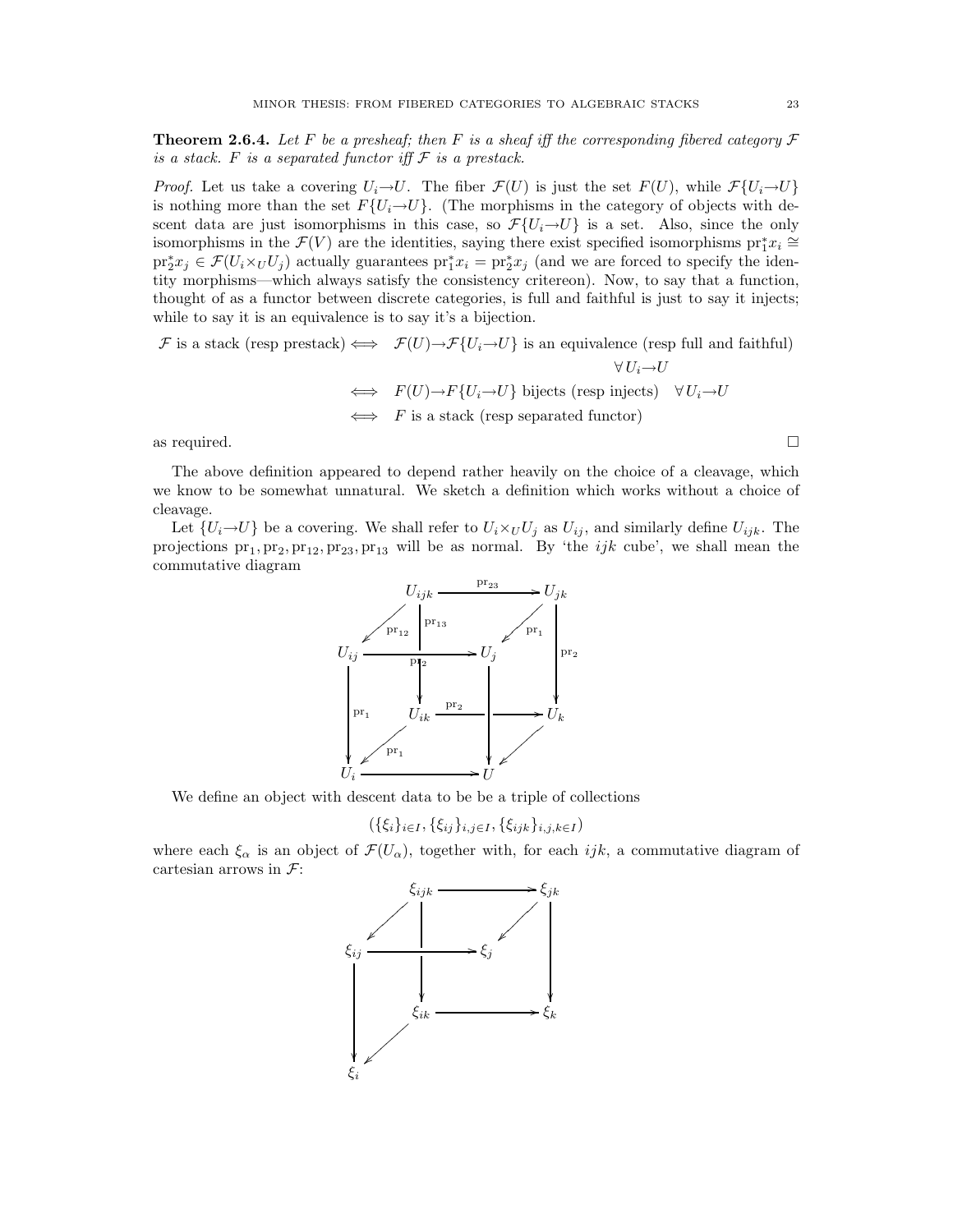which projects down to the corresponding part of the  $ijk$  cube. An arrow

$$
(\{\xi_i\}_{i\in I}, \{\xi_{ij}\}_{i,j\in I}, \{\xi_{ijk}\}_{i,j,k\in I}) \rightarrow (\{\eta_i\}_{i\in I}, \{\eta_{ij}\}_{i,j\in I}, \{\eta_{ijk}\}_{i,j,k\in I})
$$

is a collection of arrows  $\phi_{\alpha} : \xi_{\alpha} \to \eta_{\alpha}$  for  $\alpha \in I, I \times I$ , or  $I \times I \times I$ , satisfying the obvious compatibility conditions (for example, the pullback of the arrow  $\phi_i$  to  $U_{ij}$  should be  $\phi_{ij}$ ). Let us call this category  $\mathcal{F}_1\{U_i\to U\}$ . We cannot define a functor  $\mathcal{F}(U)\to\mathcal{F}_1\{U_i\to U\}$  per se, but we can do something basically as good. We define another category  $\mathcal{F}_2\{U_i \rightarrow U\}$ . This has objects quadruples

 $(\xi, {\{\xi_i\}}_{i\in I}, {\{\xi_{ij}\}}_{i,j\in I}, {\{\xi_{ijk}\}}_{i,j,k\in I})$ 

equipped with, for each  $ijk$ , a commutative diagrams of cartesian arrows



mapping down to the ijk cube. Arrows are defined analogously to  $\mathcal{F}_1\{U_i\rightarrow U\}$ ; we then easily check that  $\mathcal{F}_2\{U_i \rightarrow U\}$  is equivalent to  $\mathcal{F}(U)$ , via the map where we forget all but the first element of the quadruple representing an object (and similarly for morphisms). There is now an obvious functor  $\mathcal{F}_2\{U_i\rightarrow U\}\rightarrow\mathcal{F}_1\{U_i\rightarrow U\}$ . We leave it to the reader to check that functor is an equivalence iff  $\mathcal F$  is a stack, and it is fully faithful iff  $\mathcal F$  is a prestack. (The basic idea is to construct a functor  $\mathcal{F}_1\{U_i\to U\}\to\mathcal{F}\{U_i\to U\}$ , and show it is an equivalence. This functor goes basically as follows. For an object  $(\{\xi_i\}_{i\in I}, \{\xi_{ij}\}_{i,j\in I}, \{\xi_{ijk}\}_{i,j,k\in I})$  of  $\mathcal{F}_1\{U_i\to U\}$ , the arrows  $\xi_{ij} \to \xi_i, \xi_{ij} \to \xi_j$  induce isomorphisms  $\xi_{ij} \cong pr_1^* \xi_i$  and  $\xi_{ij} \cong pr_2^* \xi_j$ , which gives us an isomorphism  $\text{pr}_1^*\xi_i \cong \text{pr}_2^*\xi_j$ , which one may easily check satisfies the condition. A morphism in  $\mathcal{F}_1\{U_i \rightarrow U\}$ determines a morphism in  $\mathcal{F}\{U_i \rightarrow U\}$  by discarding all but the  $\phi_i$  components.)

There is another definition, which is possibly the most common in the literature. We sketch the details

**Definition 2.6.5.** An object of  $\mathcal{F}\{U_i \rightarrow U\}$  is called a descent datum. It is effective if it is isomorphic to an object in the image of  $\mathcal{F}(U) \rightarrow \mathcal{F}\{U_i \rightarrow U\}$ .

If every descent datum is effective, then that just says the functor  $\mathcal{F}(U) \to \mathcal{F}\{U_i \to U\}$  is essentially surjective (and conversely). Now  $\mathcal{F}(U) \rightarrow \mathcal{F}\{U_i \rightarrow U\}$  being an equivalence ( $\mathcal F$  being a stack) is the same as it being full and faithful (i.e.  $\mathcal F$  being a prestack) and essentially surjective (i.e. every descent datum being effective), so we have

**Proposition 2.6.6.** F is a stack iff it is a prestack and every descent datum is effective.

We now define the so-called functor of arrows. Pick a cleavage of  $\mathcal{F}$ , a U in Ob C and objects  $\xi, \eta \in \mathcal{F}(U)$ . Given the cleavage, we may consider  $\mathcal F$  as a pseudofunctor, when useful. We define a presheaf H on  $\mathcal{C}/U$  as follows. For an object  $f: W \rightarrow U$  of  $\mathcal{C}/U$ , we define

$$
H(f) = \text{Hom}_{\mathcal{F}(W)}(f^*\xi, f^*\eta)
$$

For a map  $g: W_1 \to W_2$  between objects  $f_1: W_1 \to U$  and  $f_2: W_2 \to U$ , we define a map  $H(g)$ :  $H(f_2) \to H(f_1)$ : given  $\phi \in H(f_2)$ , so  $\phi : f_2^* \xi \to f_2^* \eta$ , we have  $g^* \phi : g^* f_2^* \xi \to g^* f_2^* \eta$ , and we define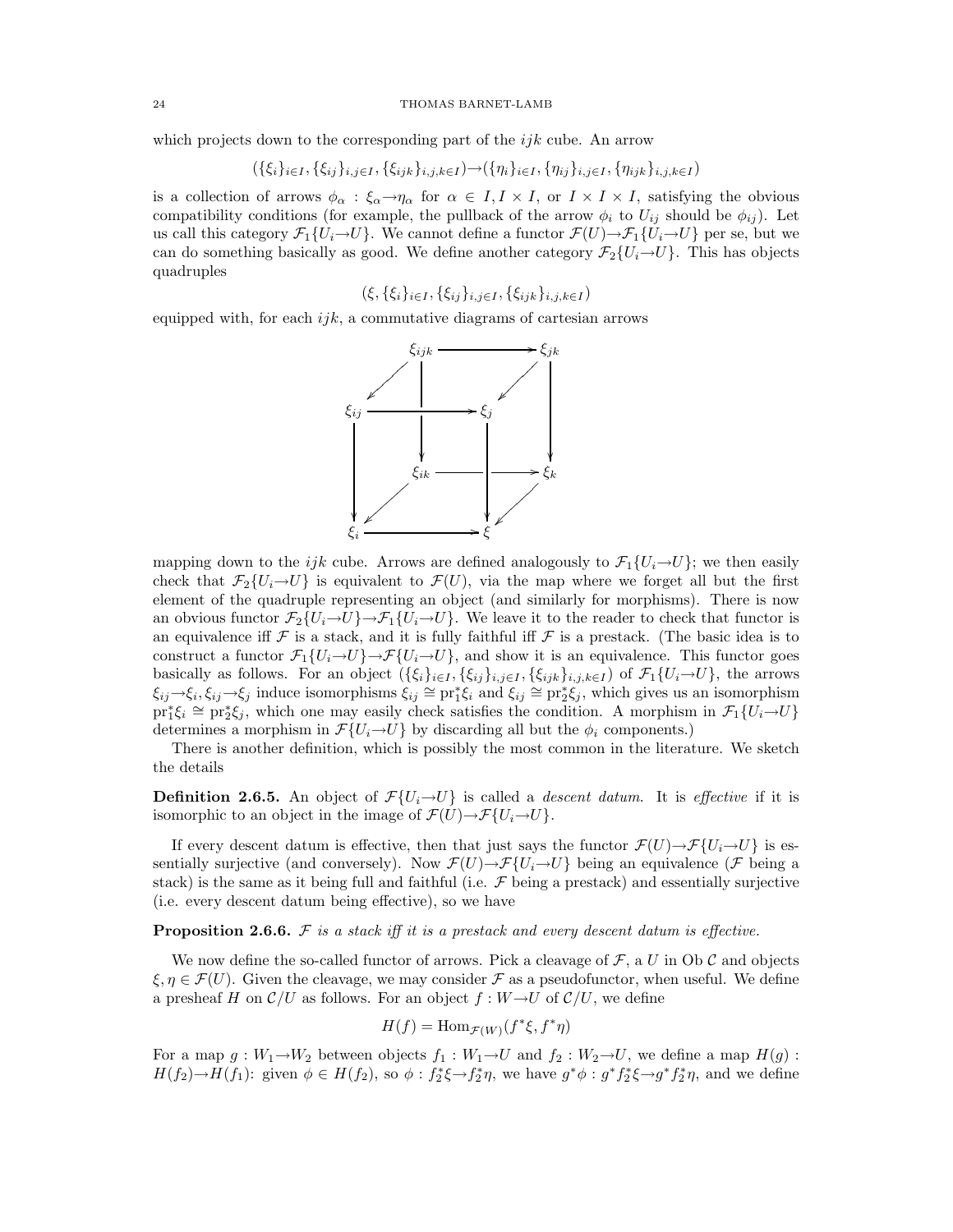$H(g)(\phi) \in H(f_1) = \text{Hom}_{\mathcal{F}(W)}(f_1^*\xi, f_1^*\eta)$  to be the composite:

$$
f_1^* \xi = (f_2 g)^{(\alpha g, f_2) \overline{\xi}} \rightarrow g^* f_2^* \xi \xrightarrow{g^* \phi} g^* f_2^* \eta \xrightarrow{(\alpha g, f_2) \overline{\eta}} f_2^* g)^* \eta = f_1^* \eta
$$

It is easy to see that  $H$  is a functor. An exercise which we leave to the reader is to show that this functor is independent of the choice of cleavage, up to isomorphism of functors.

**Definition 2.6.7.** We say *Homs form a sheaf* iff for all U and  $\xi, \eta \in \mathcal{F}(U)$  as above, the presheaf just constructed is a sheaf. (In the case of a category fibered in groupoids, we might also say isomorphisms form a sheaf.)

**Proposition 2.6.8.**  $\mathcal F$  is a prestack iff Homs form a sheaf.

*Proof.* Take an object U of C, a covering  $\{U_i \rightarrow U\}$ , and two objects  $\xi, \eta$  of  $\mathcal{F}(U)$ . Let us denote  $({\{\xi_i\}},(\alpha_{ij})$  and  $({\{\eta_i\}},(\beta_{ij})$  the descent data associated with  $\xi$  and  $\eta$  respectively; then the arrows from the former to the latter are collections of arrows  $(\phi_i : \xi_i \rightarrow \eta_i)$  such that the pullbacks of  $\phi_i, \phi_j$  to  $U_i$  coincide. The sheaf condition for H for this covering tells us precisely that each such comes from a unique map  $\xi \rightarrow \eta$ , which tells us precisely that the functor  $\mathcal{F}(U) \rightarrow \mathcal{F}\{U_i \rightarrow U\}$  is full and faithful. is full and faithful.

Putting together the two propositions, we get the equivalent definition in common use:

### **Theorem 2.6.9.**  $\mathcal F$  is a stack iff Homs form a sheaf and every descent datum is effective.

There is yet another definition, based on sieves, in [10]; while it is the most elegant, it is the least practical, and since we will not be using it, we will not give the details.

Before we close this section, there is a difference in terminology which will be worth remarking on. As we have constructed it, the concept of being a stack (or not) can be applied to any fibered category. This general concept of stack finds considerable application in descent theory where we wish to be able to construct via descent morphisms which are not isomorphisms. (It is, for example, the one used in [10].) But in a large class of cases, including those of constructing moduli spaces as algebraic objects, the maps in the  $\mathcal{F}(U)$  which are not isomorphisms are of no interest. For these uses, it is better to restrict the notion of 'stack' only to cases where the underlying category is fibered in groupoids.<sup>10</sup> All of [5], [9], [4] and [7] make this definition.

We take the a middle ground. We have given the definition of a stack in the general case, with a general fibered category rather than a category fibered in groupoids, both because the other definition is a special case of this one, and because we will want to state some descent theory results which are best stated in this language. But, starting in the next section, when we wish to analyse algebraic stacks, we will adopt the convention that all stacks are fibered in groupoids.

As a final point, it is worth noting that there is a connection between the two worlds, which will prove useful. Recall that for any fibered category  $\mathcal F$ , we can form an associated category fibered in groupoids  $\mathcal{F}'$  by forgetting about all morphisms in the fibers that aren't *isomorphisms*.

**Proposition 2.6.10.** Let  $C$  be a site,  $\mathcal F$  a category fibered over  $C$ , and  $\mathcal F'$  the associated category fibered in groupoids. Then

- (1) If  $F$  is a stack, so is  $F'$ .
- (2) If  $\mathcal F$  is a prestack and  $\mathcal F'$  is a stack, then  $\mathcal F$  is in fact a stack.

*Proof.* We know that  $\mathcal{F}'$  has the same objects as  $\mathcal{F}$ ; also, since the morphisms in a fiber  $\mathcal{F}'(U)$ are just the isomorphisms in  $\mathcal{F}(U)$ , we know that the fibers  $\mathcal{F}(U)$  and  $\mathcal{F}'(U)$  have the same isomorphisms. Since the objects of the category  $\mathcal{F}\{U_i \rightarrow U\}$  only depend on the objects of  $\mathcal F$  and the isomorphisms in the fibers of  $\mathcal{F}$ , we have that the objects of  $\mathcal{F}\{U_i \rightarrow U\}$  and  $\mathcal{F}'\{U_i \rightarrow U\}$  are

 $10<sub>I</sub>$  believe that this is also the natural formulation to make for many of the geometric applications of the theory of stacks.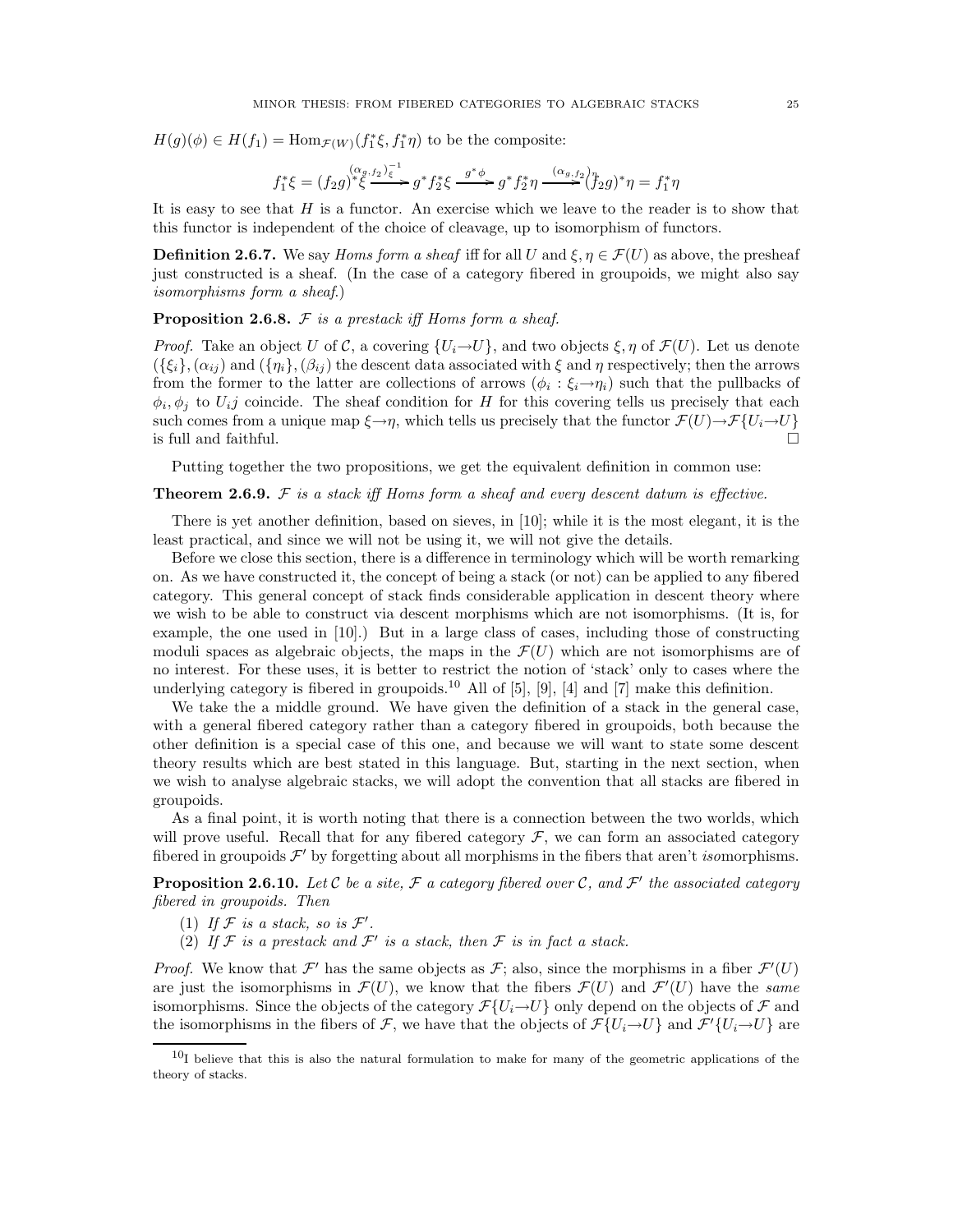the same. Moreover, whether descent data are effective also only depends on what the objects and isomorphisms in fibers are; so the same descent data are effective for  $\mathcal F$  and  $\mathcal F'$ . Thus it suffices to show that if  $\mathcal F$  is a prestack then so is  $\mathcal F'$ .

So let  $U_i \to U$  be a covering and write  $U_{ij}$  for  $U_i \times_U U_j$ .  $\xi$  and  $\eta$  be objects of  $\mathcal{F}(U)$ , and let  $\xi_i$ ,  $\xi_{ij}$  be pullbacks of  $\xi$  to  $\mathcal{F}(U_i)$ ,  $\mathcal{F}(U_{ij})$  respectively. (Similarly  $\eta_i$ ,  $\eta_{ij}$ .) Now, suppose we have  $\alpha_i \in \text{Hom}_{\mathcal{F}'(U_i)}(\xi_i, \eta_i)$ , s.t.  $\text{pr}_1^*\alpha_i = \text{pr}_2^*\alpha_j : \xi_{ij} \to \eta_{ij}$ ; we want these to glue to a morphism in  $\text{Hom}_{\mathcal{F}'(U)}(\xi, \eta).$ 

Since every morphism in  $\mathcal{F}'$  is a morphism in  $\mathcal{F}$ , we can think of the  $\alpha_i$  is being arrows in  $\text{Hom}_{\mathcal{F}(U_i)}(\xi_i,\eta_i)$ , which then by assumption glue to give an arrow  $\alpha$  in  $\text{Hom}_{\mathcal{F}(U)}(\xi,\eta)$ ; we want to show this morphism in  $\mathcal{F}(U)$  gives us a morphism in  $\mathcal{F}'(U)$ , which is true precisely if it is an isomorphism (since the morphisms in the fibers of  $\mathcal{F}'$  are precisely the isomorphisms in  $\mathcal{F}'$ ). So let us find an inverse.

Now, the  $\alpha_i$  are morphisms in  $\mathcal{F}'(U_i)$ , hence isomorphisms; their inverses  $\alpha_i^{-1}$  can be thought of as in  $\mathcal{F}(U_i)$  and patch to give a morphism  $\beta$  in  $\mathcal{F}(U)$  (we get this from the patching condition for the  $\alpha_i$ ). Then  $\alpha \circ \beta$  and  $\beta \circ \alpha$  pull back to give the identity on each  $U_i$  (as  $\alpha_i^{-1} \alpha_i = \alpha_i \alpha_i^{-1} = \text{id}$ ); so  $\alpha \circ \beta = \beta \circ \alpha = id.$ 

2.7. Descent theory. At this point, the reader should be able to see that the standard results of algebraic-geometric descent theory are simply assertions that particular fibered categories are stacks. This is in some sense unsurprising, since part of the motivation for the definition of stacks was that they provide a natural framework in which to think about descent theory. Nevertheless, the framework is so natural that I cannot resist stating a couple of the results of the theory here. (One of these will be used in the next section, so this is not pure indulgence!) I will not give proofs, since they are rather technical and involved; the details are in [10].

Recall that we defined, in example 2.4.2, a fibered category  $\mathbf{QCoh}/S$  over  $\mathbf{Sch}/S$ , whose fiber over  $X/S$  is the category of quasi-coherent schemes on X. Then

**Theorem 2.7.1.** This fibered category  $\mathbf{QCoh}/S$  is a stack in the fpqc topology (and hence,  $further more, in the *fppf* and *étale* topologies).$ 

The class of affine arrows  $A\rightarrow B$  in  $\mathbf{Sch}/S$  is stable in the sense of definition 2.4.3, so as in example 2.4.4 we can form a fibered category  $\text{AffM}/S$  with objects affine arrows in  $\text{Sch}/S$  and morphisms commutative squares.

**Theorem 2.7.2.** This fibered category  $AffM/S$  is a stack.

This is useful, but obviously limited in scope; the morphisms of greatest importance in algebraic geometry are not the affine ones, but the projective. Projective morphisms, alas, do not form a stack, but there is a standard way around this fact. If we restrict our attention to a subclass of projective morphisms for which there is a canonically defined ample invertible sheaf, then everything works. Before we state the precise theorem, we need to define a local class of arrows.

**Definition 2.7.3.** Fix a topology on C. A class of arrows P in C is local iff it is stable and whenever one has an arrow  $X \to U$  in C and a covering  $U_i \to U$  such that  $X \times_U U_i \to U_i$  is in P for all *i*, we have that  $X \rightarrow U$  is in  $\mathcal{P}$  also.

**Theorem 2.7.4.** Suppose we have a local class of arrows all of which are flat, proper and of finite presentation. Let F be the associated fibered category. Suppose that for each object  $\xi : X \rightarrow U$  of F one is given an invertible sheaf  $\mathcal{L}_{\xi}$  on X which is ample with respect to the morphism  $X\rightarrow U$ ,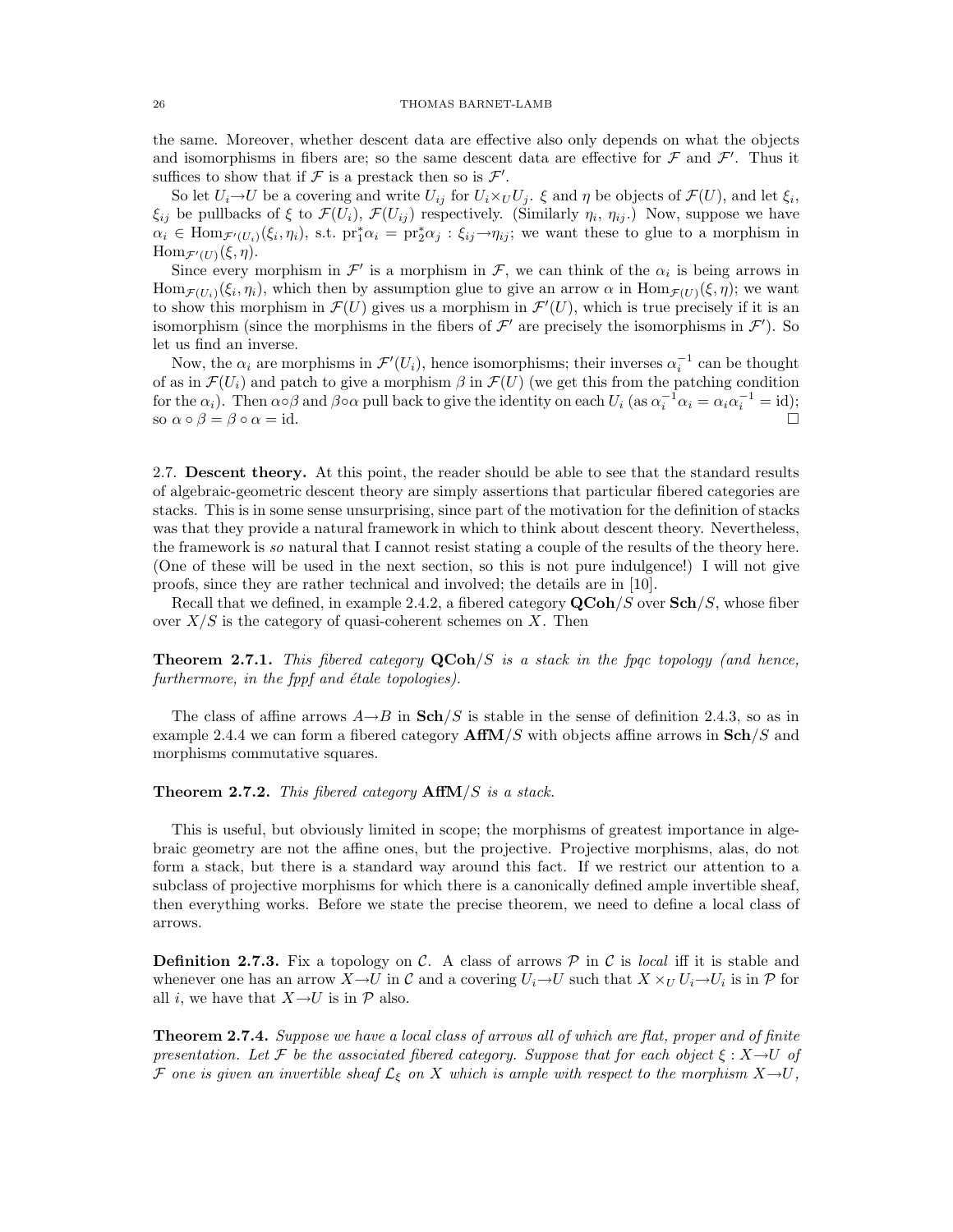and that for each cartesian morphism in F



one is given an isomorphism  $\rho_{f,\phi}: f^*\mathcal{L}_\eta \cong \mathcal{L}_\xi$  of invertible sheaves. Suppose further that these isomorphisms are compatible in the following manner: whenever we have a composable pair of cartesian morphisms in F:

$$
X \xrightarrow{f} Y \xrightarrow{g} Z
$$
  

$$
\begin{cases} \xi & \eta \\ \xi & \psi \end{cases} \xrightarrow{g} Z
$$
  

$$
U \xrightarrow{f} V \xrightarrow{g} W
$$

then the diagram

$$
f^*g^*\mathcal{L}_{\zeta} \xrightarrow{\alpha_{f,g}(\mathcal{L}_{\zeta})} (gf)^*\mathcal{L}_{\zeta}
$$
  
\n
$$
\downarrow f^*\rho_{g,\psi} \xrightarrow{\rho_{f,\phi}} \rho_{gf,\psi\phi}
$$
  
\n
$$
f^*\mathcal{L}_{\eta} \xrightarrow{\rho_{f,\phi}} \mathcal{L}_{\xi}
$$

of quasi-coherent sheaves on X commutes. Then we may conclude that  $\mathcal F$  is a stack.

**Example 2.7.5.** For any fixed base scheme  $S$ , and any non-negative integer  $g$  we can consider the class  $\mathcal{P}_{q,S}$  of proper smooth morphisms, whose geometric fibers are connected curves of genus g. These are a local class in  $\mathbf{Sch}/S$ .

If  $g \neq 1$ , then the theorem applies. For  $g \geq 2$  we can take  $\mathcal{L}_{X\to U}$  to be a suitable power of the cotangent sheaf  $\Omega^1_{X/U}$ , while for  $g=0$  we can take the dual of the cotangent sheaf. Thus we get a stack. The assosciated category fibered in groupoids, usually denoted  $\mathcal{M}_{g,S}$ , is then also a stack, and is of considerable importance.

For curves of genus 1, there is no naturally defined ample sheaf, and the theorem doesn't apply.

**Fact 2.7.6.** In fact,  $\mathcal{P}_{1,S}$  does not give rise to a stack: see the references in [10].

Now, we know that while a curve of genus 1 does not have a canonical ample invertible sheaf, once we distinguish some point on the curve to form an elliptic curve, there is a canonical projective embedding and hence a canonical ample invertible sheaf. Thus we might hope that while families of curves of genus 1 do not form a stack, families of elliptic curves do; this is indeed the case. We limit ourselves to the case of schemes over a field  $k$ .

**Theorem 2.7.7.** <sup>11</sup>Consider the category  $\mathcal E$  whose objects are smooth morphisms  $p : E \rightarrow B$  in  $\mathbf{Sch}/k$ , whose geometric fibers are connected curves of genus 1, equipped with a section s :  $B\rightarrow E$ .

 $11$ In fact, [10] doesn't quite give enough prove this fact, since the theorem he proves—theorem 2.7.4 above only applies when the fibered category is a category of arrows in the base category. Nevertheless, it is easy to extend the methods in his article; we briefly outline what's necessary. All we need is to extend theorem 2.7.4 (his theorem 4.38) to cover the case where rather than just having a category of arrows in the base, we have arrows with a section.

To do this, one first extends his proposition 4.31, which shows that a stable class of arrows is always a prestack if the site is canonical, to the case of arrows with sections—this just necessitates us showing that if we have two elliptic curves  $(E_1, p_1, s_1)$  and  $(E_2, p_2, s_2)$  over a common base B, and a map from  $E_1$  to  $E_2$  in the category  $\mathbf{Sch}/B$ , then this map behaves properly with respect to the section (and so gives rise to a map of elliptic curves) iff it does so locally with respect to a covering in the topology; this follows from representable functors being seperable, which follows in turn from the fact the site is canonical.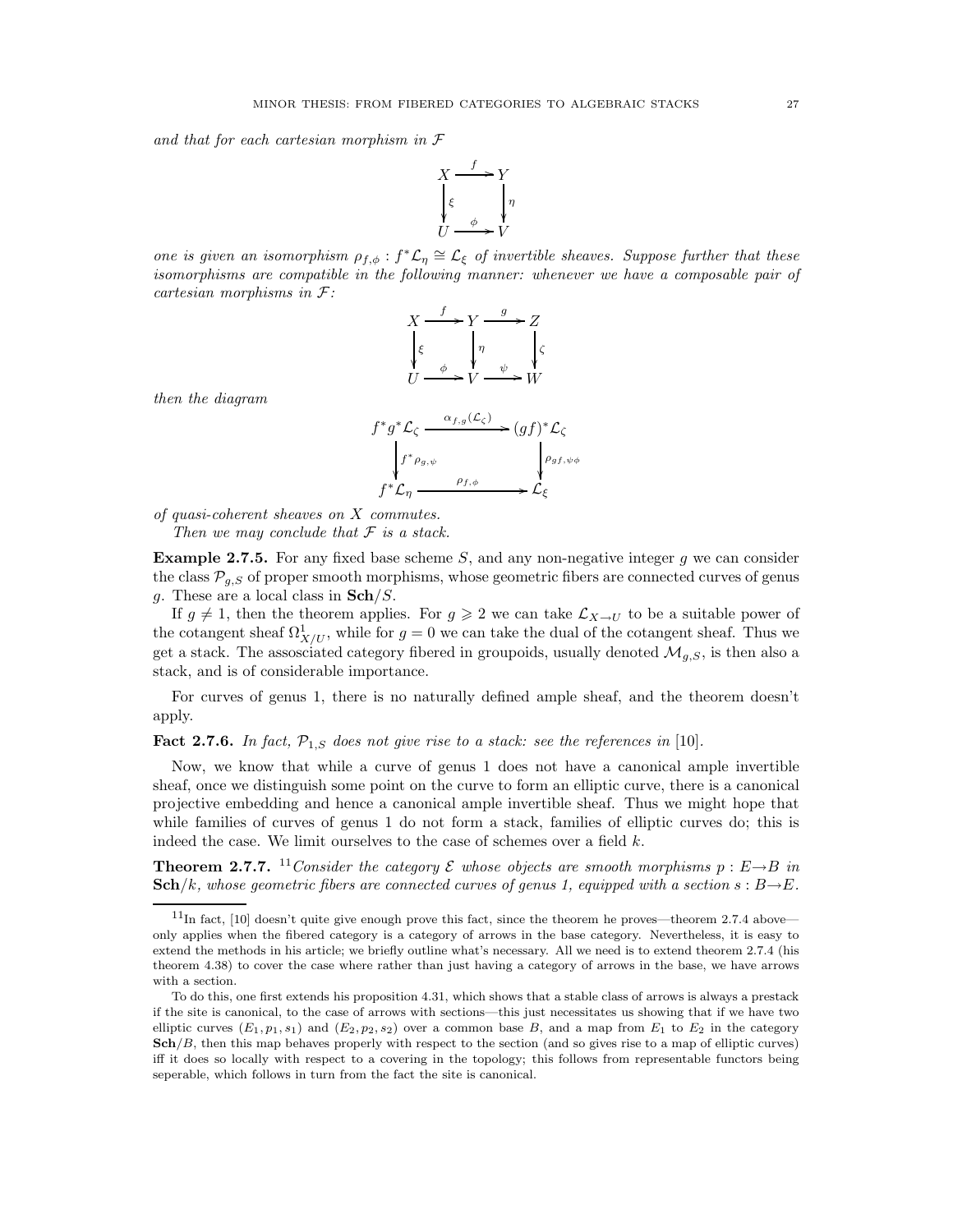Morphisms are maps  $e : E_1 \rightarrow E_2$  and  $b : B_1 \rightarrow B_2$  s.t. both the diagrams

$$
E_1 \xrightarrow{e} E_2 \quad and \quad E_1 \xrightarrow{e} E_2
$$
  
\n
$$
\downarrow{p_1} \qquad \downarrow{p_2} \qquad \qquad s_1 \qquad s_2 \qquad \qquad s_2 \qquad \qquad s_1 \qquad \qquad s_2 \qquad \qquad s_2 \qquad \qquad s_2 \qquad \qquad s_1 \xrightarrow{b} B_2
$$

commute, and we consider this as a category over  $\mathbf{Sch}/k$  by the functor which forgets about E, p and s from objects and e from morphisms. It is easy to see this is a fibered category (this is the fact one can pull back elliptic curves), whose cartesian morphisms are those where the first of the squares above are cartesian. This is a stack.

We will call this stack  $\mathcal{M}_{ell}$ , and shall denote the associated category fibered in groupoids, which is also a stack  $\mathcal{M}_{\text{ell}}$ .

#### 3. Algebraic spaces and algebraic stacks

From now on, when we say 'stack' we shall mean 'category fibered in groupoids which is a stack'.

3.1. A diagnosis. Having added lots of 2-categorical strings to our bow, let us now return to the moduli problems which first motivated our entire discursion into matters 2-categorical; our aim will be to see how these new tools can shed light on what was going wrong before, and might suggest a way forward.

Our first port of call is to understand how to view moduli problems as fibered categories, rather than functors. For concreteness, let us consider in particular the moduli problem of elliptic curves over a field. We constructed a category fibered in groupoids  $\mathcal{M}_{ell}$  in the previous section. Upon brief reflection, it is easy to see that this category encodes all the information we need about the moduli problem.

First consider the fiber  $\mathcal{M}_{ell}(U)$  above any given object U of  $\mathbf{Sch}/k$ , we see the category of families of elliptic curves over  $U$ ; the objects of this give us the families of elliptic curves over U. But we need to know more than just what the elliptic curves over  $U$  are. There are way too many of these, and what we are really interested in is knowing what they are up to isomorphism. Luckily, since we have  $\mathcal{M}_{ell}(U)$ , the *category* of families of elliptic curves, we can just read off the isomorphisms. In fact, since we're only interested in the *isomorphisms* in  $\mathcal{M}_{ell}(U)$ , we might as well simplify things by passing to  $\mathcal{M}_{ell}(U)$ , which has all the same objects and isomorphisms, but nothing else to confuse matters.

That gives us everything we need over  $U$ . The only other thing we need at all, when you think about it, is knowledge of how these things pull back; and the fibered category structure on  $\mathcal F$  gives us precisely this. These are the key ingredients of a moduli problem: understanding the families in question, the isomorphisms between them, and the notions of pulling back.

How do these things relate to the classical picture involving a functor  $F : (\mathbf{Sch}/k)^{op} \to \mathbf{Set}$ ? When we were showing that a category fibered in equivalence relations  $\mathcal G$  over  $\mathcal C$  was equivalent to a category fibered in sets, we constructed a category fibered in sets  $\mathcal{G}'$  (essentially, for an object U of C,  $\mathcal{G}'(U)$  was the set of isomorphism classes in  $\mathcal{G}(U)$ ), and an equivalence  $\mathcal{G}\rightarrow\mathcal{G}'$ . We can apply this to our moduli problem  $\mathcal{F}$ , and we'll get a category fibered in sets  $\mathcal{F}'$  (which we can think of as a functor  $F: \mathcal{C}^{op} \to \mathbf{Set}$ ; this will be equivalent to  $\mathcal F$  if  $\mathcal F$  was fibered in equivalence relations (and, as one can easily see, conversely). It is easy to see that this functor is the classical moduli problem. Essentially, since we cannot keep track of isomorphisms using the classical framework,

Then, we modify the very end of the proof of Vistoli's theorem 4.38. His proof constructs a family of curves of genus 1 by gluing together our elliptic curves, using the canonical ample line bundle. We then simply add the observation that we can also glue together the sections of these elliptic curves to give a section of the curve of genus 1, again using the fact that the topology is subcanonical. (But now using the full sheaf condition, not just separatedness.)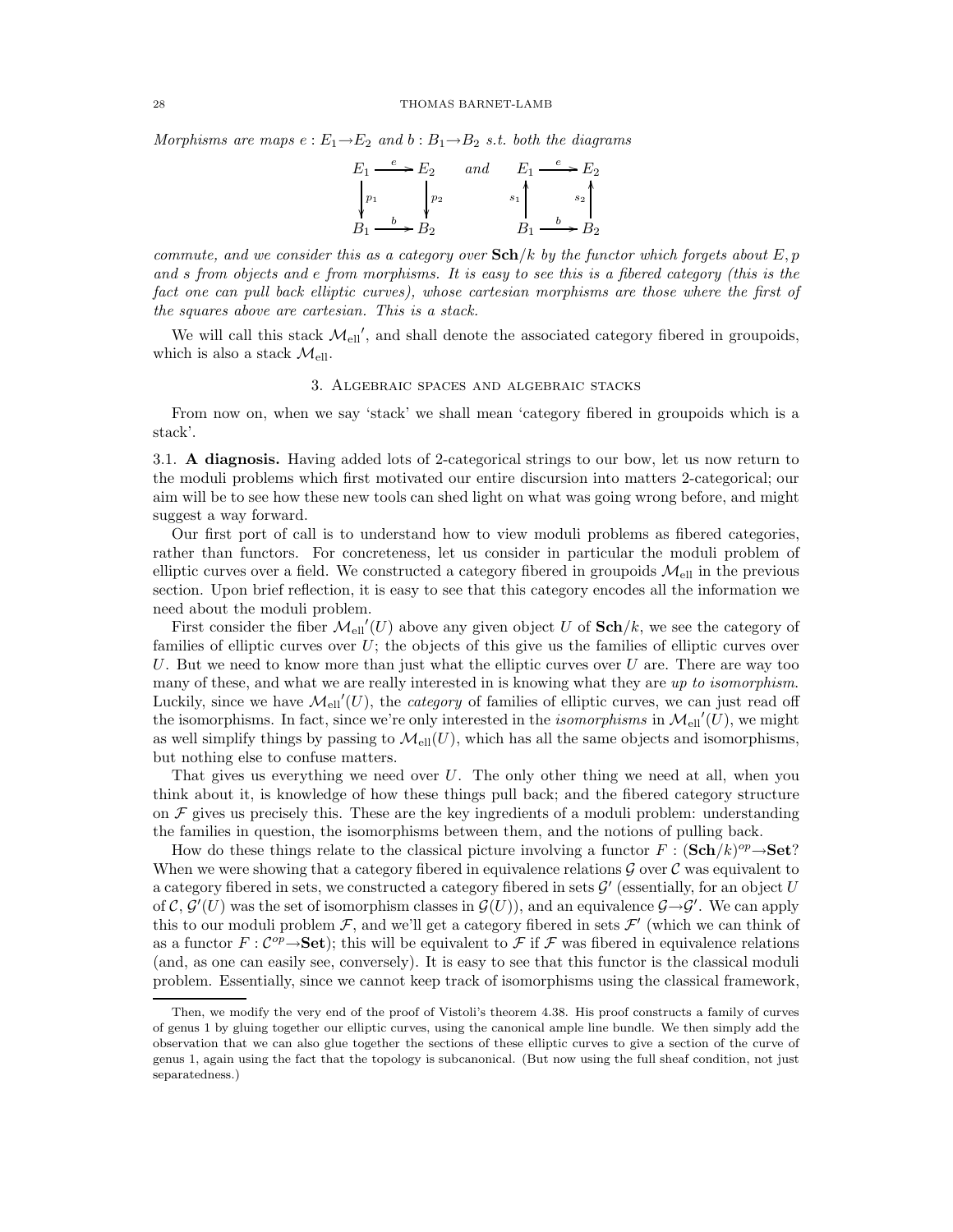we have to declare isomorphic objects equal (and then we forget about the isomorphisms); this gives us the classical moduli problem. Critically, if there were non-identity automorphisms for any object in any fiber of  $\mathcal F$  (i.e. if  $\mathcal F$  was a genuine category fibered in groupoids, and not a category fibered in equivalence relations), forgetting about the isomorphisms also forgets about these extra automorphisms, meaning that the collapse process is not an equivalence.

We are now very close to seeing how the stacky approach may well succeed where the previous approach failed. We just need to take another look at why twists caused a problem in solving our moduli problem. We had two curves  $E_1$  and  $E_2$  over  $\mathbb Q$ ; if the elliptic curve moduli problem  $M_{\text{ell}}$ : Sch→Set were representable by X, these would give be points of  $X(\mathbb{Q})$ . They became isomorphic over Q, so should pull back to the same point of  $X(\mathbb{Q})$ . So the map  $X(\mathbb{Q}) \to X(\mathbb{Q})$ would have to be non-injective. Now, before we just observed that this was impossible using our general knowledge about field extensions: under an extension of fields, the old points always inject into the new points. But there is a less ad-hoc way of expressing why the map  $X(\mathbb{Q}) \to X(\mathbb{Q})$ must be injective. The key point is that  $\mathbb{O}\rightarrow\mathbb{Q}$  is an étale covering, and so the map  $G(\mathbb{O})\rightarrow G(\mathbb{Q})$ is injective for all étale sheaves. And we know representable functors are étale sheaves. Since X's functor of points is representable (d'uh!), it must be a sheaf, so  $X(\mathbb{Q}) \to X(\mathbb{Q})$  is injective.

Putting this the other way, we observe that since  $M_{\text{ell}}$  has two points over  $\mathbb{Q}$  ( $E_1$  and  $E_2$ ), which map to the same point over  $\mathbb{Q}$ , we know  $M_{\text{ell}}(\mathbb{Q}) \to M_{\text{ell}}(\mathbb{Q})$  isn't injective, so  $M_{\text{ell}}$  isn't a sheaf in the étale topology, so it *cannot* be representable.

Now, the key point is this. While  $M_{\text{ell}}$  doesn't satisfy the sheaf condition,  $\mathcal{M}_{\text{ell}}$  does satisfy the stack condition, as we saw at the end of the last section. And whatever the 2-categorical analogue of a scheme is, the stacks that are representable by such a thing (we'll use the phrase '2-representable' for such stacks, as the word 'representable' already means 'representable by a scheme') ought to satisfy not the sheaf condition, but the stack condition. Thus, since  $\mathcal{M}_{\text{ell}}$ satisfies the stack condition, it looks like it has a chance of being 2-representable.

We could stop there, having seen that the fibered category approach has avoided the obstacle which prevented the classical moduli problems being solvable. But at the moment it is quite unclear precisely what 'special something' is making the fibered category approach succeed where the other failed! The fact that  $\mathcal{M}_{\text{ell}}$  is a stack emerged from considerations of rather great abstraction, and it is hard to see what is making it tick. The rest of this section is intended to give some example-based (and maybe less rigorous) explication to try and make it clear what that 'special something' is, and hopefully linking these ideas with some more classical thoughts about the representability or otherwise of moduli problems. This should compliment the rather more formal considerations of descent theory which tell us rigorously that  $\mathcal{M}_{\text{ell}}$  does succeed where  $M_{\text{ell}}$  failed, while giving us less of an idea why.

As a starting point, we return to our discussion about when the process of collapse from  $\mathcal{M}_{\text{ell}}$ to  $M_{\text{ell}}$  was an equivalence. We might hope that the obstructions to this being an equivalence are the things that make  $\mathcal{M}_{\text{ell}}$  succeed; and we remember that the obstructions were essentially the non-identity automorphisms in the fibers  $\mathcal{M}_{ell}(U)$ . This is promising, since there is plenty of anecdotal evidence that the existence of extra automorphisms of the objects of the fibers  $\mathcal{M}_{ell}(U)$ are the key to our difficulties. (And not only the large number of authors who gnostically mention that the extra automorphisms are the nub of the problem without mentioning quite why—see [9] and many others!) Let us briefly rehearse at a few, following [3], moving gradually from rather hand-wavy motivation to something quite precise.

Example 3.1.1. As a first clue, we can consider the moduli problem of elliptic curves over C. This functor is not representable, but only just. Although we can form the  $j$ -line, which 'ought' to be the moduli space, it doesn't quite manage it because we cannot give a universal family of elliptic curves parametrised by  $j$ . The best we can do is the family

$$
y^2 = 4x^3 - \frac{27j}{j - 1728}x - \frac{27j}{j - 1728}
$$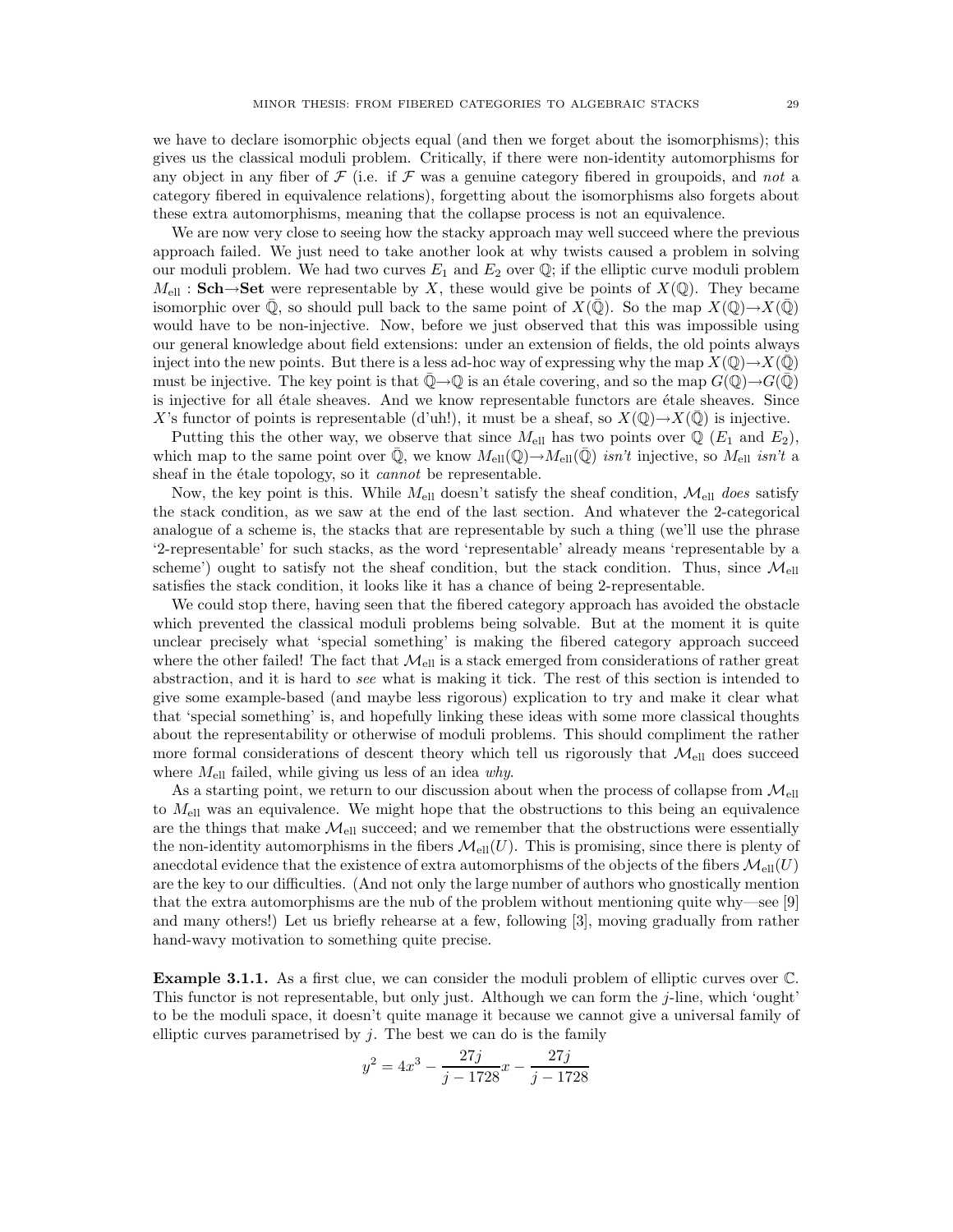### 30 THOMAS BARNET-LAMB

which works everywhere except  $j = 0$  and  $j = 1728$ , which correspond to the elliptic curves with extra automorphisms. And there is also the suggestion that the automorphism (inversion) present in all the elliptic curves in the family has something to do with the problem: we know well that if we modify the moduli problem and ask for an elliptic curve with a specified 3-torsion point, so that the automorphisms go away (this is called rigidifying, and a moduli problem 'without extra automorphisms' is *rigid*), then the resulting moduli problem is solvable:  $Y_1(4)$ has a bona fide universal family.

Example 3.1.2. For something more concrete, we can turn to our original pair

$$
E = \{x^3 - x = 2y^2\} \quad E' = \{x^3 - x = y^2\}
$$

of elliptic curves which are nonisomorphic over  $\mathbb Q$  but which become isomorphic over  $\mathbb Q$ ; say by an isomorphism  $\phi : E \to E'$ . Then, for any element  $\sigma \in Gal(\overline{\mathbb{Q}}/\mathbb{Q})$ , we have that  $\phi^{\sigma}$  is also an isomorphism  $E \to E'$ , since E, E' are defined over Q. So  $\phi(\phi^{\sigma})^{-1}$  is an automorphism of  $E_1$ defined over  $\mathbb Q$ . The fact that the isomorphism  $\phi$  is not defined over  $\mathbb Q$  tells us that for some  $\sigma, \phi^{\sigma} \neq \phi$ , which implies that  $\phi(\phi^{\sigma})^{-1} \neq id_E$ . Thus twists allow us to construct nontrivial automorphisms.

In fact, as is well known, the connection between twists and automorphisms goes well further than this.

#### Theorem 3.1.3. There is a bijection

$$
\begin{Bmatrix} \mathbb{Q}\text{-}isomorphism classes of elliptic curves \\ which become isomorphic to E over  $\overline{\mathbb{Q}} \end{Bmatrix} \cong H^1(\text{Gal}(\overline{\mathbb{Q}}/\mathbb{Q}), \text{Aut}(E))$
$$

Proof. See Silverman, AEC  $\Box$ 

Thus, if there are no nontrivial automorphisms, there are no twists; but if  $Aut(E) \neq 0$ , then we can expect  $H^1(\text{Gal}(\overline{\mathbb{Q}}/\mathbb{Q}), \text{Aut}(E)) \neq 0$ , which would mean we will get twists, and not get a representable functor.

(Of course, this only gives us insight in cases where a field is not algebraically closed, which doesn't cover everything; for instance, in example 3.1.1 we have automorphisms, and failure to be representable, but everything takes place over  $\mathbb{C}$ , so there is no Galois cohomology to take. We shall eventually see–in the theorem at the end of this section–that we can in fact fit example 3.1.1 into the framework of this one, by replacing Galois cohomology with étale cohomology, of which it is a special case. But we will not do this for now, as we will find it easier once we have first considered some other matters.)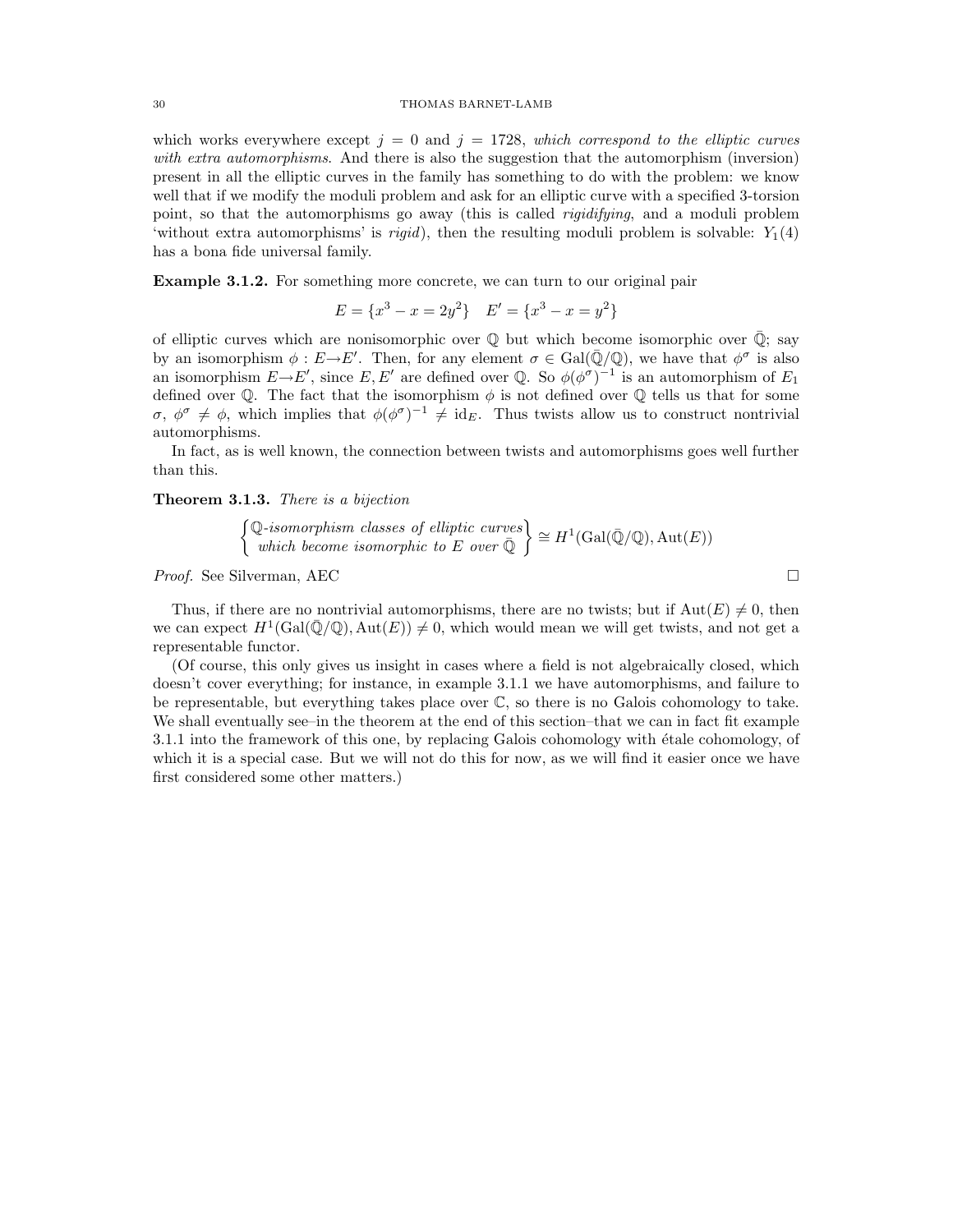Let us now proceed head on to try and understand why  $\mathcal{M}_{ell}$  is a stack while  $M_{ell}$  is not a sheaf, still focusing on the pair of elliptic curves we had before. We could draw the following picture:



The stack condition failed because we didn't have the injectivity condition: the map from curves over  $\mathbb Q$  to curves on the one-piece cover  $\mathbb Q$  which 'agree on overlaps' (i.e. behave correctly pulled back to  $\mathbb{Q}[\sqrt{2}] \times_Q \mathbb{Q}[\sqrt{2}]$  isn't injective. The analogical condition for stacks is the fact that functor from the fiber  $M_{\text{ell}}(\text{Spec } \mathbb{Q})$  to the category of descent data  $M_{\text{ell}}\{\text{Spec } \mathbb{Q}[\sqrt{2}]\rightarrow \text{Spec } \mathbb{Q}\}$ is full and faithful; so if a problem arose, it would arise with the f+f condition. Let us ask why it doesn't.

In particular, the fullness condition tells us we can take an isomorphism in the category of objects with descent data, and use it to construct an isomorphism over Q. So we ask ourselves why we cannot construct an isomorphism between the  $E_i$  over  $\mathbb Q$  by using the isomorphism between them over  $\mathbb{Q}[\sqrt{2}]$  to construct an isomorphism in the category of objects with descent data (which would then give an isomorphism over Q). The answer must be that the isomorphism between the  $E_i \times \mathbb{Q}(\sqrt{2}]$  does not satisfy the compatibility criterion we need for it to give rise to a morphism between the objects with descent data corresponding to the  $E_i \times \mathbb{Q}(\sqrt{2}]$ . Let us consider this compatibility criterion. As usual for étale coverings like  $\mathbb{Q}[\sqrt{2}] \rightarrow \mathbb{Q}$  which are Galois, the compatibility criterion on an isomorphism  $\phi$  boils down to a Galois condition:

For all 
$$
\sigma
$$
 in Gal( $\mathbb{Q}[\sqrt{2}]/\mathbb{Q}$ ),  $\phi^{\sigma} \phi^{-1} = id$ 

and in this case, for  $\sigma$  the nontrivial element of Gal(Q[ $\sqrt{2}$ ]/Q), we have  $\phi^{\sigma}\phi^{-1} \neq id$ ; rather,  $\phi^{\sigma} \phi^{-1}$  is a nontrivial automorphism of  $E_1$  (inversion). This automorphism provides the obstruction to  $\phi$  descending to give a morphism over  $\mathbb{Q}$ .

Thus the key point is that *automorphisms provide us with excuses for isomorphisms over*  $\mathbb{Q}$ not to descend to give isomorphisms over  $\mathbb{Q}$ , allowing  $\mathcal{M}_{ell}$  to be a stack even though there are isomorphisms over  $\mathbb Q$  which do not come from isomomrphisms over  $\mathbb Q$ . When we collapse from the fibered category point of view to the functorial one, we get rid of these automorphisms, and the stack condition (which is then a sheaf condition) then requires that every isomorphism over  $\overline{Q}$  comes from one over  $Q$ ; since this is not the case, the resulting functor is not a sheaf, and so not representable.

We have seen that automorphisms can play an important role in giving an obstruction to descending an isomorphism from (say) over  $\mathbb Q$  to over  $\mathbb Q$ ; if they are doing so, then collapsing to transform into a classical (functorial) moduli problem will result in a functor which is not a sheaf. From this vantage, we can see that theorem 3.1.3 gives a precise condition for when automorphisms are playing this role (in this Galois case): when they give rise to some  $H<sup>1</sup>$ . If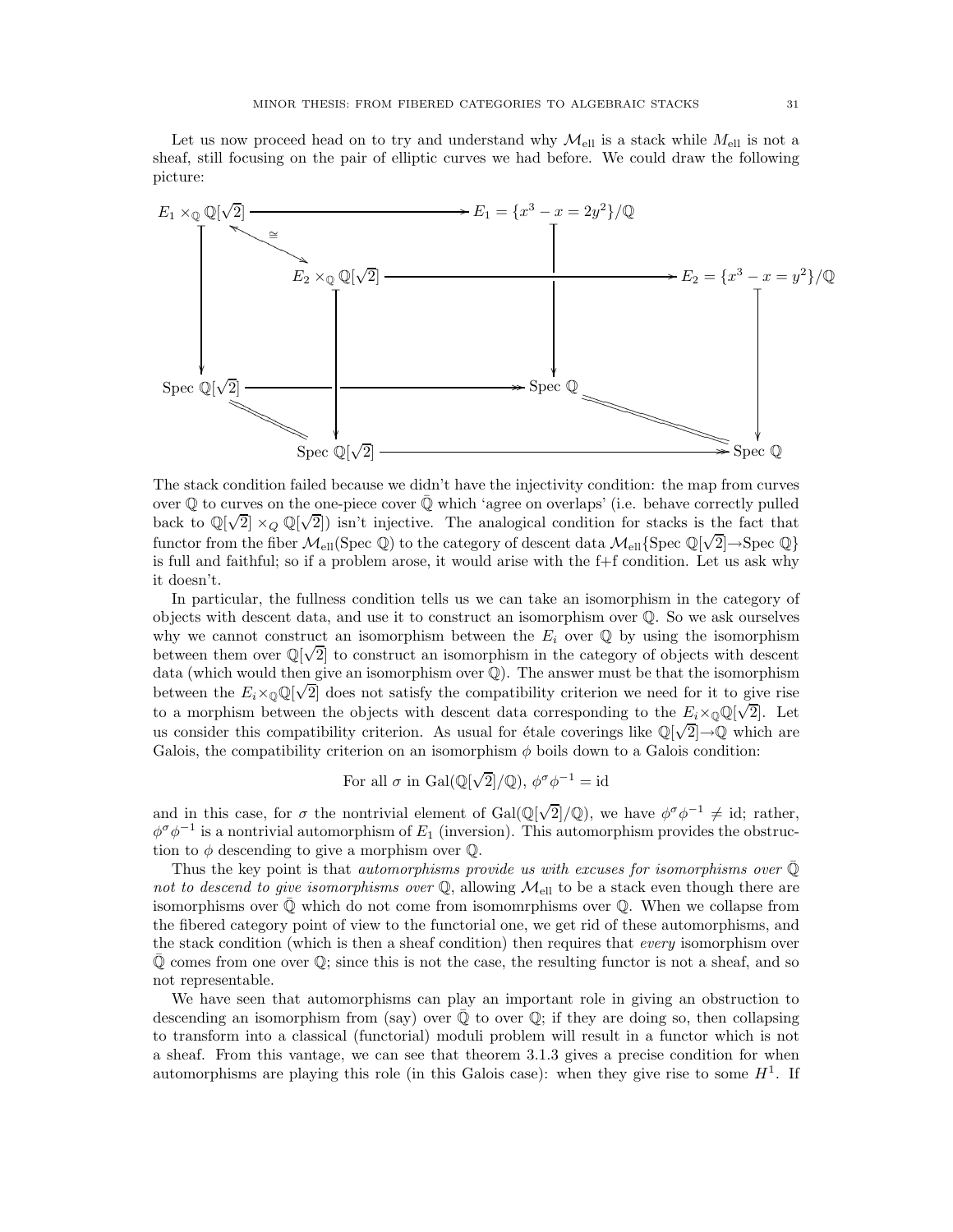### 32 THOMAS BARNET-LAMB

they do, then we will have twists, and those automorphisms will be busy providing the reason that their isomorphism over the extension of  $\mathbb Q$  does not give an isomorphism over  $\mathbb Q$  itself.

In the non-Galois case, things become slightly more tricky. Again, the automorphisms provide an obstruction to giving, but it is less easy to give an intuitive picture of precisely how: we will not go into the details, since we're only trying to give an intuitive picture anyway<sup>12</sup>. We have a nice generalisation of theorem 3.1.3, working in a completely arbitrary stack over a completely general site (not just Galois-type examples): we simply replace Galois cohomology with arbitrary sheaf cohomology

**Theorem 3.1.4.** Let  $\xi$  be an object of a stack  $\mathcal F$  over a site  $\mathcal C$ , lying above an object  $U$  of  $\mathcal C$ . We say an object  $\xi' \in \text{Ob } \mathcal{F}(U)$  is a twist of  $\xi$  if there is some one-piece covering  $V \to U$  s.t. the pullbacks of  $\xi$  and  $\xi'$  to  $\mathcal{F}(V)$  are isomorphic. Then there is a natural bijection between  $\mathcal{F}(U)$ -isomorphism classes of twists of  $\xi$  and the group  $H^1(U, \text{Aut}(\xi))$ , where we take sheaf cohomology with respect to the given site C. (That is,  $H^1(U, \text{Aut}(\xi))$  categorises objects which become isomorphic to  $\xi$  over some V which covers U, up to isomorphism over U.)

Proof. This is an long, but easy, application of the stack conditions, and the proof is unenlightening, so I don't want to give it here. Since I couldn't find a reference, however, I give the proof in appendix to this essay.  $\Box$ 

Thus even in non-Galois cases, if  $\text{Aut}(\xi) \neq 0$ , we will 'usually' have  $H^1(U, \text{Aut}(\xi)) \neq 0$ ; this will give rise to twists, which will mean that after collapsing our fibered category to a functor, it will certainly not be representable.

Remark 3.1.5. It is worth mentioning a promising fact before we close. We might fear that, even though replacing functors with fibered categories gets rid one obstacle to representability: in the form of the moduli functor being not-a-sheaf (since the moduli fibered category is a stack), that there might be other things that get in our way. (Not every sheaf is representable, and we shouldn't expect every stack to be 2-representable either.)

The fact is that for classical moduli problems that are 'elliptic curves with extra structure', it follows from the work of Igusa that having extra automorphisms is one of only a few obstacles to representability<sup>13</sup>. But having extra automorphisms, we have seen, is really only a problem in the classical approach. (This is basically because we forget about them as we construct the moduli problem as a functor; this means that even though the original fibered category moduli problem was a stack—since the automorphisms gave us an 'excuse' not to provide descent isomorphisms the functorised version will not be a sheaf.) Thus we have hope that the stacky approach will get us round this obstacle; and so then the fact that this is one of few obstacles gives us good confidence that we will then be close to having a representable functor.

3.2. Algebraic spaces. We are now nearly ready to see how to construct algebraic stacks, which are our fibered-category generalisations of schemes. However, it is easier to do this in two stages. There is an intermediate generalisation of the scheme concept, called an algebraic space. In this section, we shall see how algebraic spaces emerge as a generalisation of a scheme, and in the next section, we will see how to extend the category of algebraic spaces to get the category of algebraic stacks.

To understand where the idea of algebraic spaces comes from, we actually need to go right back to the definition of the concept of a scheme. The point is that a scheme is not the most

 $12$ In some sense, the best way of getting such an intuitive picture is to just meditate on the proof of 3.1.4 below. The proof shows exactly how automorphisms, if they give rise to  $H<sup>1</sup>$ , give the stack axioms an 'excuse' not to have isomorphisms descend.

<sup>&</sup>lt;sup>13</sup>The precise result says that if a moduli problem which adds extra structure to the moduli problem for elliptic curves is relatively representable, rigid and affine, then it is representable. But we will not go into the definitions!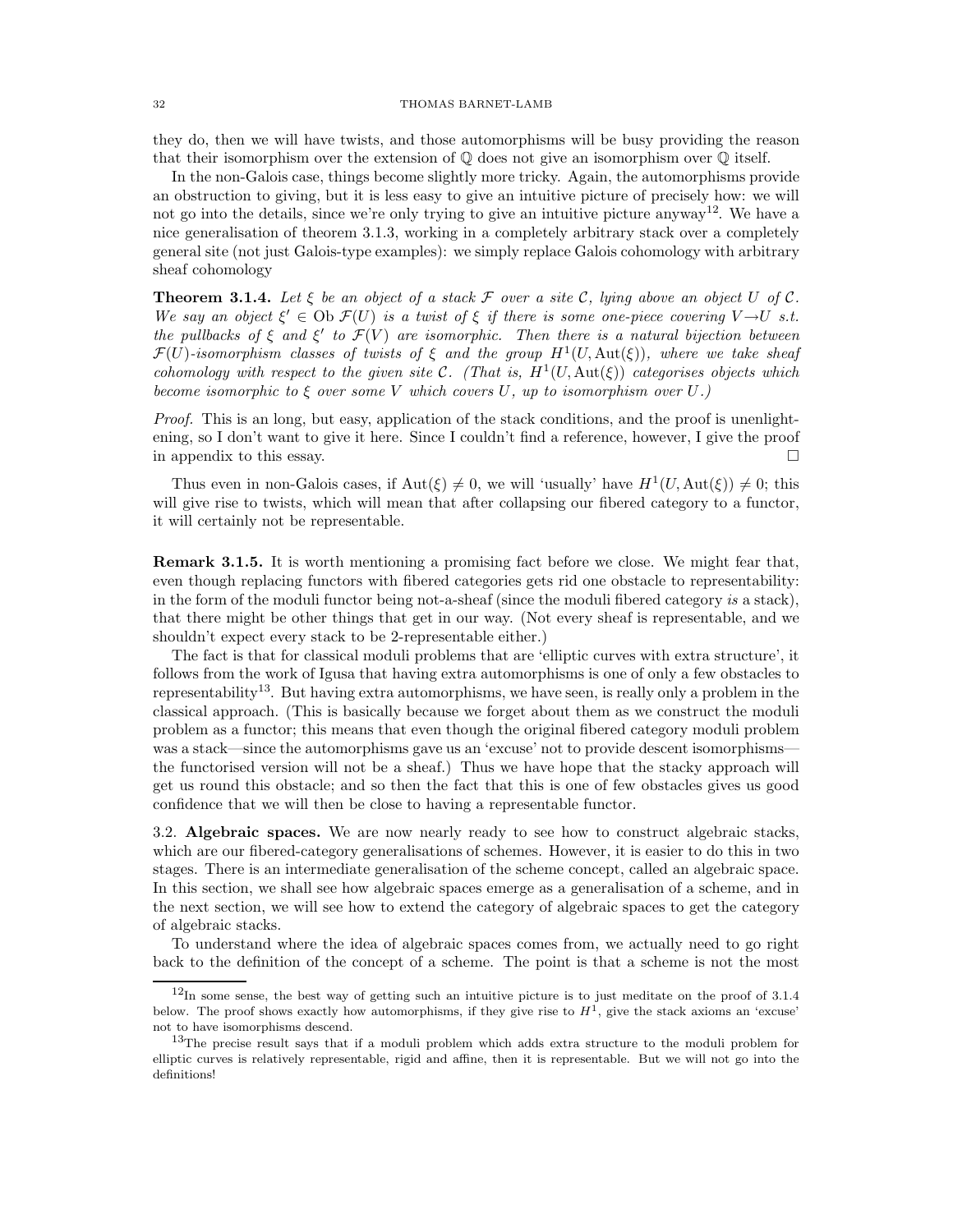fundamental object in algebraic geometry: that honour falls to the affine scheme. The category of affine schemes is really nothing other than the category of rings reversed (although an affine scheme carries around an extra geometric interpretation). We then define schemes to be 'things we get by piecing together affine schemes', or more formally, objects in a suitable category which are locally isomorphic to affine schemes. This raises two questions: firstly: what 'suitable category'? And secondly: locally in what topology?

The answers, of course, are well known. The 'suitable category', whose objects form (in some sense) the 'substrate' upon which we piece together the affine schemes to get schemes, is nothing other than the category of locally ringed spaces. (The 'extra geometric interpretation' that an affine scheme has compared to its underlying ring is basically its structure as a locally ringed space.) And 'locally' here means locally in the Zariski topology. (What else could it be, since the Zariski topoloogy is the only bona-fide geometric topology we have, and locally ringed spaces are very geometric things.) Thus a scheme is a locally ringed space  $X$  such that there is a surjective morphism  $U \rightarrow X$  for U a disjoint union of affine schemes.

We know, however, that the Zariski topology has serious shortcomings for many things in algebraic geometry, and we 'grow up' we learn to generalise many techniques to allow us to replace it with the  $\acute{e}$ tale topology, which is much more satisfactory. So the question naturally arises: can we find some generalisation of the concept of a scheme in which we piece together affine schemes in the  $\acute{e}t$  tale topology rather than the Zariski one.

The answer is yes, but it is not easy to see precisely how to do this. The problem is that the 'substrates', locally ringed spaces, on which we glue together the affine schemes to form schemes are rather heavily geometric objects, and so really require we use a bona-fide geometric topology like the Zariski topology. We need to find some other substrates which interact better with the categorical language of Grothendeick topologies. It turns out that the answer is to use sheaves  $Aff^{op} \rightarrow Set$ , where Aff is the category of affine schemes (equivalently, we could think of these as functors from rings to Set). (We use sheaves because they are, somehow, determined by what they do locally. As an example of this, we have the fact that we could also use sheaves  $Sch^{op}\rightarrow Set$ , since a sheaf is determined by what it does on schemes; we will use the two points of view interchangably.)

We first give some rather technical definitions for what an algebraic space is. It will not be that clear how what we are doing is an extension of the process of gluing together affine schemes to get schemes. In fact, we will follow the standard practice in the literature, and get our algebraic spaces by gluing together schemes, not affine schemes (not that it makes much difference). But we will then consider an alternative perspective on the definitions, coming from the notion of an equivalence relation. This perspective will hopefully give more of a feel for what's going on, and how we are indeed generalizing the concept of an affine scheme.

First, the technical definition! We recall that sheaf categories have fibered products. This allows us to make the following definition for a morphism of sheaves; in some sense, it demands that the fibers above schemes are schemes.

**Definition 3.2.1.** Let  $X \to Y$  be a morphism of sheaves  $\mathbf{Aff}^{op} \to \mathbf{Set}$ . It is *schematic* iff whenever  $S \rightarrow Y$  is a morphism for S a scheme, the fibered product  $S \times_Y X$  is isomorphic to a scheme.

**Proposition 3.2.2.** The diagonal map  $X \times X \rightarrow X$  is schematic iff every map from a scheme to X is schematic.

*Proof.* Omitted. This is implied by the corresponding 2-theorem in the next section.  $\Box$ 

For any property  $P$  of maps of schemes which is stable under base change, we can say that a schematic map  $X \to Y$  has that property iff for every scheme S, the map  $S \times_Y X \to S$  has that property. Now we can define an algebraic space.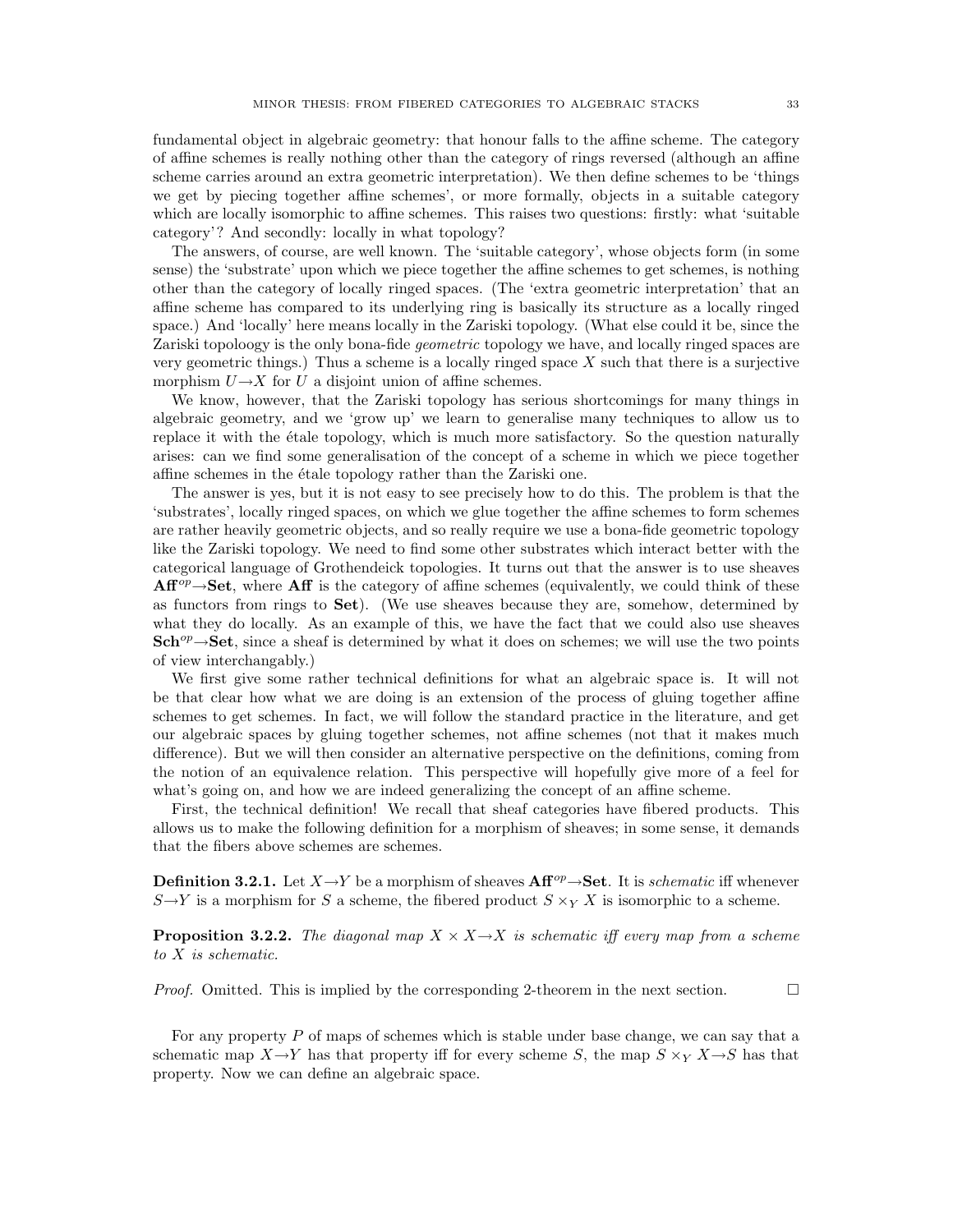**Definition 3.2.3.** An *algebraic space* is a sheaf whose diagonal is schematic, quasi-compact and separated, such that there exists an étale map  $U\rightarrow X$  from a scheme (the map is schematic by the proposition, so it makes sense to assert that it is  $\acute{e}t$  take): we call this an *atlas*.

Basically, we ask that the diagonal has certain 'nice' properties, and then, critically, assert that the functor looks 'locally' like a scheme (since an étale map is a local isomorphism).

Remark 3.2.4. If we'd wanted to glue together affine schemes, we'd have insisted that U was a disjoint union of affine schemes. As you can see, this makes almost no difference; given an atlas  $U \rightarrow X$  which is not affine, pick a collection  $U_i$  of affines covering U then use  $\prod U_i \rightarrow U \rightarrow X$ .

Now, on to the promised intuitive second look. The basic idea (following [1]) is that if we want to glue together schemes in the étale topology, we do not actually need to fund some 'substrate' to do the gluing on. Instead, we might simply be able find an equivalence relations on our schemes, and then simply decree that we are thinking of equivalent points as the same. In order to carry this out, we need to have some idea what an equivalence relation in the category of schemes should be. We shall doing this by expressing the usual definition of an equivalence relation of sets in 'as categorical terms as possible'; this will make it easy to generalise.

An equivalence relation on a set A is a subset R of  $A \times A$  which is reflexive, symmetric and transitive. It is easy to see how we express the reflexivity condition; we just ask that the map  $A \rightarrow A \times A : a \mapsto (a, a)$  factors through the inclusion of R. Similarly, for symmetry we can just ask that the map  $\sigma : (x, y) \mapsto (y, x) : A \times A \rightarrow A \times A$  descends to give a map  $R \rightarrow R$ . Transitivity takes a bit more work. We need that if there is are points  $(a, b)$  and  $(c, d)$  in R with  $c = b$ , then  $(a, d)$  is in R. Now 'pairs of points  $(a, b)$  and  $(c, d)$  in R with  $c = b$ ' can be expressed categorically as 'points of  $R \times_{p_2,U,p_1} R'$ . Given such a point of  $R \times_{p_2,U,p_1} R$ ,  $(a,d)$  is just the image of  $p_1 \times p_2$  (so  $p_1$  on the first R and  $p_2$  on the second) in  $A \times A$ . So we just ask that this map factors through the inclusion of  $R\rightarrow A\times A$ .

**Definition 3.2.5.** An equivalence relation on a scheme U is a closed subscheme  $\iota : R \rightarrow U \times U$ , such that a) the map

$$
x \mapsto (x, x) : U \to U \times U
$$

factors through  $U \to R \to U \times U$ , b) if we define the switch map  $\sigma : (x, y) \mapsto (y, x) : U \times U \to U \times U$ then we have a morphism  $R\rightarrow R$  making

$$
R \xrightarrow{\qquad R} R
$$
  
\n
$$
U \times U \xrightarrow{\sigma} U \times U
$$

commute, and c) the map  $p_1 \times p_2 : R \times_{p_2, U, p_1} R \to U \times U : (r_1, r_2) \mapsto (p_1r_1, p_2r_2)$  factors through ι.

Then given an algebraic space  $X$ , we can construct an étale equivalence relation as follows. We have an atlas  $U \rightarrow X$ . Define  $R = U \times_X U$ ; this is a scheme since it is the pullback to U of  $U\rightarrow X$ , which is a schematic map (since it is a map from a scheme to X, so schematic, since X has schematic diagonal). The two projections  $R\rightarrow U$  are étale, being pullbacks of the map  $U\rightarrow X$ , which is étale. We have a map ' $x \mapsto (x, x) : U\rightarrow U \times_X U = R'$ ; the map  $U\rightarrow R$  induced from the square

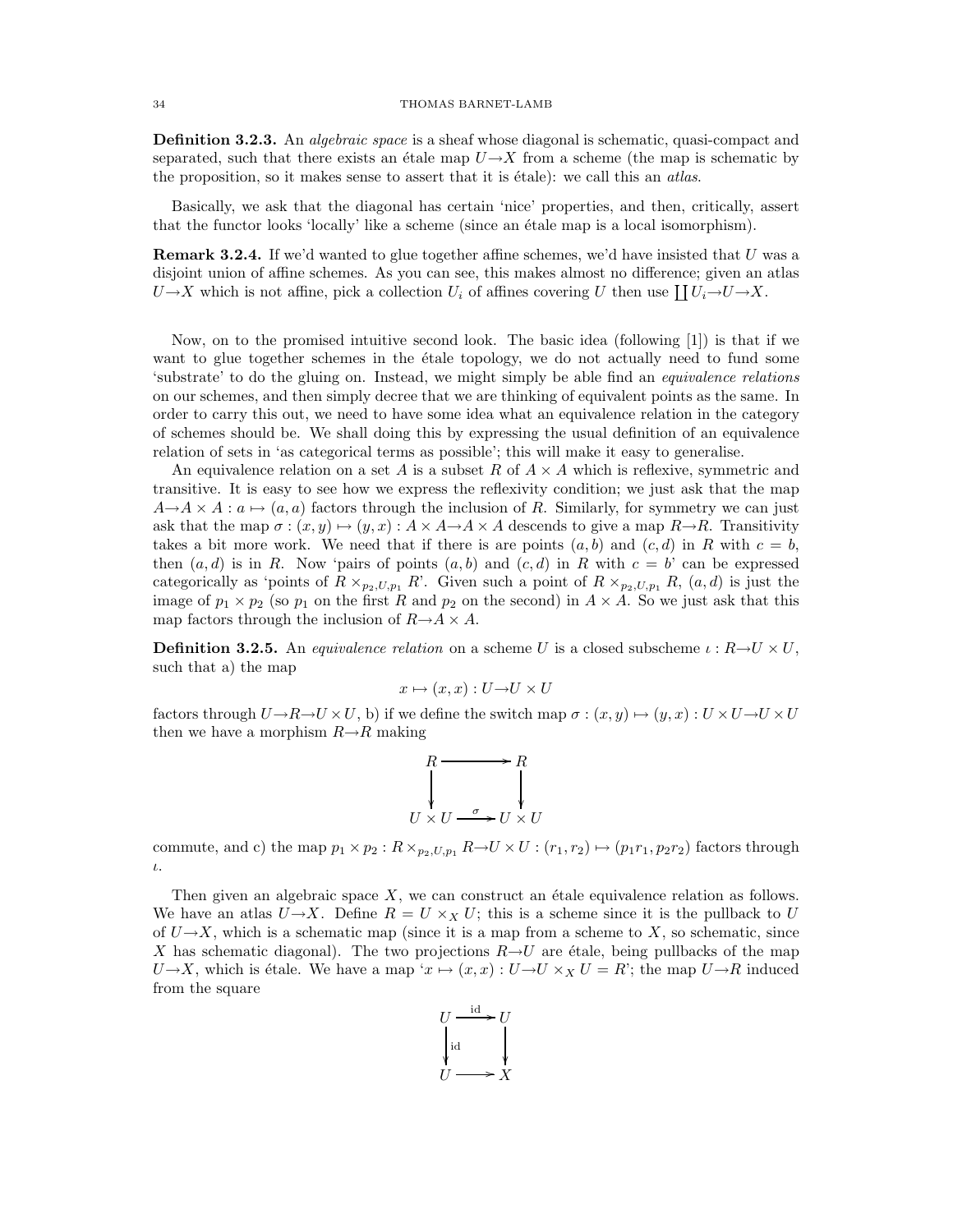so we can factor  $x \mapsto (x, x) : U \to U \times U$  as  $U \to R = U \times_X U \to U \times U$ . Similarly, map  $'(x, y) \mapsto$  $(y, x)'$  can be defined as the map  $p_2 \times p_1 : R \rightarrow R$ , which gives the symmetry condition. We have

$$
R \times_U R = (U \times_X U) \times_U (U \times_X U) = U \times_X U \times_X U \to U \times_X U
$$

via projection onthe the first and third factor; one checks that this provides a factorisation of  $p_1 \times p_2 : R \times_{p_2, U, p_1} R \rightarrow U \times U : (r_1, r_2) \mapsto (p_1 r_1, p_2 r_2)$  through  $\iota$ .

**Theorem 3.2.6.** Every étale equivalence relation comes from an algebraic space in this manner; and it is possible to reconstruct the algebraic space from the equivalence relation up to isomorphism.

*Proof.* This follows from the stack version of this theorem which we give in the next section.  $\square$ 

Now, we can always arrange for our étale cover  $U\rightarrow X$  to have U a disjoint union of affines; then  $R$  will be a disjoint union of quasi-affines. Thus algebraic spaces can be thought of not just as the quotients of schemes by étale equivalence relations, but also as the quotient of disjoint unions of affine schemes by ´etale equivalence relations which are disjoint unions of quasi-affines.

This gives us our way of seeing algebraic spaces as a generalisation of schemes. For, given a scheme S, we have our map  $U\rightarrow S$  from disjoint union of affines to S; then we can define  $R = U \times_S U$ , and we have that R is an equivalence relation (exactly as above), which will again be a disjoint union of quasi-affines. But in this case, the projections  $R \rightarrow S$  are not merely étale, but rather each projection maps each component of  $R$  isomorphically onto an open subset of  $U$ . Thus we can think of schemes as quotients of disjoint unions U of affine schemes by equivalence relations R which are disjoint unions of quasi-affines, and whose structural maps send each component of the relation  $R$  isomorphically onto an open subset of  $U$ . This is actually quite a natural way of thinking about schemes, and even calculating with them.

For instance, suppose we have a scheme  $S$ , with its atlas (collection of affines) U and its equivalence relation R. What is a map from an affine scheme A into S in terms of U and R? Well, we get a pullback  $U \times_S A$ . This is a collection of open quasi-affines, covering A. These are the inverse images of coordinate patches on U. We have a map from each of these inverse images to the corresponding coordinate patch. These are then compatible, in that if two points of  $U \times_S A$  lie above the same point of A, then their images in U will be related by one of the equivalences in R. This is pretty much the usual way we think of a morphism to a scheme.

So we can see that we get algebraic spaces from schemes simply by no longer insisting the structural maps are isomorphisms of each component to an open subset of  $U$  (which is maybe some kind of notion of 'being a local isomorphism'), but rather are etale (which we know to be a much more satisfactory notion of 'local isomorphism').

Now, one can in fact transfer much of the theory of schemes to the world of algebraic spaces; it's just that rather than having affine covers that are local isomorphisms in the sense of isomorphisms on open sets, they are local isomorphisms in the sense of being ´etale; this doesn't matter for many arguments. This is done at length in [6]. Problems do arise for things like Chow's lemma and the Serre criterion, whose traditional proofs rely on having a true local isomorphism; but other proofs have been found for the algebraic space case.

One might ask whether algebraic spaces are, in fact, the same thing as schemes. They are not, but it is actually slightly tricky to construct such a thing. They have the flavour of the Hironaka examples of non-projective complete schemes, or compact complex surfaces which are not schemes. In particular, Hartshorne (in appendix A) gives a compact complex surface which is not a scheme, by quotienting a non-projective complete scheme by a group action (which you can do in the analytic world), and proving the result is not a scheme. One can in fact see quite easily that this quotient is an algebraic space, so there are examples of algebraic spaces which are not schemes.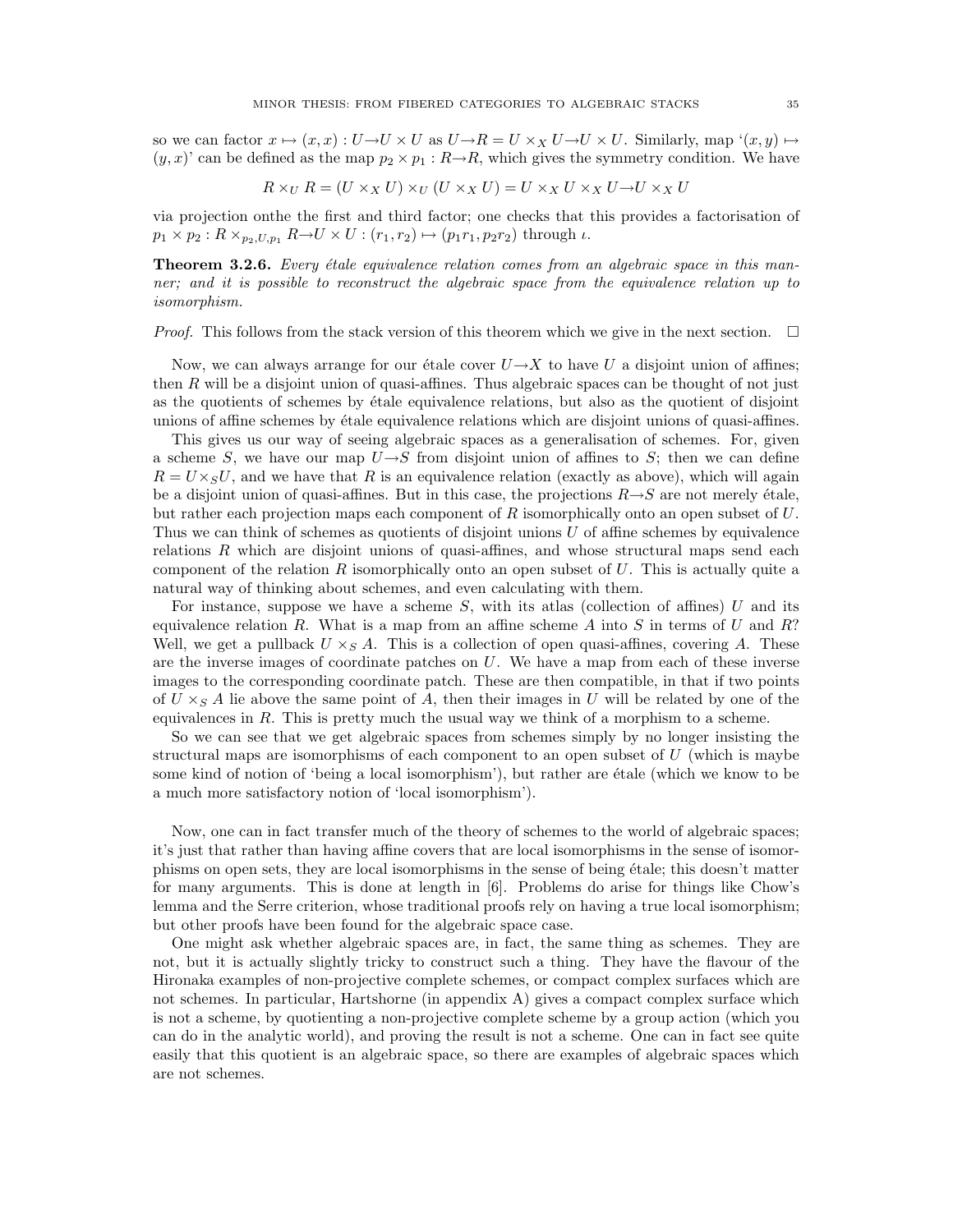3.3. Algebraic stacks. Now, the extension of this to the 2-categorical case is pretty clear. We have defined an algebraic space to be a functor  $(\mathbf{Sch}/S)^{op} \rightarrow \mathbf{Set}$  which is étale-locally a scheme, in some sense. An algebraic stack is simply a fibered category which is étale locally a scheme. Again, we need to make the technical conditions on the diagonal. This section is dedicated to giving analogues of most of the things we proved in the previous case.

**Definition 3.3.1.** We fix a base category C, and suppose we have fibered categories  $\mathcal{B}, \mathcal{E}$  cF with morphisms  $\text{pr}_{\mathcal{E}}: \mathcal{E} \to \mathcal{B}$ ,  $\text{pr}_{\mathcal{E}}: \mathcal{F} \to \mathcal{B}$ . A *fibered product* is a fibered category X equipped with morphisms  $\text{pr}_1: \mathcal{X} \to \mathcal{E}, \text{pr}_2: \mathcal{X} \to \mathcal{F}$  such that the composites  $\text{pr}_{\mathcal{E}} \text{pr}_1$  and  $\text{pr}_{\mathcal{F}} \text{pr}_2$  are isomorphic via some natural transformation  $\alpha$  (we do *not* require equality), such that for any Z with projections  $pr'_1, pr'_2$  which satisfies the same condition via some natural transformation  $\alpha'$ , we have a projection  $\pi$  :  $\mathcal{Z}\rightarrow\mathcal{X}$  (unique up to natural isomorphism) and natural isomorphisms  $\gamma_i: \text{pr}_i \pi \cong \text{pr}'_i$  such that

 $(\gamma_2 \text{pr}_c F) \alpha (\gamma_1 \text{pr}_c E)^{-1} = \alpha'$  as natural transformations  $\text{pr}_{\mathcal{E}} \text{pr}_1 \rightarrow \text{pr}_{\mathcal{F}} \text{pr}_2$ 

This is rather confusing, so let us draw some pictures:



(we draw natural transformations as double arrows; all natural transformations are isomorphisms). We are given a picture like the left one, such that given any other picture like the middle one, we can draw a picture like the right-hand one. Then we can go across from  $\mathcal{Z}\rightarrow\mathcal{F}\rightarrow\mathcal{B}$ to  $\mathcal{Z}\rightarrow\mathcal{E}\rightarrow\mathcal{B}$  using either the natural transformation in the middle diagram or the composite in the right-hand diagram; we require these are the same.

One can see that a fibered product is unique up to equivalence, if it exists. And it always does. Define a category with objects triples  $(\xi_1, \xi_2, \iota)$ , where  $\xi_1 \in \mathcal{E}, \xi_2 \in \mathcal{F}$  are objects over the same element of U C, and where  $\alpha$  is an isomorphism in  $\mathcal{B}(U)$  between  $\text{pr}_{\mathcal{E}}(\xi_1)$  and  $\text{pr}_{\mathcal{F}}(\xi_2)$ , and an arrow  $(\xi_1, \xi_2, \iota) \rightarrow (\xi'_1, \xi'_2, \iota')$  being arrows  $\phi_1 : \xi_1 \rightarrow \xi'_1$  in  $\mathcal E$  and  $\phi_2 : \xi_2 \rightarrow \xi'_2$  in  $\mathcal F$  lying above the same arrow of C, with  $\iota'pr_{\mathcal{E}}\phi_1 = \iota pr_{\mathcal{F}}\phi_2$ ; it is easy to see this is a fiber product.

The discussion of fibered products above, where we explicitly kept track of the various natural isomorphisms, is rather tedious. Therefore, from now on, we will suppress them where possible, drawing a diagram



and calling it '2-commutative' if we can find a natural isomorphism to 'fill in' the picture; these isomorphisms will have to satisfy compatibility properties, which we leave unstated, but should be clear from context; they ensure that any two possible isomoprhisms between 1-morphisms in the diagram are the same.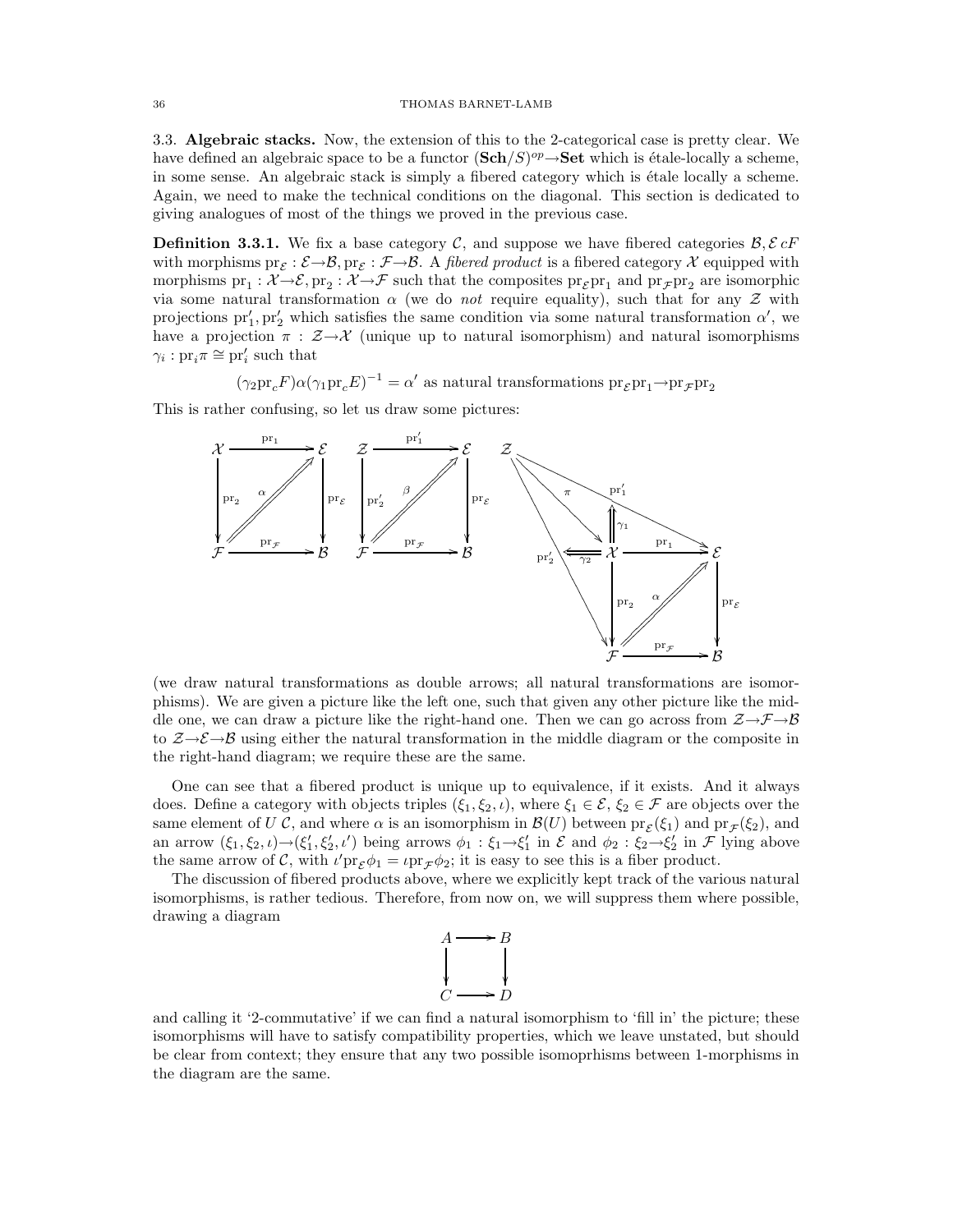For a scheme S, a 'fibered category over S' shall mean a fibered category over **Sch** equipped with a map to  $\mathbf{Sch}/S$ , or (which is the same thing) a fibered category over  $\mathbf{Sch}/S$  (which we may think of as coming with a map to  $\mathbf{Sch}/S$  in the 2-category of fibered categories over  $\mathbf{Sch}/S$ , since  $\mathbf{Sch}/S$  is terminal in the 2-category of fibered categories over  $\mathbf{Sch}/S$ ). We will write the absolute product of stacks over  $\mathbf{Sch}/S$  as  $\times_S$ , since it is also the fibered product over the terminal object  $S = (\mathbf{Sch}/S)$ .

**Definition 3.3.2.** A morphism of fibered categories  $\mathcal{F} \rightarrow \mathcal{G}$  is *schematic* iff, whenever X is a scheme mapping into G, the pullback  $\mathcal{G} \times_{\mathcal{F}} X \to X$  of  $\mathcal{F} \to \mathcal{G}$  along  $X \to \mathcal{G}$  has  $\mathcal{G} \times_{\mathcal{F}} X$  a scheme. It is representable if the pullback is an algebraic space.

**Proposition 3.3.3.** Let  $\mathcal F$  be a fibered category equipped with a morphism to a scheme S. Then the diagonal  $\mathcal{F} \times_S \mathcal{F} \rightarrow \mathcal{F}$  is schematic iff every map from a scheme to  $\mathcal{F}$  is.

*Proof.* First assume the diagonal map  $\Delta_{\mathcal{F}} : \mathcal{F} \to \mathcal{F} \times_S \mathcal{F}$  is schematic. If  $f : X \to \mathcal{F}, g : Y \to \mathcal{F}$ are arrows from schemes, we want to show the fibered product  $X \times_{\mathcal{F}} Y$  is a scheme. We have a diagram



which 2-commutes; moreover (one can check) these projections make  $X \times_{\mathcal{F}} Y$  into a fibered product of F and  $X \times_S Y$  over  $\mathcal{F} \times_S \mathcal{F}$  (we say the square is cartesian, as usual). Thus, since  $\mathcal{F}\to\mathcal{F}\times_S\mathcal{F}$  is schematic and  $X\times_S Y$  is a scheme, the pullback  $X\times_{\mathcal{F}} Y\to X\times_S Y$  along  $X \times_S Y \rightarrow \mathcal{F} \times_S \mathcal{F}$  has  $X \times_{\mathcal{F}} Y$  a scheme.

Conversely, suppose that every morphism from a scheme to F is schematic. Let  $h: X \to \mathcal{F} \times_S \mathcal{F}$ be a morphism from a scheme; we want to know that the pullback of  $\Delta_{\mathcal{F}}$  along this map has source a scheme. h corresponds to two morphisms  $f : X \to \mathcal{F}$  and  $g : X \to \mathcal{F}$ , and we can write  $h = (f \times g) \circ \Delta_X$ . We have a two-commutative diagram.

$$
\mathcal{F} \times_{\mathcal{F} \times_S \mathcal{F}} X \longrightarrow X \times_{f, \mathcal{F}, g} X \longrightarrow \mathcal{F}
$$
\n
$$
\downarrow \qquad \qquad \downarrow \qquad \qquad \downarrow \qquad \qquad \downarrow \qquad \downarrow \qquad \downarrow \qquad \downarrow \qquad \downarrow \qquad \downarrow \qquad \downarrow \qquad \downarrow \qquad \downarrow \qquad \downarrow \qquad \downarrow \qquad \downarrow \qquad \downarrow \qquad \downarrow \qquad \downarrow \qquad \downarrow \qquad \downarrow \qquad \downarrow \qquad \downarrow \qquad \downarrow \qquad \downarrow \qquad \downarrow \qquad \downarrow \qquad \downarrow \qquad \downarrow \qquad \downarrow \qquad \downarrow \qquad \downarrow \qquad \downarrow \qquad \downarrow \qquad \downarrow \qquad \downarrow \qquad \downarrow \qquad \downarrow \qquad \downarrow \qquad \downarrow \qquad \downarrow \qquad \downarrow \qquad \downarrow \qquad \downarrow \qquad \downarrow \qquad \downarrow \qquad \downarrow \qquad \downarrow \qquad \downarrow \qquad \downarrow \qquad \downarrow \qquad \downarrow \qquad \downarrow \qquad \downarrow \qquad \downarrow \qquad \downarrow \qquad \downarrow \qquad \downarrow \qquad \downarrow \qquad \downarrow \qquad \downarrow \qquad \downarrow \qquad \downarrow \qquad \downarrow \qquad \downarrow \qquad \downarrow \qquad \downarrow \qquad \downarrow \qquad \downarrow \qquad \downarrow \qquad \downarrow \qquad \downarrow \qquad \downarrow \qquad \downarrow \qquad \downarrow \qquad \downarrow \qquad \downarrow \qquad \downarrow \qquad \downarrow \qquad \downarrow \qquad \downarrow \qquad \downarrow \qquad \downarrow \qquad \downarrow \qquad \downarrow \qquad \downarrow \qquad \downarrow \qquad \downarrow \qquad \downarrow \qquad \downarrow \qquad \downarrow \qquad \downarrow \qquad \downarrow \qquad \downarrow \qquad \downarrow \qquad \downarrow \qquad \downarrow \qquad \downarrow \qquad \downarrow \qquad \downarrow \qquad \downarrow \qquad \downarrow \qquad \downarrow \qquad \downarrow \qquad \downarrow \qquad \downarrow \qquad \downarrow \qquad \downarrow \qquad \downarrow \qquad \downarrow \qquad \downarrow \qquad \downarrow \qquad \downarrow \qquad \downarrow \qquad \downarrow \qquad \downarrow \qquad \downarrow
$$

We can check each square is cartesian, so the rectangle is, so left column is the pullback of  $\Delta$ <sub>F</sub> along  $h = (f \times g) \circ \Delta_X$ , so its source,  $\mathcal{F} \times_{\mathcal{F} \times_S \mathcal{F}} X$ , is what we wish to show is a scheme. If we can see X  $\times_{\mathcal{F}} X$  is a scheme, then the left square will exhibit  $\mathcal{F} \times_{\mathcal{F}} \times_{S\mathcal{F}} X$  as a fibered product of two schemes  $(X \times_{\mathcal{F}} X$  and X) over a scheme  $(X \times_{\mathcal{S}} Y)$ , so it will be a scheme and we will be done.

But  $X \times_{\mathcal{F}} X$  is the source of the pullback of  $f : X \rightarrow \mathcal{F}$  (a morphism from a scheme, so schematic by assumption) along  $g : X \rightarrow \mathcal{F}$  (a morphism from a scheme), so by definition of schematic it is a scheme. schematic it is a scheme.

**Definition 3.3.4.** An *algebraic stack* is a stack X with schematic, quasicompact and separated diagonal, and such that there exists some scheme U with an étale, surjective map  $U\rightarrow X$ . This U is called an atlas.

Remark 3.3.5. There is a more general definition, due to Artin, which we will not deal with in detail in this essay. We outline the main points of departure. Artin's definition is

An *algebraic stack* is a stack X with representable, quasicompact and separated diagonal, and such that there exists some algebraic space  $U$  with a smooth surjective map  $U \rightarrow X$ . This U is called an atlas.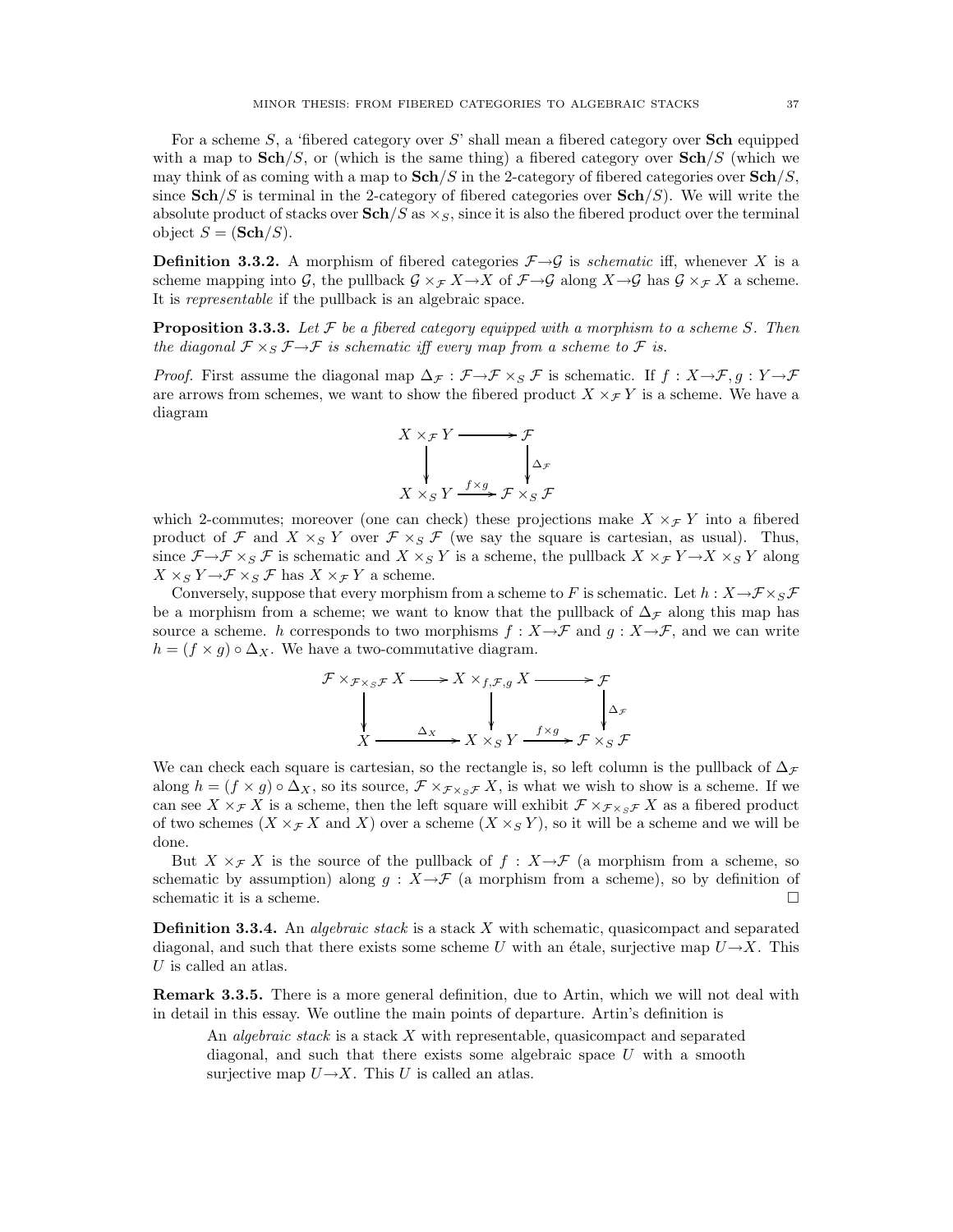The really important point is that we ask that the atlas only be smooth. In fact, if we change 'smooth' back to 'étale', giving

An *algebraic stack* is a stack X with representable, quasicompact and separated diagonal, and such that there exists some algebraic space  $U$  with an étale surjective map  $U \rightarrow X$ . This U is called an atlas.

then we are back to the same notion as our 'official' definition above. In particular, there will be a scheme S with an étale map  $S\rightarrow U$  and we can take  $S\rightarrow U\rightarrow X$  to get an atlas which is a scheme, and there is a theorem that says that we can deduce that the diagonal is schematic (rather than just representable) in this case—see [7], lemma 4.2.

Just as with algebraic spaces, many results carry over directly to the world of algebraic spaces, since they only ever work with the space in ways that are local in the etale topology. Other results take more work. The reference for all these things is the encyclopedic [7].

Just as we could see algebraic spaces from the alternative perspective of étale equivalence relations, so we can see algebraic stacks from the alternative perspective of étale groupoids. Just as before, we first have to take the definition of a groupoid and 'categorify' it so we can ask what it means to be a groupoid in categories other than set.

Claim 3.3.6. A groupoid is determined by the following data: sets M of morphisms and O of objects, and maps of sets s, t :  $M\rightarrow O$ , e :  $M\rightarrow O$  and i :  $M\rightarrow M$ , and a map  $\mu$  :  $M\times_{s,O,t}M\rightarrow M$ such that

$$
si = t, ti = s, se = te = id_O, \mu \circ (i \times id_M) = e, \mu \circ (id_M \times i) = e, s\mu = spr_2, t\mu = tpr_1
$$

and such that we have the associativity condition that the two maps  $\mu \circ (\mu \times id_M)$  and  $\mu \circ (\mu \times id_M)$ from  $M \times_{s.O.t} M \times_{s.O.t} M$  (defined in the obvious way) to M agree.

*Proof.* This is all relatively easy to check. We take the set of morphisms as  $M$ , and objects as O.  $s, t$  give the source and target of a morphism, e gives the identity on each element, and i sends a morphism to its inverse. Two morphisms can be composed iff the source of the first is the target of the second, so the set of composable pairs of morphisms is precisely  $M \times_{s,O,t} M$ , so  $\mu$  is the multiplication map  $\mu$  is the multiplication map.

**Definition 3.3.7.** A groupoid object in the category of schemes/S consists of schemes O and M over S ('objects' and 'morphisms' respectively), with morphisms  $s, t : M \rightarrow O$ , an inversion map  $i : M \rightarrow M$ , an identity map  $e : O \rightarrow M$ , and a multiplication map  $\mu : M \times_{s, O, t} M \rightarrow M$  s.t.

$$
si = t, ti = s, se = te = id_O, \mu \circ (i \times id_M) = e, \mu \circ (id_M \times i) = e, s\mu = spr_2, t\mu = tpr_1
$$

and such that we have the associativity condition that the two maps  $\mu \circ (\mu \times id_M)$  and  $\mu \circ (\mu \times id_M)$ from  $M \times_{s, O, t} M \times_{s, O, t} M$  (defined in the obvious way) to M agree. It is an *étale groupoid* iff the maps  $s$  and  $t$  are étale.

Given an algebraic stack  $\mathcal F$  with atlas  $U\rightarrow\mathcal F$ , we can construct a groupoid as follows. We take  $O = U$ , and we let  $M = U \times_{\mathcal{F}} U$ , which is a scheme since U is and F has schematic diagonal; Note that this is not a subscheme of  $U \times_S U$ ; each  $(u_1, u_2)$  point of  $U \times_S U$  has a point above it for each isomorphism in F from the object of F hit by  $u_1$  to that hit by  $u_2$ ,.  $M = U \times_{\mathcal{F}} U$  has two natural projections  $U\rightarrow M$  which are both étale, being pullbacks of  $U\rightarrow\mathcal{F}$ , which is étale. These are the source and target maps. We have a diagonal map  $U \rightarrow U \times_{\mathcal{F}} U = M$ , an inverse map which switches the two factors, and a composition map

$$
M \times_U M = (U \times_{\mathcal{F}} U) \times_U (U \times_{\mathcal{F}} U) = U \times_{\mathcal{F}} U \times_{\mathcal{F}} U \to U \times_{\mathcal{F}} U
$$

which is just the projection onto the first and third factors. It is easy to check that this is a groupoid.

We call this étale groupoid a *presentation* of  $\mathcal F$ . Different atlases will give different groupoids.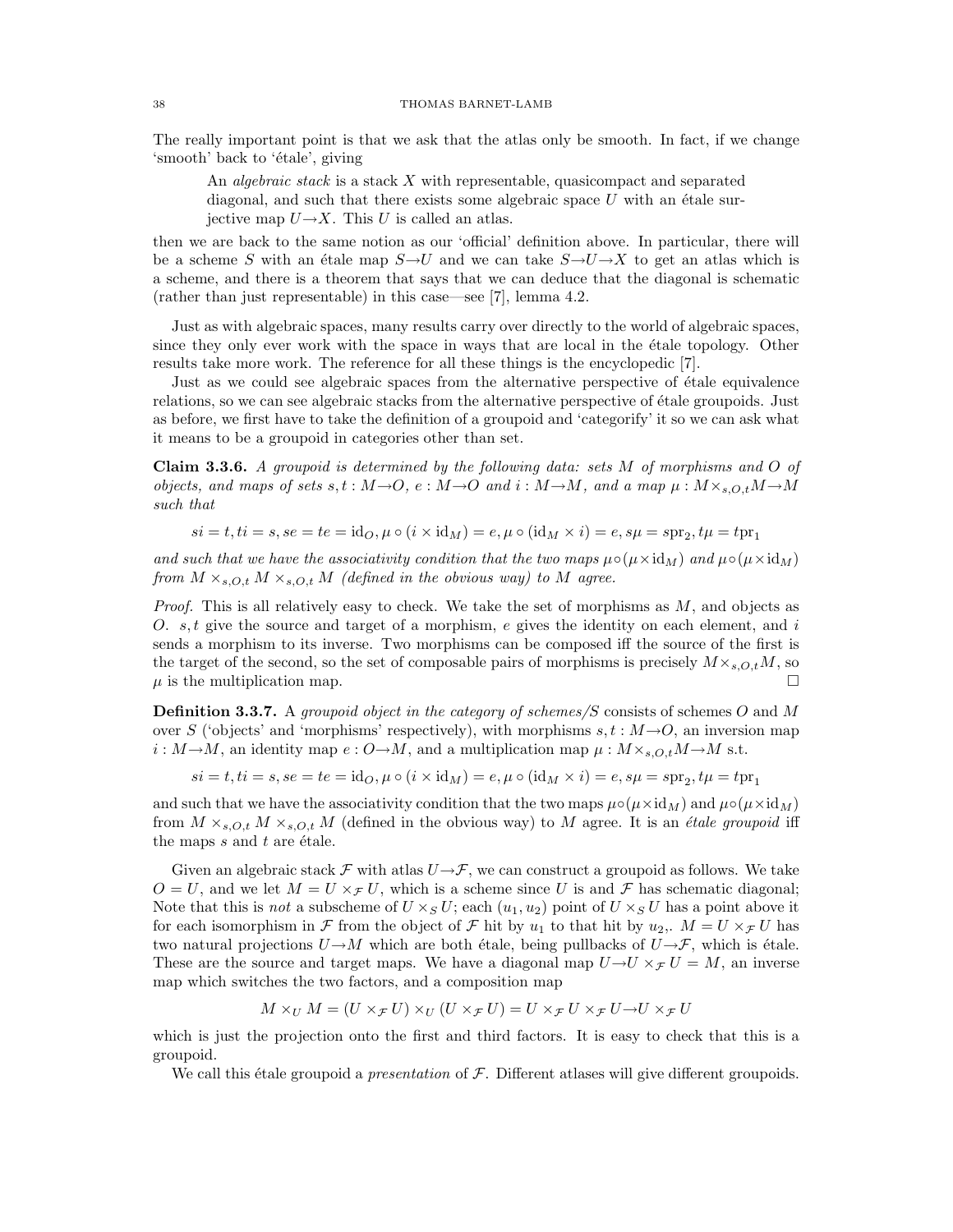**Theorem 3.3.8.** Every étale groupoid object in the category of schemes (up to isomorphism) arises from an algebraic stack in this manner, and it is possible to reconstruct the stack from the étale groupoid.

*Proof.* Given an étale groupoid G with morphisms  $M$  and objects  $U$ , we will construct an algebraic stack  $\mathcal F$  with atlas  $U\rightarrow\mathcal F$ .

(1) First, given an étale surjection of schemes  $T' \rightarrow T$ , we construct a category  $\mathcal{X}(T' \rightarrow T)$ . First note that  $(T', T' \times_T T')$  will be an étale groupoid H, for the same reasons as  $(U, U \times_F T')$ U) was in the discussion preceding this theorem. We let the objects of  $\mathcal{X}(T'\rightarrow T)$  be morphisms in the category of étale groupoids of schemes from the groupoid  $(T',T'\times_T T')$ to  $(U, M)$ ; such a morphism is a pair  $(\psi, \Psi)$  where  $\psi: T' \to U$ ,  $\Psi: T' \times_T T' \to M$  and these are compatible with the structure maps of the groupoids. We can think of these objects of  $\mathcal{X}(T'\rightarrow T)$  as, in some sense, 'functor objects in the category of schemes' between the groupoids  $G$  and  $H$ , which are certainly category objects in the category of schemes. The morphisms of  $\mathcal{X}(T'\rightarrow T)$  will be 'natural transformation objects in the category of schemes'.

Precisely, the morphisms from  $(\psi_1, \Psi_1)$  to  $(\psi_2, \Psi_2)$  are morphisms  $\alpha : T' \rightarrow M$  such that

$$
s_G \circ \alpha = \Phi_1 \quad t_G \circ \alpha = \Phi_2
$$

(here  $s_G, t_G$  are the source and target maps of G, and similarly for H). The reader should be able to see how this is indeed a natural transformation object. Thus  $\mathcal{X}(T' \rightarrow T)$  is in some sense 'the analog of  $[G, H]$ , with schemes replacing sets'.

Also, just as ordinary natural transformations into an ordinary groupoid are always invertible, so it is that  $\mathcal{X}(T'\rightarrow T)$  has all its morphisms invertible.

- (2) If we have two étale surjective morphisms  $T' \rightarrow T$  and  $V' \rightarrow V$  and compatible maps  $T \rightarrow V$ and  $T' \rightarrow V'$ , then we get an induced morphism of groupoids from  $H_{T' \rightarrow T}$  to  $H_{V' \rightarrow V}$  and hence, by composition, a functor from  $\mathcal{X}(V' \to V)$  to  $\mathcal{X}(T' \to T)$ .
- (3) Let  $\mathcal{X}(T)$  be the direct limit of the  $\mathcal{X}(T'\rightarrow T)$  over the category of étale maps  $T'\rightarrow T$ . For  $f: T \rightarrow V$  a morphism of  $\mathbf{Sch}/S$ , we have for each étale  $V' \rightarrow V$  that  $V' \times_V T \rightarrow T$  is ´etale and there is a functor

$$
\mathcal{X}(V' {\rightarrow} V) {\rightarrow} \mathcal{X}(V' \times_V T {\rightarrow} T)
$$

Now,  $\mathcal{X}(V' \times_V T \to T)$  maps into the limit  $\mathcal{X}(T)$ , and by composition there is a functor  $\mathcal{X}(V' \rightarrow V) \rightarrow \mathcal{X}(T)$ . These are compatible between the V's, and there is an induced functor from  $\mathcal{X}(V)$  to  $\mathcal{X}(T)$ .

- (4) One checks that is a pseudo-functor, and that the associated fibered category is a stack.
- (5) We have a trivial groupoid  $(U, U)$  with each projection the identity. (This is the groupoid with underlying scheme of objects  $U$ , and only identity morphisms). There is a morphism  $(U, U) \rightarrow G$ , sending each object to itself, and each identity to the identity on that object. (So formally,  $\psi = id_U$  and  $\Psi = e_G$ .) This gives an object in  $\mathcal{X}(U)$  and hence a morphism  $U\rightarrow\mathcal{X}$ . One checks this is étale and surjective.
- (6) One can check that the diagonal is schematic, quasi-compact and separated.

Now, the reader can check that if we take the algebraic stack  $\mathcal{X}$ , with atlas  $U\rightarrow\mathcal{X}$ , and construct the groupoid  $(U, U \times_{\mathcal{F}} U)$ , it is canonically isomorphic back to our original groupoid  $(U, M)$ . One can also check that if we start with a stack  $\mathcal{G}$ , form a presentation, then form  $\mathcal{X}$  as above,  $\mathcal{G}$  and  $\mathcal{X}$  are equivalent (use our criterion for equivalence). above,  $\mathcal G$  and  $\mathcal X$  are equivalent (use our criterion for equivalence).

3.4. The moduli stack of elliptic curves. In order to give at least some impression that these rather abstract objects can be constructed, used, and calculated with, we will give a (very vague!) sketch of how we can construct a moduli stack of elliptic curves over C, and actually consider it concretely enough that we can calculate something about it.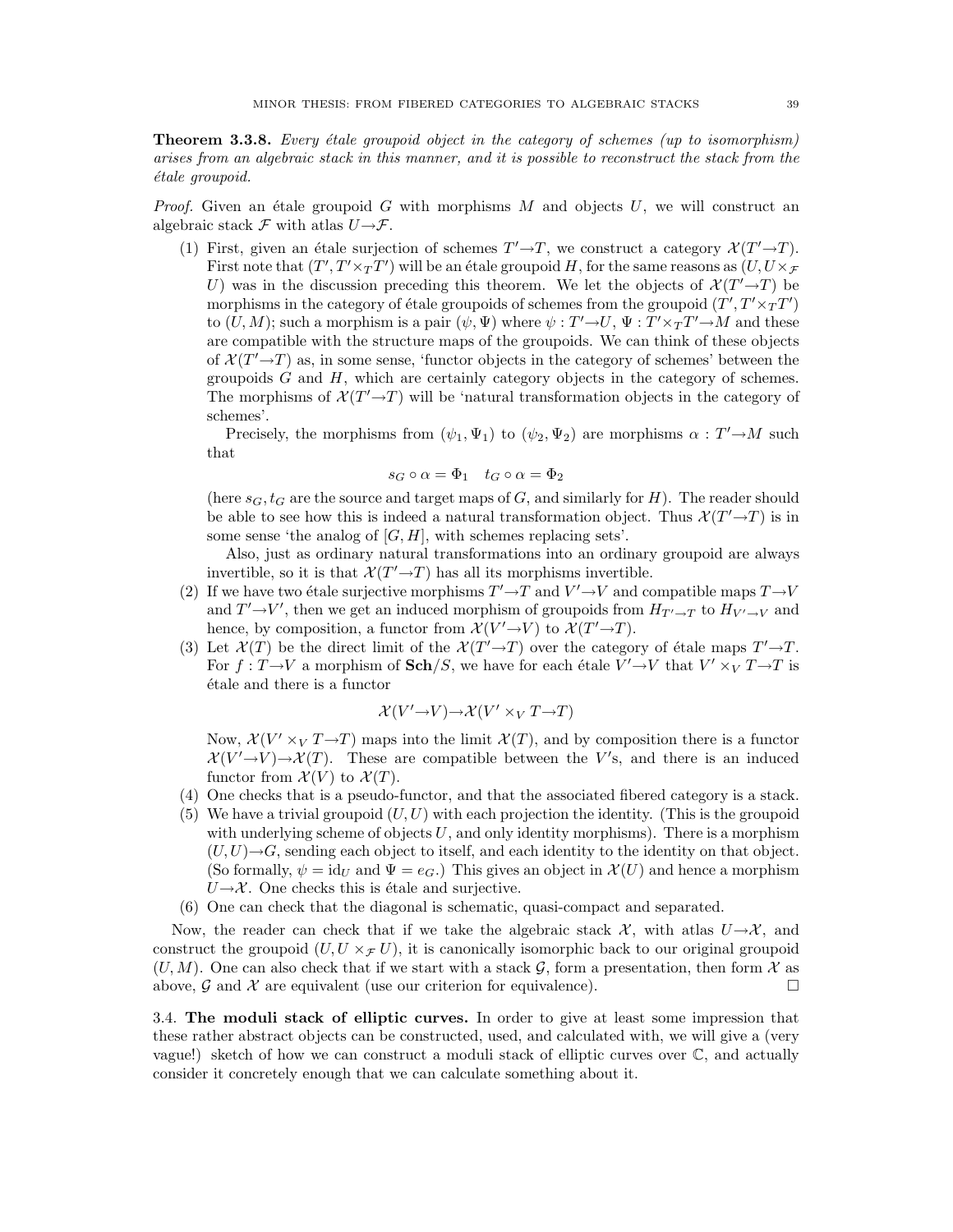We have seen that a moduli stack of elliptic curves exists; we want to know it is an algebraic stack. We will not go into too much detail on how the technical conditions on the diagonal can be put together. Given two schemes  $A, B$  with morphisms to  $\mathcal{M}_{ell}$ , we want to find a fibered product  $A\times_{\mathcal{M}_{\text{ell}}}B$  as a scheme (this will then tell us the diagonal is schematic). The morphisms  $A \rightarrow \mathcal{M}_{ell}$ ,  $B \rightarrow \mathcal{M}_{ell}$  give us families of elliptic curves over A, B respectively, and it is easy to see that if we can find an absolute product in the category schemes with families of elliptic curves, that will correspond to the fibered product we seek. And we can; this is a consequence of rather general results of Grothendeick—see the reference on p50 of [8]. We also have that the map from this absolute product to  $A \times_S B$  (the usual product of A and B as schemes) is quasi-compact and separated. An argument akin to that of 3.3.3 (applying this result where  $A = B$ ) will then establish the diagonal of  $\mathcal{M}_{\text{ell}}$  is quasi-compact and separated.

The curve  $Y_1(4)$ , with its universal family of elliptic-curves-with-4-torsion-points, gives in particular a family of elliptic curves over  $Y_1(4)$ , i.e. a map  $Y_1(4) \rightarrow M_{\text{ell}}$ . We claim this map is étale, so we have an atlas. We need to show that for every family  $E\rightarrow X$  of elliptic curves (with corresponding map  $X \to \mathcal{M}_{ell}$ ) the projection  $X \times_{\mathcal{M}_{ell}} Y_1(4) \to X$  is étale. But the points of  $X \times_{\mathcal{M}_{\text{ell}}} Y_1(4)$  are just points of X with a choice of a 4-torsion point in the curve above X; since every curve has 12 choices of a 4-torsion point, every point has 12 preimages under  $X \times_{\mathcal{M}_{\text{ell}}} Y_1(4)$ ; so the cover is twelvefold with no ramification<sup>14</sup>. Thus it is easy to see the map is indeed étale.

We can see the elements of  $\mathcal{M}_{ell}$  above a space X more concretely. Given a family of elliptic curves on S ( $\pi$  :  $\mathcal{X} \rightarrow E$ , say), the j invariant gives us a map  $S \rightarrow \mathbb{C}$ , doubly ramified at each point where  $j = 0$ , triply where  $j = 1728$  and unramified everywhere else. This does not quite determine the family, however; but (perhaps rather suprisingly) it is very easy to get something which does. Consider the standard family lying above the j line minus  $(0, 1728)$ ; let's call this  $\pi_0 : \mathcal{E} \to \mathbb{C} - \{0, 1728\}.$  We can form the product  $I = X \times_{\mathcal{M}_{\text{ell}}} \mathbb{C} - \{0, 1728\}.$  This is a double cover of X above every point where  $j \neq 0, 1728$ , and has no points above the other points of X, since every elliptic curve with  $j \neq 0,1728$  has only 2 automorphisms. Thus we have a double étale cover of  $j^{-1}$ ( $\mathbb{C}$  − {0,1728}) ⊂ X; this extends to give a covering I of all of X (now no longer étale). Then this, with  $j : X {\rightarrow} \mathbb{C}$  , determines the family uniquely.

To see this, one first checks that there is at most one family  $\mathcal{X} \rightarrow S$  extending the restriction  $\mathcal{X} \times_S j^{-1}(\mathbb{C} - \{0, 1728\}) \rightarrow j^{-1}(\mathbb{C} - \{0, 1728\})$  of the family to  $j^{-1}(\mathbb{C} - \{0, 1728\}) \subset S$ , so we may assume  $j(S) \subset (\mathbb{C} - \{0, 1728\})$  (=  $S_0$ , say). We have our standard family  $\pi_0 : \mathcal{E} \rightarrow S_0$  over most of the j line, our product  $I = X \times_{\mathcal{M}_{\text{ell}}} S_0$  and its universal family  $\mathcal{Y} \rightarrow I$ , giving a diagram



Now, the family  $\mathcal{Y}\rightarrow I$  is determined by j and  $I/S$ , since it is just the family induced over I by base extension

$$
I \longrightarrow S \xrightarrow{j} S_0
$$

<sup>&</sup>lt;sup>14</sup>An equivalent argument here is as follows. The number of points above a point of X with attached curve  $\mathcal E$ is nm where n is the number of points of  $Y_0(N)$  whose attached curve is isomorphic to  $\mathcal E$ , and m is the number of automorphisms of  $\mathcal E$ . For  $j(\mathcal E)=0$ , these are 3 and 4 respectively, for  $j=1728$  they are 2 and 6, and otherwise they are 6 and 2.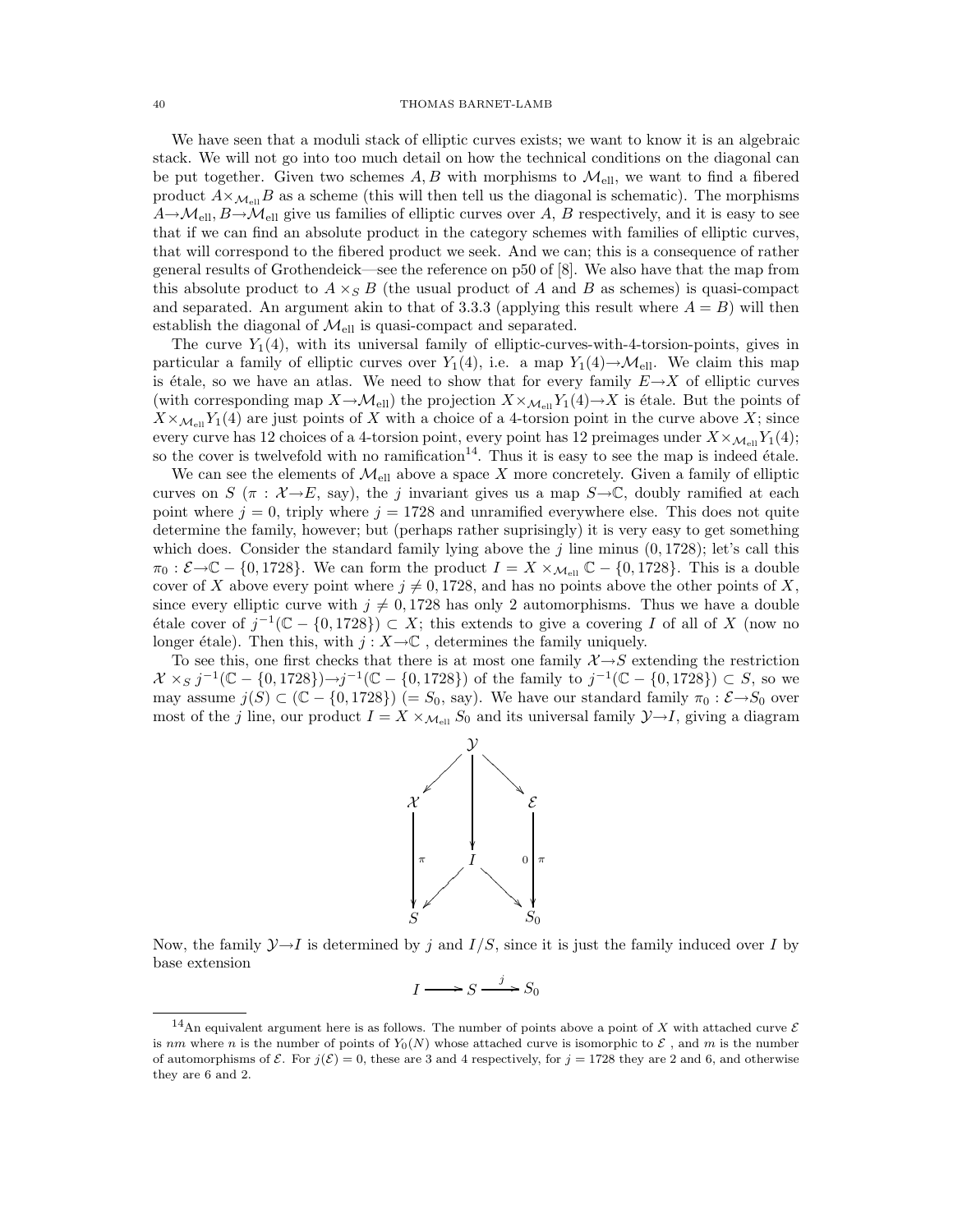from the family  $\mathcal E$ . But  $\mathcal Y$  is also pulled back from  $\mathcal X$  along  $I\rightarrow S$ , which is a double étale cover; so  $\mathcal{Y}\rightarrow\mathcal{X}$  is a double étale cover. We could reconstruct X from this cover if we had the involution  $\iota$  of the cover interchanging the sheets. But we have an involution of I over S swapping the sheets, which gives an involution  $i_1$  of I over  $S_0$  too; and inversion gives an involution  $i_1$  of E over  $S_0$ ; together these determine an involution  $i_0 \times i_1$  of  $I \times_{S_0} \mathcal{E}$ , which is just  $\mathcal{Y}$ ; one checks this involution is  $\iota$ .

Now, let us briefly see how we can set up the Picard group of a moduli problem. We have a category QCoh of quasi-coherent sheaves, which is fibered over Sch and so over Sch/C. We can restrict to the invertible sheaves (since invertible sheaves pull back to invertible sheaves) and we get a category InSh fibered over  $Sch/\mathbb{C}$ . An invertible sheaf on an object X is then just an element of  $\text{InSh}(U)$ , which by Yoneda is the same (up to equivalence) as an element of  $HOM((\mathbf{Sch}/\mathbb{C})/X, \mathbf{InSh})$ . Now  $(\mathbf{Sch}/\mathbb{C})/X$  is the stack assosciated to X, so we are motivated to define the category of invertible sheaves on an arbitrary stack F to be  $HOM(\mathcal{F}, InSh)$ .

Concretely, an invertible sheaf L on a stack M is, for each object  $\eta \in \mathcal{F}$ , an invertible sheaf  $L(\eta)$  on  $p\eta \in \mathcal{C}$ ; and for each morphism  $\phi : \eta \to \xi$  in  $\mathcal{F}$ , lying over  $f : U \to V$ , an isomorphism between  $L(\eta)$  and  $f^*(L(\xi))$ , where  $f^*$  pulls back the sheaf  $L(\xi)$  on V to U, with the isomorphisms satisfying a compatibility condition for composites of morphisms (we've seen many conditions like this now!)

Tensor products and 'inverses' work as normal, and we get an abelian group of equivalence classes of these things: the Picard group of the stack.

Now, let us try and understand the Picard group of  $\mathcal{M}_{\text{ell}}$ . Let us first try and extract some invariants from an invertible sheaf on L on  $\mathcal{M}_{\text{ell}}$ . We start as follows. Every elliptic curve has the 'multiplication by -1 automorphism'  $\rho$ ; given a family of curves  $\mathcal{X} \rightarrow S$ , this gives an automorphism of the family

![](_page_40_Figure_7.jpeg)

which in turn gives an automorphism of the sheaf  $L(\mathcal{X}\rightarrow S)$ . This must be of order 2 (as  $\rho$  is), and given by multiplication of an element  $\alpha$  of  $\Gamma(S, O_S^*)$  (standard fact about automorphisms of invertible sheaves); thus we have an element  $\alpha$  with  $\alpha^2 = 1$ , so on each connected component,  $\alpha \in \{1,-1\}$ . In particular, for each curve C, applying this to the one-curve family C $\rightarrow$ Spec  $\mathbb C$ gives a number  $\alpha(C) \in \{1, -1\}$ . And we know that whenever two curves appear above points in a family with connected base, they have the same  $\alpha$  (which is the  $\alpha$  on the family). But  $Y_1(4)$ gives us a connected family containing all curves. Thus we have extracted a number  $\alpha$  from  $L$ , and indeed have a homomorphism from Pic  $\mathcal{M}_{ell}$  to  $\mathbb{Z}/2$ .

We can do more however. We have two special curves with more automorphisms:  $C_A$  say (with 4) and  $C_B$  (with 6). Then we have two vector spaces  $L(\mathbb{C}_A\to \text{Spec }\mathbb{C})$ ,  $L(\mathbb{C}_B\to \text{Spec }\mathbb{C})$ with an action of Aut $(C_A) = \mathbb{Z}/4$  on the former and Aut $(C_B) = \mathbb{Z}/6$  on the latter. IF we pick generators of  $Aut(C_A)$ ,  $Aut(C_B)$  (say  $\sigma, \tau$  respectively), then  $\sigma$  acts on  $L(\mathbb{C}_A \rightarrow \text{Spec } \mathbb{C})$  by multiplication by a 4th root of 1,  $L(\sigma)$  say. Similarly we get a 6th root of 1,  $L(\tau)$ . Now, clearly  $\sigma^2 = \tau^3 = \rho$ , so  $L(\sigma)^2 = L(\tau)^3 = \alpha(L)$ . If we pick a 12th root of 1  $\zeta$ , we can find an integer  $\beta$ mod 12 s.t.  $\zeta^{6\beta} = \alpha(L); \zeta^{3\beta} = L(\sigma); \zeta^{2\beta} = L(\tau).$ 

We thus have a homomorphism  $\beta$ : Pic  $\mathcal{M}_{ell} \rightarrow \mathbb{Z}/12$ . As it is, it depends on the arbitrary choices  $\zeta, \sigma, \tau$  (unlike  $\alpha$ ). We shall show that it is surjective by finding a (canonical, as it happens) invertible sheaf  $\Lambda$  such that  $\beta(\Lambda)$  is a generator. This has the pleasant side effect that we can normalise  $\beta$  by insisting  $\beta(\Lambda) = 1$ , so we no longer depend on those arbitrary choices.

We take  $\Lambda(\pi : \mathcal{X} \to S) = R^1 \pi_*(O_{\mathcal{X}})$ . This is known to be a locally free sheaf of rank  $g = 1$ . To check  $\beta(\Lambda)$  generates, we just need that  $\sigma$  acts faithfully on  $\Lambda(C_A\to \text{Spec }\mathbb{C})$ , and  $\tau$  on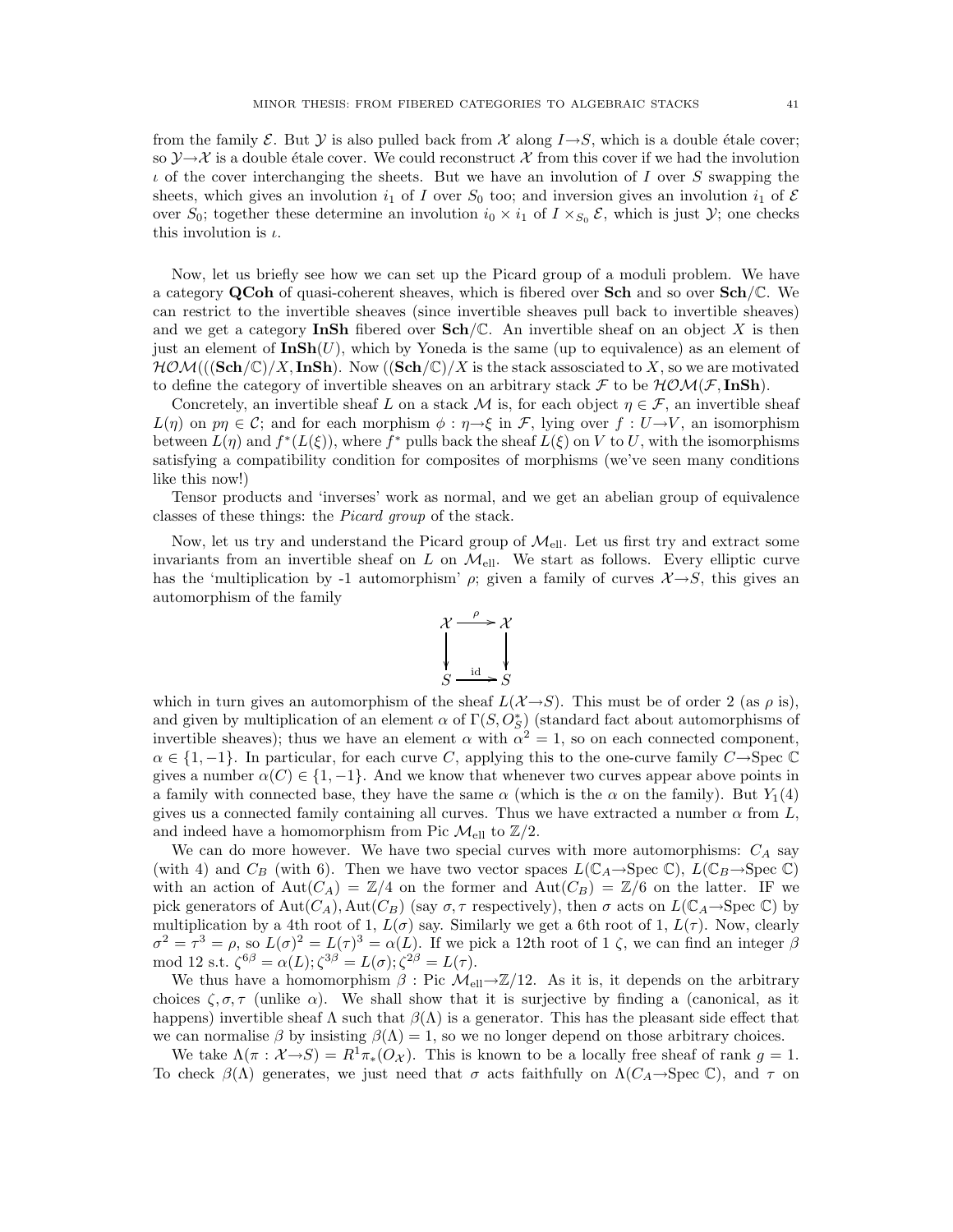$\Lambda(C_A \rightarrow \text{Spec} \mathbb{C})$ . Now  $\Lambda(C_A \rightarrow \text{Spec} \mathbb{C})$  is  $H^1(C_A, O_{C_A})$ , which by Serre duality is dual to the space of differentials. We can take  $C_A$  as  $y^2 = x^3 - x$ ; a basis for regular differentials is given by  $dx/y$ , and  $\sigma$  can be taken to be  $x \mapsto -x, y \mapsto iy$ , which acts on  $dx/y$  by multiplication by i, which has order 4, the same as  $\sigma$ , so we are faithful in this case. The other case is similar.

Thus the Picard group has  $\mathbb{Z}/12$  as a quotient. In fact, the map above is surjective, and Pic  $\mathcal{M}_{\text{ell}}$  is just  $\mathbb{Z}/12$ —see p74 of [8].

### 4. Appendix—proof of theorem 3.1.4

We shall actually give a slightly simplified proof, which works in the case that our topology is such that given a cover  $\{U_i \rightarrow U\}$  we can take the disjoint union V of the  $U_i$  and get a one-piece cover  $V \rightarrow U$ —this is certainly true for all the usual topologies. The general case is only harder from a standpoint of notation, and it is much easier to see what is going on in this case. The sheaf cohomology  $H^1(U, \text{Aut}(\xi))$  is just the limit of the Čech groups  $H^1(\{U_i \rightarrow U\}, \text{Aut}(\xi))$ ; given the above condition, this will be the same as the Čech group  $H^1(V\rightarrow U, \text{Aut}(\xi))$ , so it suffices to show that there is a bijection

$$
\begin{Bmatrix} \mathcal{F}(U)\text{-isomorphism classes of objects } \eta \in \text{Ob } \mathcal{F}(U) \\ \text{s.t. } \xi, \eta \text{ pull back to isomorphic objects over } V \end{Bmatrix} \cong H^1(V \to U, \text{Aut}(\xi))
$$

and we can then take limits.

Before we do anything else, let's fix some notation. We will care about the following objects of C:  $U, U' = V, U'' = V \times_U V$  and  $U''' = V \times_U V \times_U V$ . We have two projection morphisms from  $U'' = V \times_U V$  to V, which we shall call  $pr_a$  and  $pr_b$ . We have three projection morphisms  $U''' \rightarrow U''$ , which we call  $pr_{12}$ ,  $pr_{23}$ ,  $pr_{13}$  in the obvious fashion. Finally, we have projections  $V'' \rightarrow V$ , which we call  $\text{pr}_1, \text{pr}_2, \text{pr}_3$ . Then there are obvious identities

 $\text{pr}_a \text{pr}_{12} = \text{pr}_1 \quad \text{pr}_b \text{pr}_{12} = \text{pr}_2 \quad \text{pr}_a \text{pr}_{23} = \text{pr}_2 \quad \text{pr}_b \text{pr}_{23} = \text{pr}_3 \quad \text{pr}_a \text{pr}_{13} = \text{pr}_1 \quad \text{pr}_b \text{pr}_{13} = \text{pr}_3$ For each object  $\zeta$  of  $\mathcal{F}(U)$ , we pick pullbacks  $\zeta', \zeta'', \zeta'''$  to  $U', U'', U''''$  respectively, along these projection maps. (One might worry, for example, about whether  $U''$  is the pullback of  $U'$  along  $pr_a$  or  $pr_b$ . It does not matter. Since there is an isomorphism  $\lambda : V \times U V \to V \times U V$  s.t.  $pr_a \lambda = pr_b$ , there is an isomorphism between a pullback along  $pr_a$  and a pullback along  $pr_b$ ; so a pullback along  $pr_a$  is also pullback along  $pr_b$ .) We will use  $pr_a: \zeta'' \rightarrow \zeta'$  for the map in  $\mathcal F$  above  $pr_a$ , and similarly for the other projections. It is clear that we have arranged for the identities

 $pr_apr_{12} = pr_1$   $pr_bpr_{12} = pr_2$   $pr_apr_{23} = pr_2$   $pr_bpr_{23} = pr_3$   $pr_apr_{13} = pr_1$   $pr_bpr_{13} = pr_3$ 

to hold for these maps in  $\mathcal F$  too.

This, which amounts to a partial choice of cleavage, gives us functors  $pr_a^*: \mathcal{F}(U') \to \mathcal{F}(U'')$ etc. It is fairly easy to see that the identities  $pr_{12}^*pr_a^* = pr_1^*$  etc. hold exactly (rather than up to isomorphism—i.e we have cunningly arranged for our partial cleavage to be a partial splitting), because of the way we have chosen pullbacks. For a map  $\psi : \zeta_1' \to \zeta_2'$ , we will write  $\psi_a$  as a shorthand for  $\mathrm{pr}_a^*(\psi)$  and so on. We have

$$
(\psi_a)_{12} = \psi_1 \quad (\psi_b)_{12} = \psi_2 \quad (\psi_a)_{23} = \psi_2 \quad (\psi_b)_{23} = \psi_3 \quad (\psi_a)_{13} = \psi_1 \quad (\psi_b)_{12} = \psi_3
$$

As a final piece of notation, for a map  $\psi : \zeta_1 \to \zeta_2$ , we'll write  $\psi_* : \zeta_1' \to \zeta_2'$  for the pullback to U'; then  $(\phi_*)_a = (\phi_*)_b$ .

We will construct, given a  $\eta$  s.t.  $\xi, \eta$  pull back to isomorphic objects over V, a 1-cochain  $\phi$ ; that is, an element of Aut( $\xi''$ ). Given our  $\eta$ , we know there is an isomorphism  $\iota : \eta' \rightarrow \xi'$ . We define  $\phi = \iota_a \iota_b^{-1}$ ; we have

$$
\xi''\xrightarrow[b]{-1} \eta''\xrightarrow[a]{\iota} \xi''
$$

Claim 4.0.1.  $\phi$  is a 1-cocycle.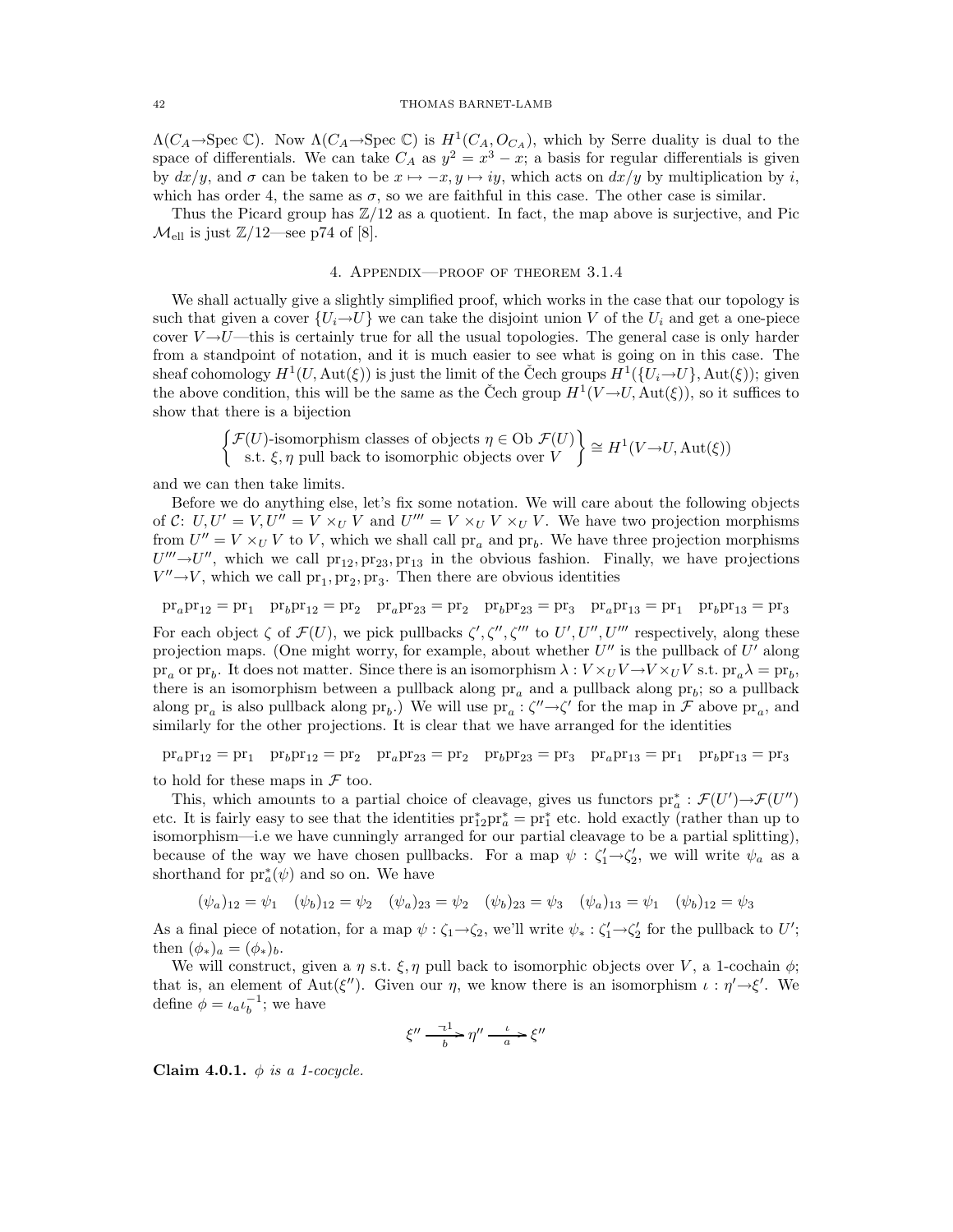*Proof.* We need to verify that  $\phi_{23}\phi_{13}^{-1}\phi_{12} = id$ . And

$$
\phi_{23}\phi_{13}^{-1}\phi_{12} = (\iota_a \iota_b^{-1})_{23} (\iota_a \iota_b^{-1})_{13}^{-1} (\iota_a \iota_b^{-1})_{12}
$$
  
\n
$$
= (\iota_a)_{23} (\iota_b)_{23}^{-1} ((\iota_a)_{13} (\iota_b)_{13}^{-1})^{-1} (\iota_a)_{12} (\iota_b)_{12}^{-1}
$$
  
\n
$$
= \iota_2 \iota_3^{-1} (\iota_1 \iota_3^{-1})^{-1} \iota_1 \iota_2^{-1}
$$
  
\n
$$
= \iota_2 \iota_3^{-1} \iota_3 \iota_1^{-1} \iota_1 \iota_2^{-1}
$$
  
\n
$$
= \iota_2 \iota_2^{-1} = \mathrm{id}
$$

so we are done.  $\Box$ 

Thus we get a map

$$
\left\{\begin{aligned} \text{objects } & \eta \in \text{Ob }\mathcal{F}(U) \text{ with a specified isomorphism} \\ & \iota \text{ between the pullbacks } \eta' \text{ and } \xi' \end{aligned} \right\} \to Z^1(V \to U, \text{Aut}(\xi))
$$

and we can apply projection to get a map

$$
\begin{Bmatrix}\n\text{objects } \eta \in \text{Ob } \mathcal{F}(U) \text{ with a specified isomorphism} \\
\iota \text{ between the pullbacks } \eta' \text{ and } \xi'\n\end{Bmatrix} \rightarrow H^1(V \rightarrow U, \text{Aut}(\xi))
$$

Claim 4.0.2. φ is well defined up to a coboundary, independent of the choice of  $\iota$ . Indeed, it is also independent of the choice of  $\eta$  within an isomorphism class in  $\mathcal{F}(U)$ .

*Proof.* Suppose that instead of  $\eta$  we had used  $\zeta$ , which is isomorphic to  $\eta$  via  $\theta : \zeta \rightarrow \eta$ , and we choose an arbitrary isomorphism  $\kappa$  :  $\zeta' \rightarrow \xi'$ . We want to show that

$$
\kappa_a \kappa_b^{-1} \quad \text{and} \quad \iota_a \iota_b^{-1}
$$

are cohomologous, that is, there is some  $\alpha \in Aut(\xi')$  s.t.

$$
\alpha_a \kappa_a \kappa_b^{-1} = \iota_a \iota_b^{-1} \alpha_b
$$

Consider  $\alpha = \iota \theta_* \kappa^{-1}$ ; we have

$$
\alpha_a \kappa_a \kappa_b^{-1} = \iota_a (\theta_*)_a \kappa_a^{-1} \kappa_a \kappa_b^{-1}
$$

$$
= \iota_a (\theta_*)_a \kappa_b^{-1}
$$

$$
= \iota_a (\theta_*)_b \kappa_b^{-1}
$$

$$
= \iota_a \iota_b^{-1} \iota_b (\theta_*)_b \kappa_b^{-1}
$$

$$
= \iota_a \iota_b^{-1} \alpha_b
$$

and we are done.

Thus we have a map

$$
\left\{\begin{aligned}\n\mathcal{F}(U)\text{-isomorphism classes of objects } & \eta \in \text{Ob }\mathcal{F}(U) \\
\text{s.t. } & \xi, \eta \text{ pull back to isomorphic objects over } V\n\end{aligned}\right\} \to H^1(V \to U, \text{Aut}(\xi))
$$

Claim 4.0.3. This map is injective.

*Proof.* Suppose we have two objects  $\eta$ ,  $\zeta$  in Ob  $\mathcal{F}(U)$ , which map to the same element of  $H^1(V \to U, \text{Aut}(\xi))$ ; we want to construct an isomorphism between them in  $\mathcal{F}(U)$ . We give an isomorphism  $\theta$  between their pullbacks  $\eta', \zeta'$  to U', and show that this satisfies the condition to descend to an isomorphism of  $\eta$  with  $\zeta$ .

We know  $\eta'$  and  $\zeta'$  are isomorphic to  $\xi'$ ; let us choose isomorphisms

$$
\iota:\eta'\rightarrow\xi'\quad \kappa:\zeta'\rightarrow\xi'
$$

Since  $\eta$ ,  $\zeta$  map to the same element of  $H^1(V \to U, \text{Aut}(\xi))$ , the 1-cocyles they give rise to,  $\iota_a \iota_b^{-1}$ <br>and  $\kappa_a \kappa_b^{-1}$ , must be cohomologous, so there is an  $\alpha \in \text{Aut}(\xi')$  such that  $\alpha_a \kappa_a \kappa_b^{-1} = \iota_a \iota_b^{-1} \$